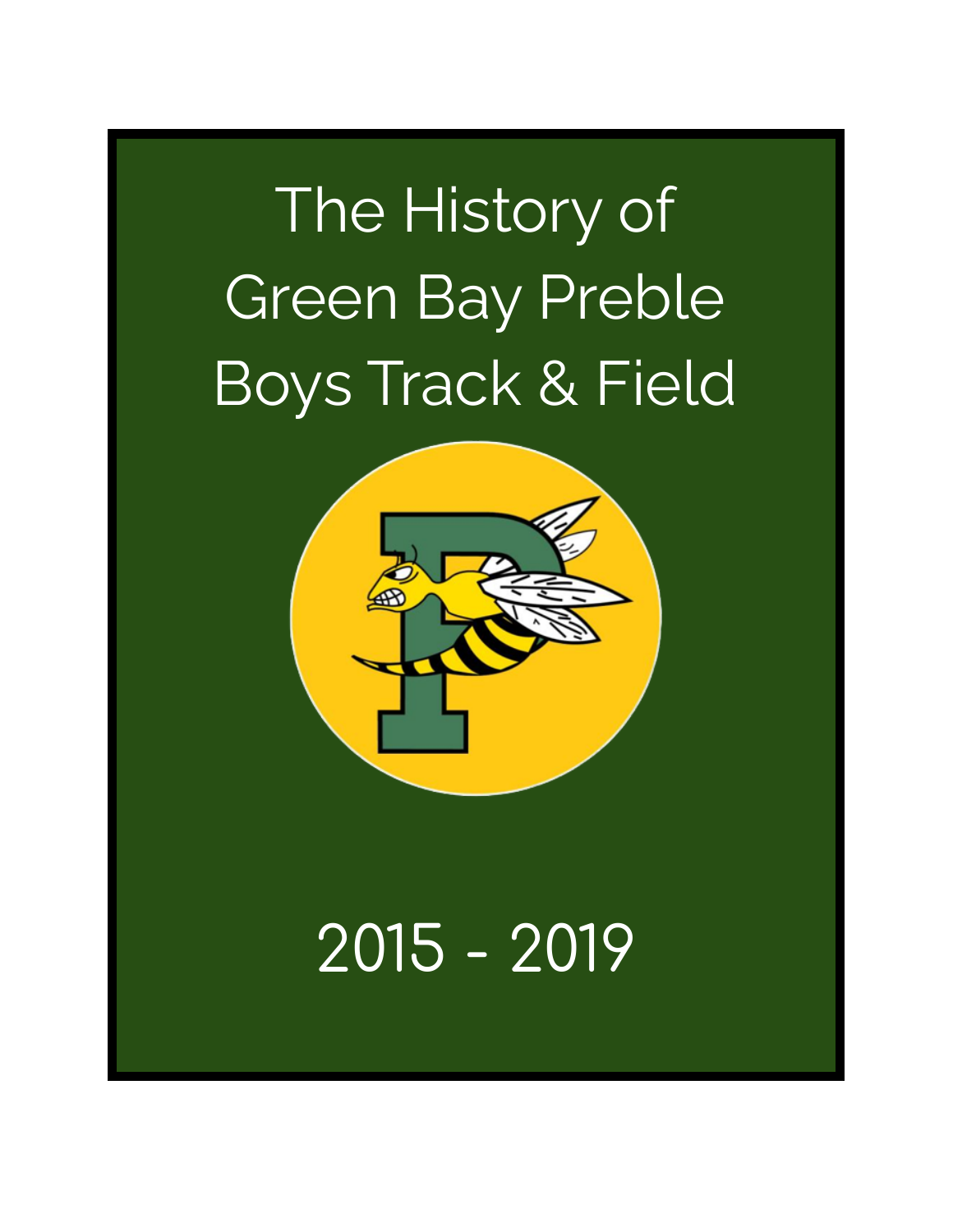## <span id="page-1-0"></span>**Table of Contents**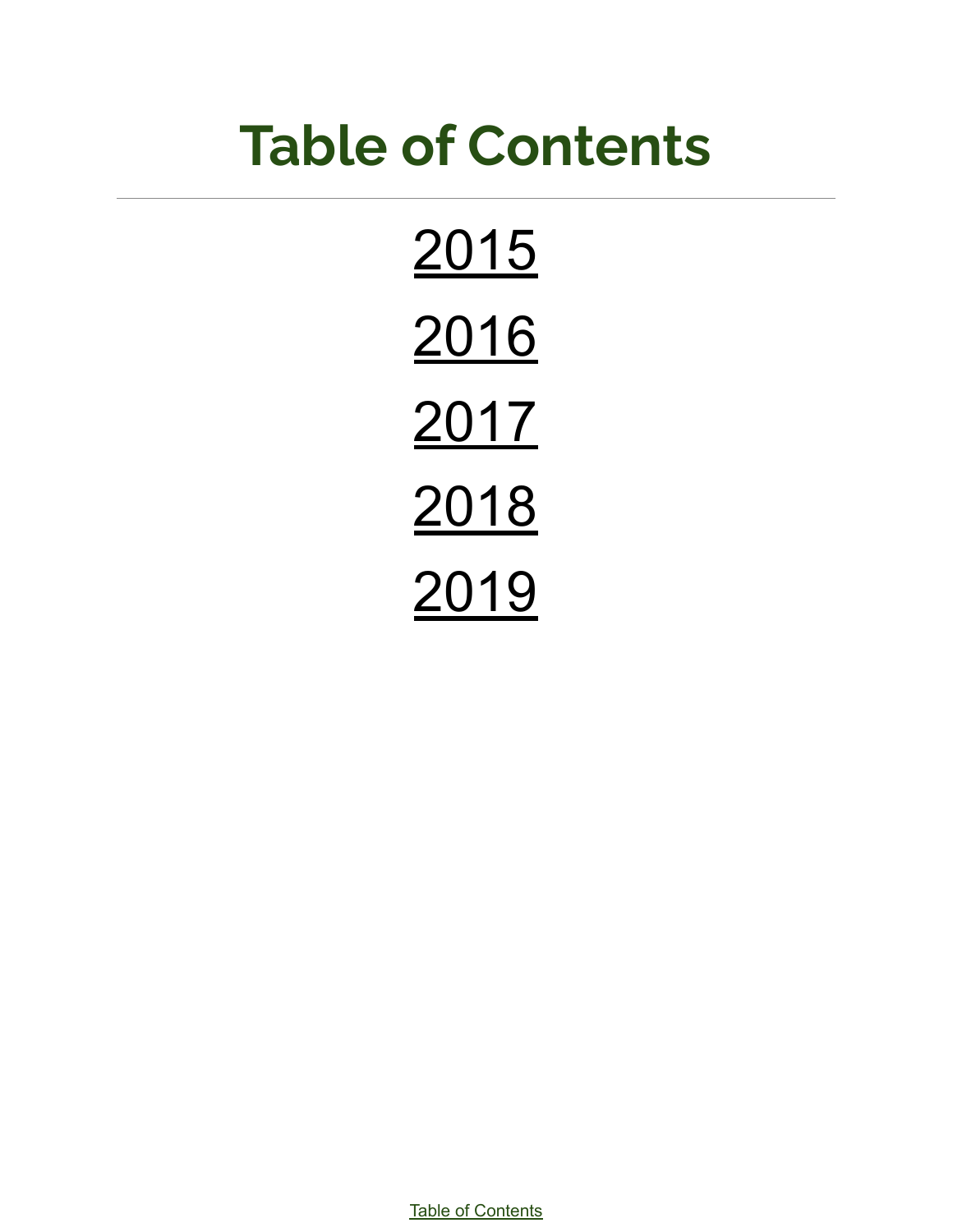# **2015**

#### Coaching Staff

#### **Head Coach**

Nick Marcelle

<span id="page-2-0"></span>**Assistant Coaches** Dave Loritz, Jeff Kline, Andy Fameree, Kyle McMahan, Steve Marcelle, Jon Doble, Greg Pierquet, Alyssa Racine

#### Season Results

| <b>Indoor</b>                                                                                                    |                                   |                                          |                                           |
|------------------------------------------------------------------------------------------------------------------|-----------------------------------|------------------------------------------|-------------------------------------------|
| <b>Oshkosh Invite</b><br>2nd Place                                                                               | <b>City Meet</b><br>1st Place     | <b>W/TFA State Meet</b><br>8th Place     | <b>FRCC Eastern Division</b><br>1st Place |
|                                                                                                                  |                                   | <b>Outdoor</b>                           |                                           |
| <b>Green Bay City Meet</b><br>1st Place                                                                          | <b>Preble Relays</b><br>1st Place | <b>Oshkosh North Invite</b><br>3rd Place | <b>FRCC Conference Relay</b><br>1st Place |
| <b>FRCC Conference Meet</b><br><b>Ash. Invite</b><br><b>Algoma Invite</b><br>1st Place<br>1st Place<br>2nd Place |                                   |                                          |                                           |
| <b>WIAA Tournament</b>                                                                                           |                                   |                                          |                                           |
|                                                                                                                  | <b>WIAA Regional</b><br>2nd Place | <b>WIAA Sectional</b><br>4th Place       | <b>WIAA State Meet</b>                    |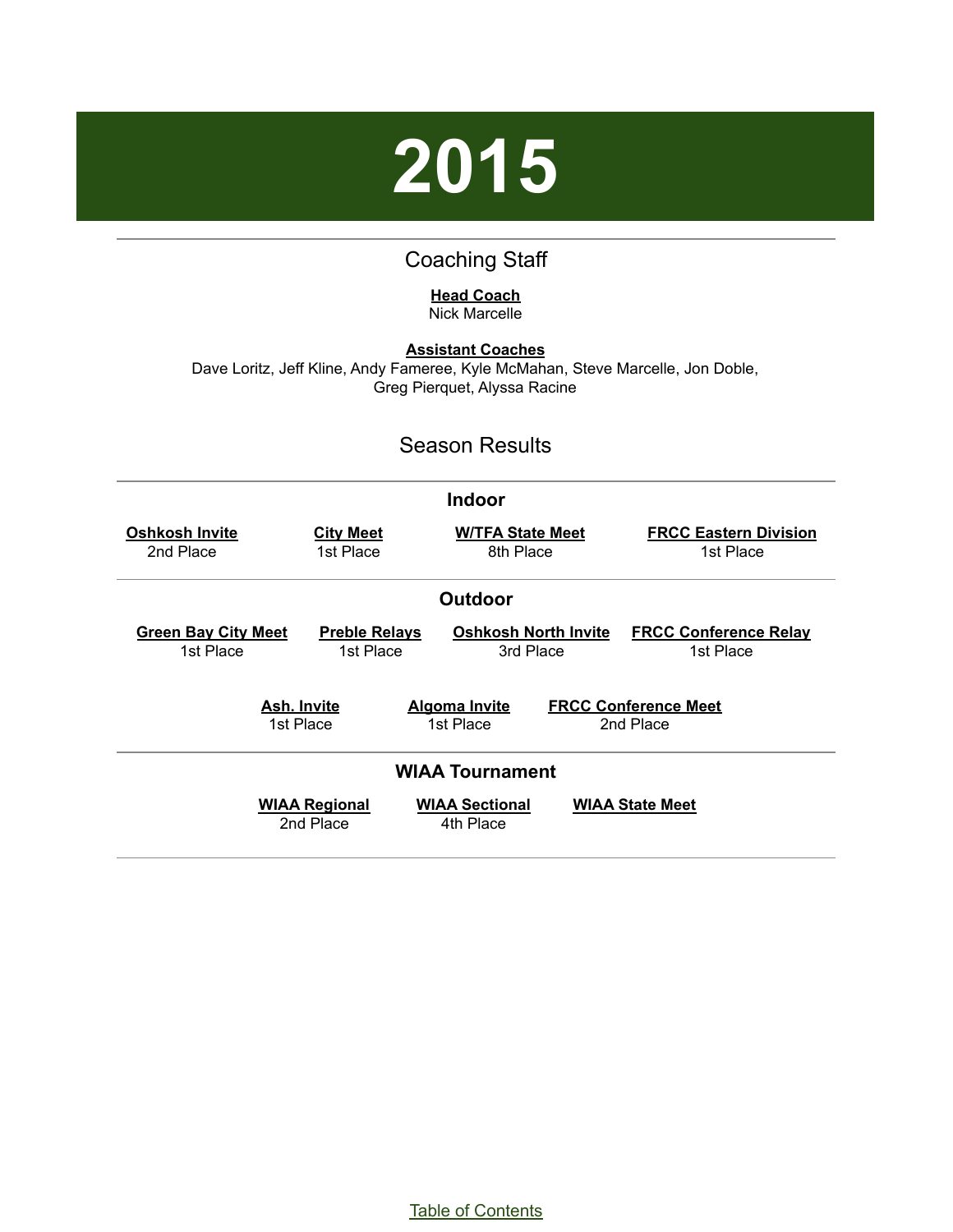#### Season Highlights

The Preble Men's Team had a very successful season gathering 7 first place and 3 second place finishes. They finished in 8th place at the Indoor State Meet and won both Relay Meets.

Randy Bialcik won a conference championship in the Pole Vault and Daniel La Luzerne won both the 800 and 1600 Meter Runs in the FRCC Conference Meet. Andy Holzmann, Sam Wouters, Lake LaChappelle, DeJuan Plummer were Sectional Champions in the 4x800 Meter Relay and qualified for the WIAA State Meet where they finished in 5th place. Daniel LaLuzerne was also a Sectional Champion in the 800 Meters. At the State Meet Daniel LaLuzerne finished in 3rd place in the 800 Meter Run. Ryan Ray, who was an extra qualifier for the state meet in the Shot Put, had a great meet finishing in 3rd place.

#### Records Set

| <b>Indoor</b>  | Daniel LaLuzerne - 1600 Meters (4:19.80)                                                 |  |
|----------------|------------------------------------------------------------------------------------------|--|
| <b>Outdoor</b> | No records set                                                                           |  |
| <b>Relay</b>   | Eathan VandenPlas, Gavin Buergi, Tanner Duffney, Daniel<br>LaLuzerne - Mile Medley Relay |  |

## Oshkosh Invitational - Indoor

| <b>1st Place</b>                                          | 2nd Place                                            | 3rd Place                   |
|-----------------------------------------------------------|------------------------------------------------------|-----------------------------|
| >Danial LaLuzerne - 1600m<br>>Randy Bialcik - Triple Jump | >DeJuan Plummer - 800m<br>>Randy Bialcik - Long Jump | >Randy Bialcik - Pole Vault |

| 4th Place                | <b>5th Place</b>                |
|--------------------------|---------------------------------|
| >Danial LaLuzerne - 800m | >Nick Peterson - 3200m          |
| >Andy Holzmann - 3200m   | >4x200m                         |
| >4x400m                  | >Riley Vanden Plas - Pole Vault |

Table of [Contents](#page-1-0)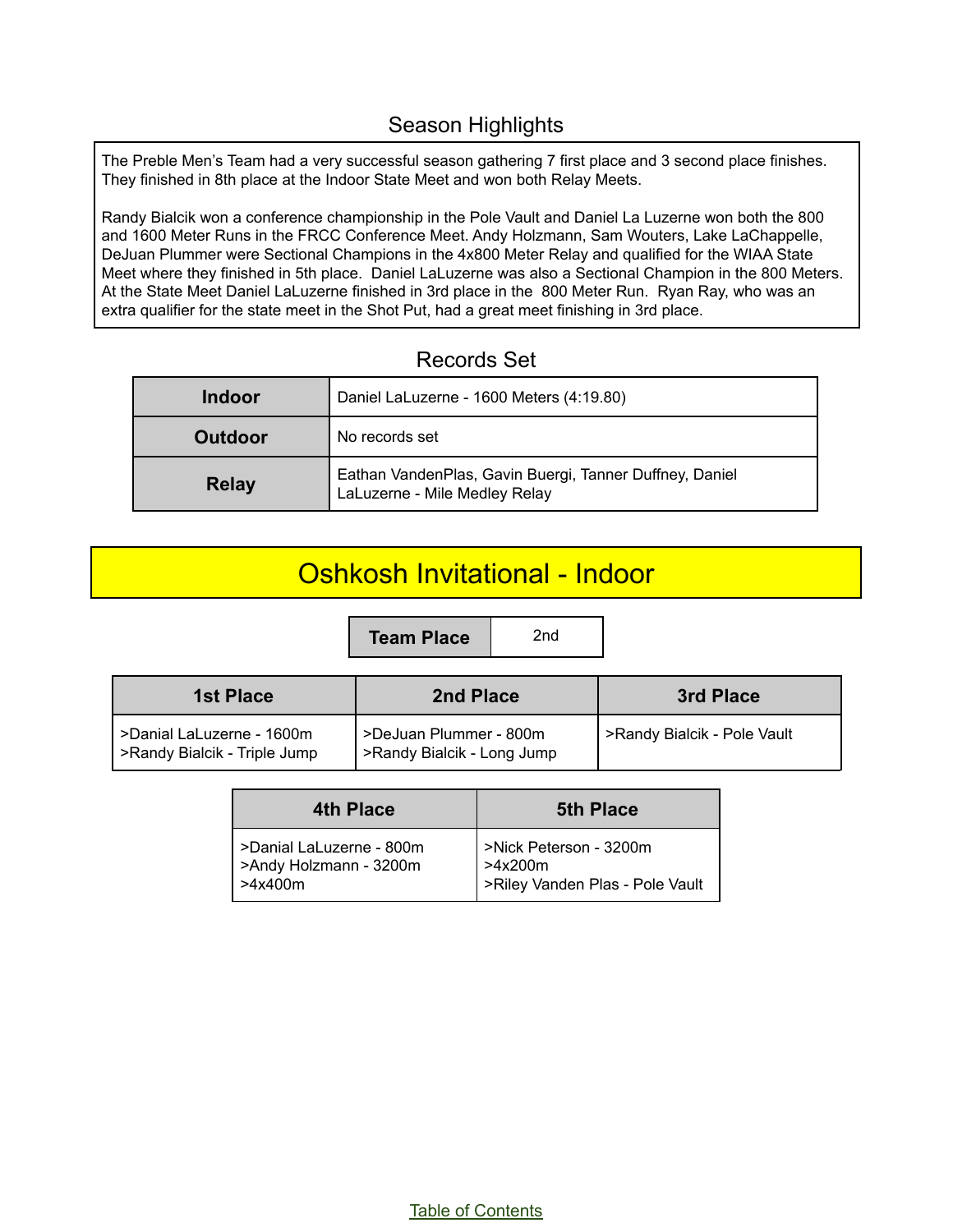## Green Bay City Meet - Indoor

**Team Place** 1st

| <b>1st Place</b>                                                                                                                                                                                                                                                                                                                              | 2nd Place                                                                                                                                                                                      | 3rd Place                                                                                                                                                                                                                |
|-----------------------------------------------------------------------------------------------------------------------------------------------------------------------------------------------------------------------------------------------------------------------------------------------------------------------------------------------|------------------------------------------------------------------------------------------------------------------------------------------------------------------------------------------------|--------------------------------------------------------------------------------------------------------------------------------------------------------------------------------------------------------------------------|
| >Logan Gerow - 200m<br>>Sam Wouters - 800m<br>>Danial LaLuzerne - 3200m<br>>Colin Wanek - 45m High Hurdles<br>>4x160m Relay<br>>4x800 Relay (Plummer, M. Lukas,<br>Weltzien, T. Duffney)<br>>4x800 Relay (LaLuzerne, L. Duffney,<br>Wouters, LaChapelle)<br>>Ryan Ray - Shot Put<br>>Randy Bialcik - Pole Vault<br>>Randy Bialcik - Long Jump | >Randy Bialcik - 45m<br>>Nick Verheyden - 3200m<br>>Noah Verheyden - 45m High<br><b>Hurdles</b><br>>Ben Hurley - High Jump<br>>Riley Vanden Plas - Pole Vault<br>>Darrion Hughes - Triple Jump | >Josh Coulombe - 200m<br>>Tanner Duffney - 400m<br>>Andy Holzmann - 1600m<br>>Brett Westlund - 45m High<br><b>Hurdles</b><br>>Nate Samorski - Shot Put<br>>Branden Endlich - High Jump<br>>Ethan Vanden Plas - Long Jump |

| <b>4th Place</b>                                                                             | <b>5th Place</b>                                                                                                                                                                                  |
|----------------------------------------------------------------------------------------------|---------------------------------------------------------------------------------------------------------------------------------------------------------------------------------------------------|
| ->ake Berken - 45m<br>>Mason Lukas - 400m<br>>Nick Peterson - 1600m<br>>Jared Weiler - 3200m | >Logan Gerow - 45m<br>>Brett Westlund - 200m<br>>Ben Weltzien - 400m<br>>Andy Holzmann - 800m<br>>DeJuan Plummer - 1600m<br>>Ben Weltzien - Pole Vault (tie)<br>>Chris Ronsman - Pole Vault (tie) |

#### W/TFA State Meet - Indoor

**Team Place** 8th

| 2nd Place                                 | <b>6th Place</b>                                             | <b>7th Place</b>                        |
|-------------------------------------------|--------------------------------------------------------------|-----------------------------------------|
| >Daniel LaLuzerne - 1600m (school record) | > Randy Bialcik - Pole Vault<br>>Randy Bialcik - Triple Jump | >DeJuan Plummer - 800m<br>>4x400m Relay |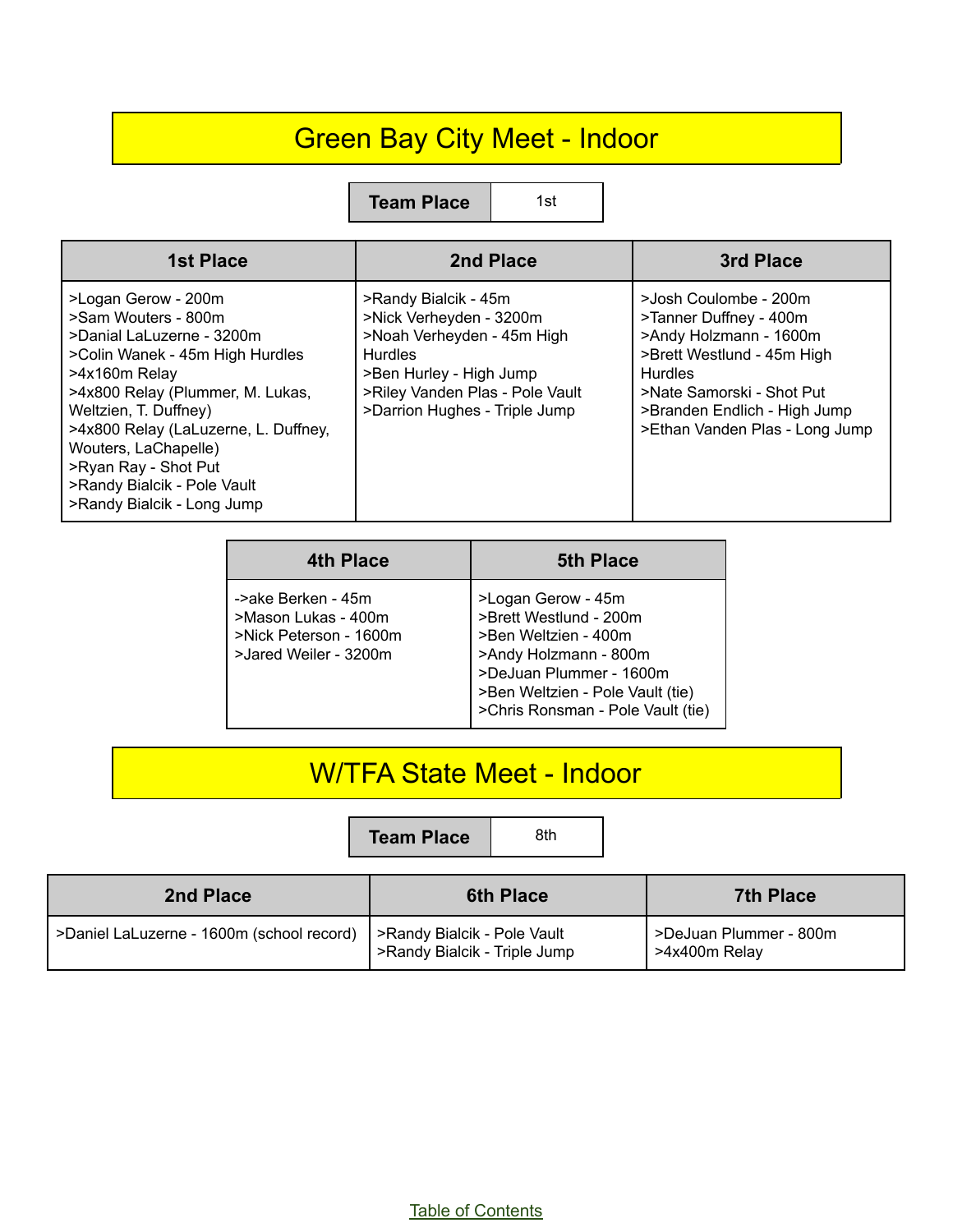#### FRCC Eastern Division - Indoor

**Team Place** 1st

| <b>1st Place</b>                                                                                                                                                                                                                                                                          | 2nd Place                                                                                                                                                                                                                            | 3rd Place                                                                                      |
|-------------------------------------------------------------------------------------------------------------------------------------------------------------------------------------------------------------------------------------------------------------------------------------------|--------------------------------------------------------------------------------------------------------------------------------------------------------------------------------------------------------------------------------------|------------------------------------------------------------------------------------------------|
| >Randy Bialxik - 55m<br>>Lake La Chapelle - 800m<br>>Andy Holzmann - 1600m<br>Daniel LaLuzerne - 3200m<br>>4x400m Relay - Verheyden, Wouters,<br>Lemens, Plummer<br>>4x3200m Relay - L. Duffney,<br>LaChapelle, Lemens, LaLuzerne<br>>Ryan Ray - Shot Put<br>>Randy Bialick - Triple Jump | >Brett Weslund - 400m<br>>Luke Duffney - 800m<br>>DeJuan Plummer - 1600m<br>>4x160m Relay - T. Duffney, Gerow,<br>Berken, E. VandenPlas<br>>4x240 Relay - N. Verheyden,<br>Gerow, E. VandenPlas, Wanek<br>>Randy Bialick - Long Jump | >Logan Gerow - 200m<br>>Colin Wanek - 55m High Hurdles<br>>Riley VandenPlas - Pole Vault (tie) |

#### **4th Place**

>Jake Berken - 55m >Ben Weltzien - 400m >Sam Wouters - 800m >Nick Peterson - 3200m >Noah Verheyden - 55m High Hurdles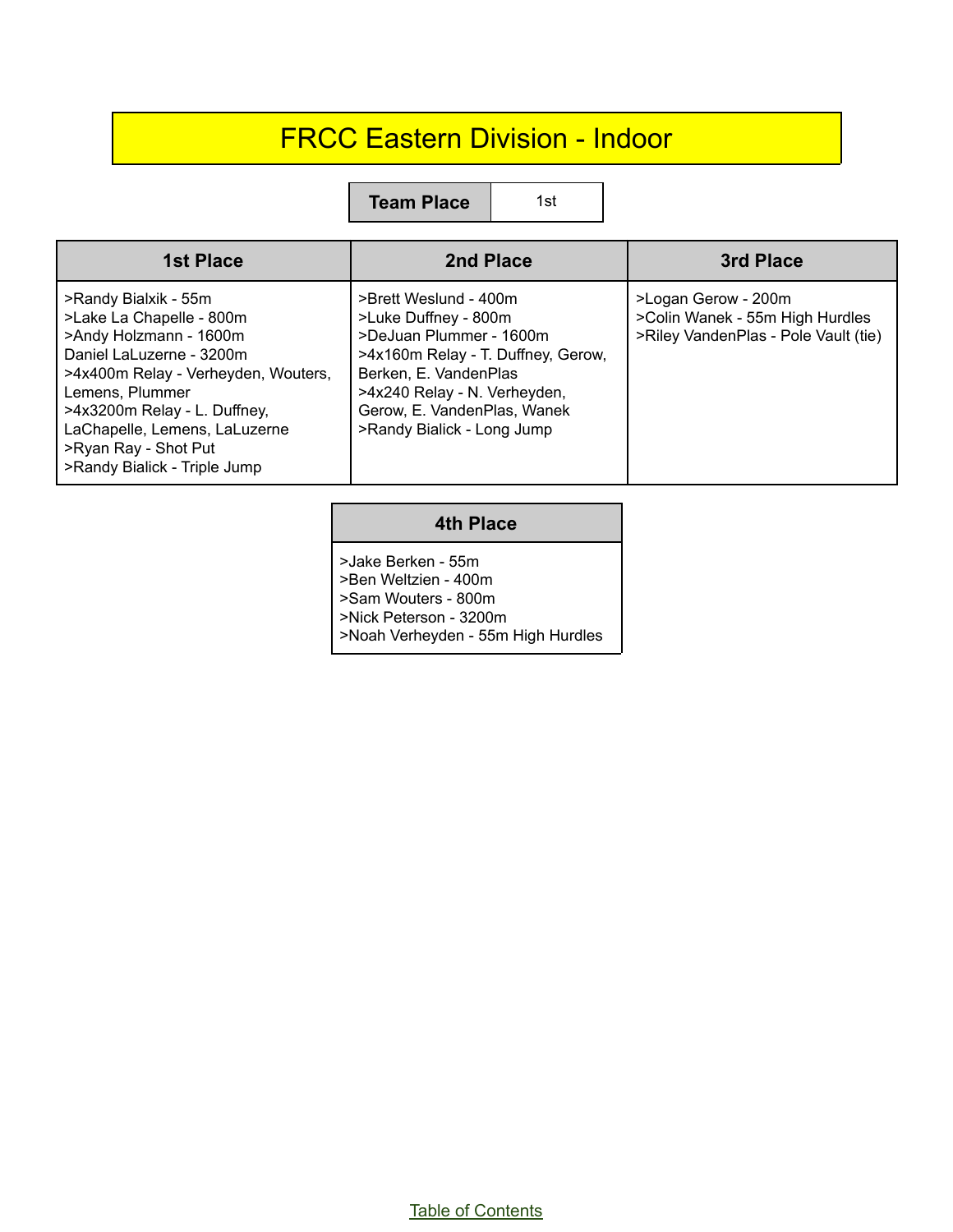## Green Bay City Meet - Outdoor

**Team Place** 1st

| <b>1st Place</b>                                                                                                                                                                                                                                                                                                            | 2nd Place                                                                                                                                                                      | 3rd Place                                                                                                                                                                                         |
|-----------------------------------------------------------------------------------------------------------------------------------------------------------------------------------------------------------------------------------------------------------------------------------------------------------------------------|--------------------------------------------------------------------------------------------------------------------------------------------------------------------------------|---------------------------------------------------------------------------------------------------------------------------------------------------------------------------------------------------|
| >Randy Bialcik - 100 m<br>>Daniel LaLuzerne - 800 m<br>>Daniel LaLuzerne - 1600 m<br>>Colin Wanek - 110 m High Hurdles<br>>Noah Verheyden - 300 m Int. Hurdles<br>>4x100 meter relay<br>>4x200 meter relay<br>>Ryan Ray - Shot Put<br>>Randy Bialcik - Pole Vault<br>>Hunter Cook - Long Jump<br>>Hunter Cook - Triple Jump | >Andy Holzmann - 3200 m<br>>Noah Verheyden - 110 m High Hurdles<br>>Colin Wanek - 300 m Int. Hurdles<br>>4x800 m relay<br>>Nate Samorske - Shot Put<br>>Nate Samorske - Discus | >Jake Berken - 100 m<br>>Tanner Duffney - 200 m<br>>DeJuan Plummer - 800 m<br>>Sam Wouters - 1600 m<br>>4x400 m Relay<br>>Almoni Chambers - Discus<br><sup>&gt;</sup> Julian Charles - Pole Vault |

| 4th Place                                                                                                                                                          | <b>5th Place</b>                                                                  |
|--------------------------------------------------------------------------------------------------------------------------------------------------------------------|-----------------------------------------------------------------------------------|
| >Logan Gerow - 200 m<br>>Sam Wouters - 800 m<br>>Nick Petersen - 3200 m<br>>Riley Dryer - Shot Put<br>>Hunter Cook - High Jump (tie)<br>>Randy Bialcik - Long Jump | >Jake Berken - 200 m<br>>Ben Weltzien - 400 m<br>>Ben Hurley - 300 m Int. Hurdles |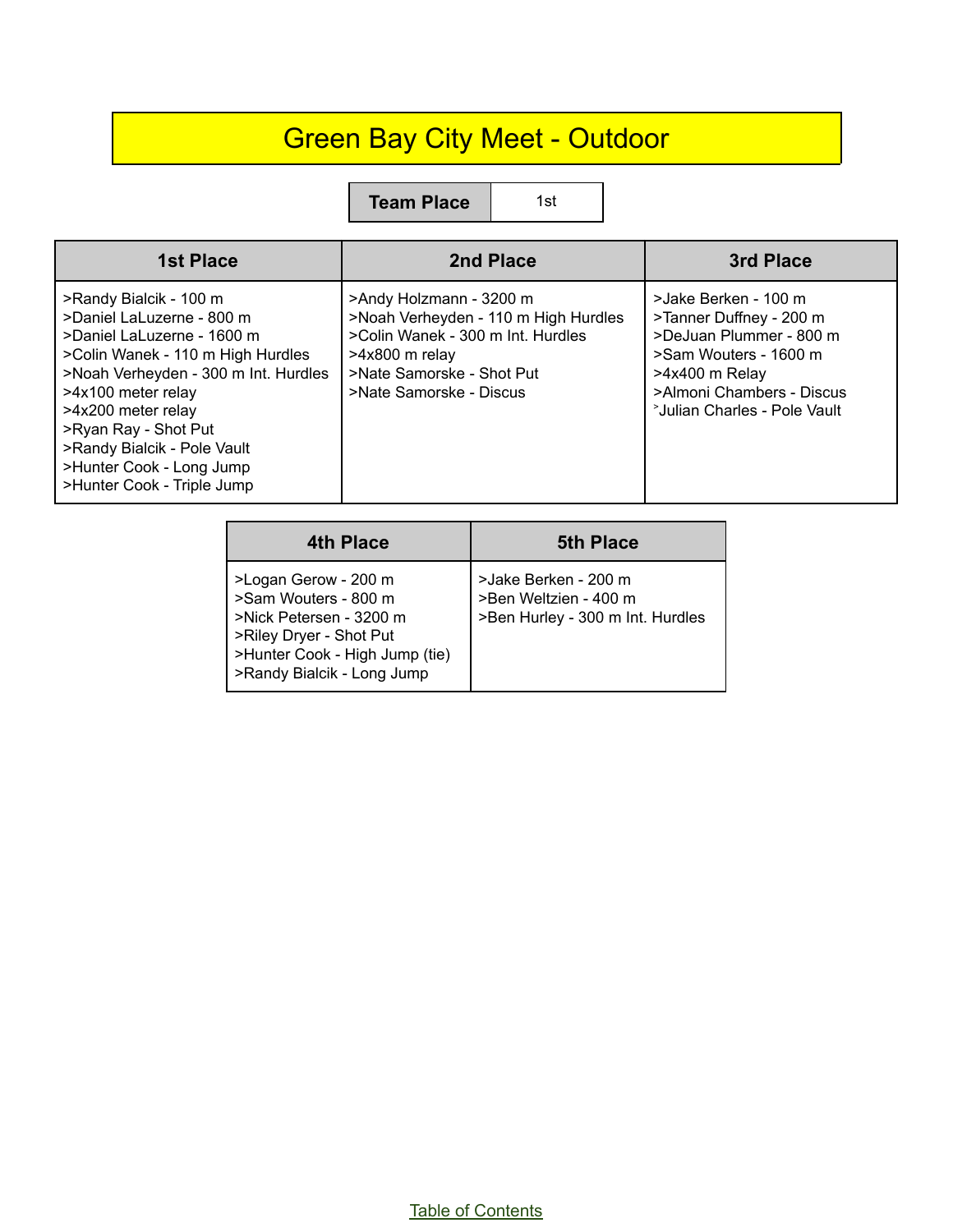## Preble Relays - Outdoor

**Team Place** 1st

| <b>1st Place</b>                                                                                                                                                                                                                                                                                                      | 2nd Place                                                                                                                                                                                           | 3rd Place                                                                                                   |
|-----------------------------------------------------------------------------------------------------------------------------------------------------------------------------------------------------------------------------------------------------------------------------------------------------------------------|-----------------------------------------------------------------------------------------------------------------------------------------------------------------------------------------------------|-------------------------------------------------------------------------------------------------------------|
| >High Hurdle Relay - Wanek,<br>Verheyden, Westlund, Tatro<br>>300 Int. Hurdle Relay - Verheyden,<br>Wanek, Westlund<br>>4x200 R. - Duffney, Berken, Gerwo,<br>Verheyden<br>>4x800 R. - Plummer, Holzmann,<br>Wouters, LaLuzerne<br>>Sprint Medley R. Names not available<br>>Distance Medley - Names not<br>available | >Shot Put Relay - Ray, Samorske,<br>Saldana, Nass<br>>Discus Relay - Samorske, Ray,<br>Duchateau, Estel<br>>Triple Jump Relay - Endlich, Cook,<br>Perret, Peper<br>>4x1600 R. - Names not available | >4x400 R. - Duffney, Endlich,<br>LaChapelle, Wanek<br>>High Jump Relay - LaChapelle,<br>Endlich, Buss, Cook |

#### **4th Place**

>Long Jump Relay - Cook, Buss, Verheyden, VandenPlas

Table of [Contents](#page-1-0)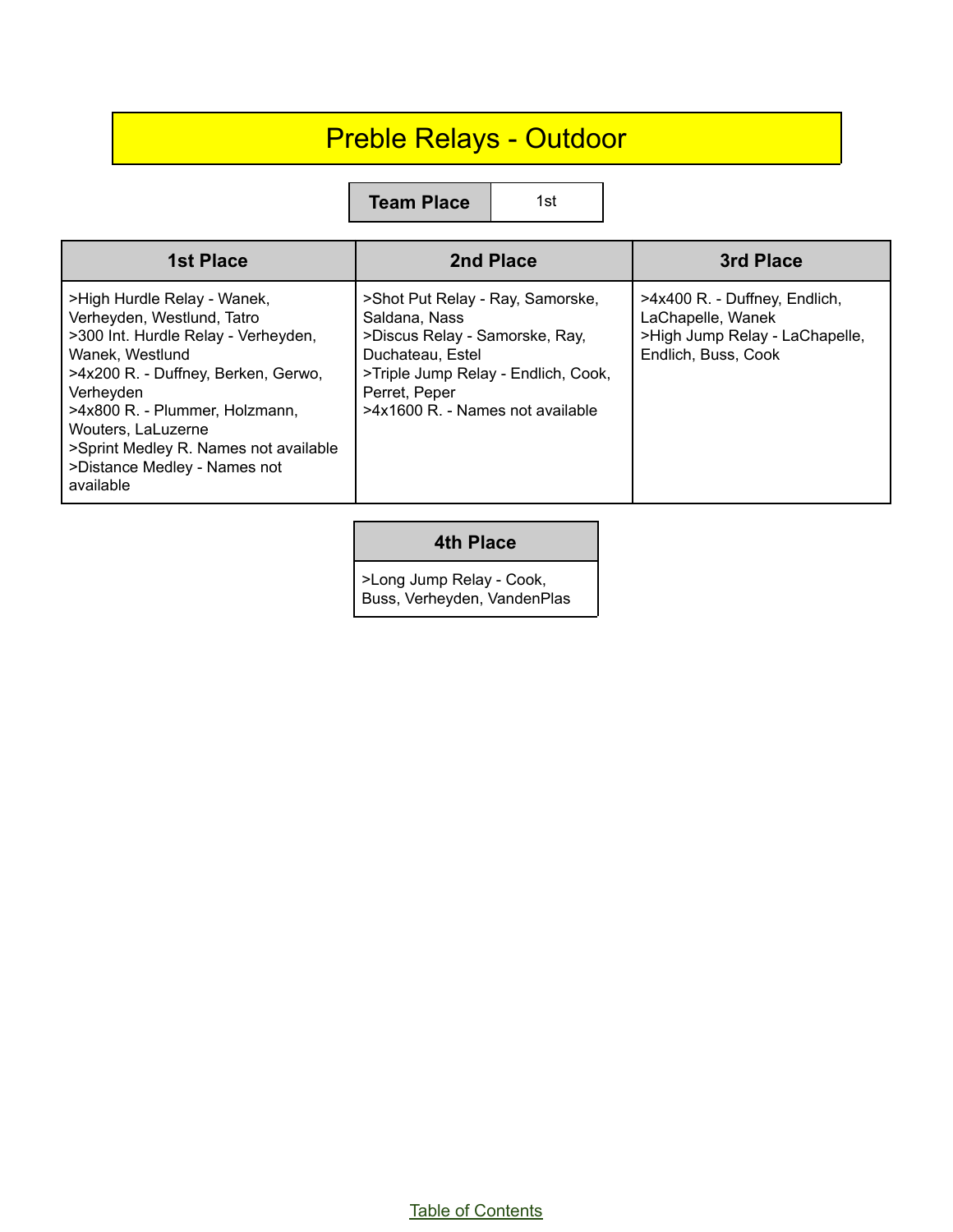## Oshkosh North Invitational - Outdoor

**Team Place** 3rd

| <b>1st Place</b>                                                                        | 2nd Place                                            | 3rd Place                                                                                                                                                                                                                                |
|-----------------------------------------------------------------------------------------|------------------------------------------------------|------------------------------------------------------------------------------------------------------------------------------------------------------------------------------------------------------------------------------------------|
| >Daniel LaLuzerne - 3200 m<br>>4x800 R. - Plummer, LaChapelle, L.<br>Duffney, LaLuzerne | >Daniel LaLuzerne - 400 m<br>>Nate Samorske - Discus | >DeJuan Plummer - 800 m<br>>Andy Holzmann - 1600 m<br>>Colin Wanek - 110 m High<br><b>Hurdles</b><br>>4x200 R. T. Duffney, Gerow,<br>Verheyden, Bialcik<br>>4x400 R. Plummer, Wouters,<br>LaChapelle, T. Duffney<br>>Ryan Ray - Shot Put |

| 4th Place                                                                                            | <b>5th Place</b>                                                     |
|------------------------------------------------------------------------------------------------------|----------------------------------------------------------------------|
| >Sam Wauters - 800 m<br>>4x100 R. T. Duffney, Berken,<br>Gerow, Bialcik<br>>Almoni Chambers - Discus | >Brett Westlund - 300 m Int. Hurdles<br>>Julian Charles - Pole Vault |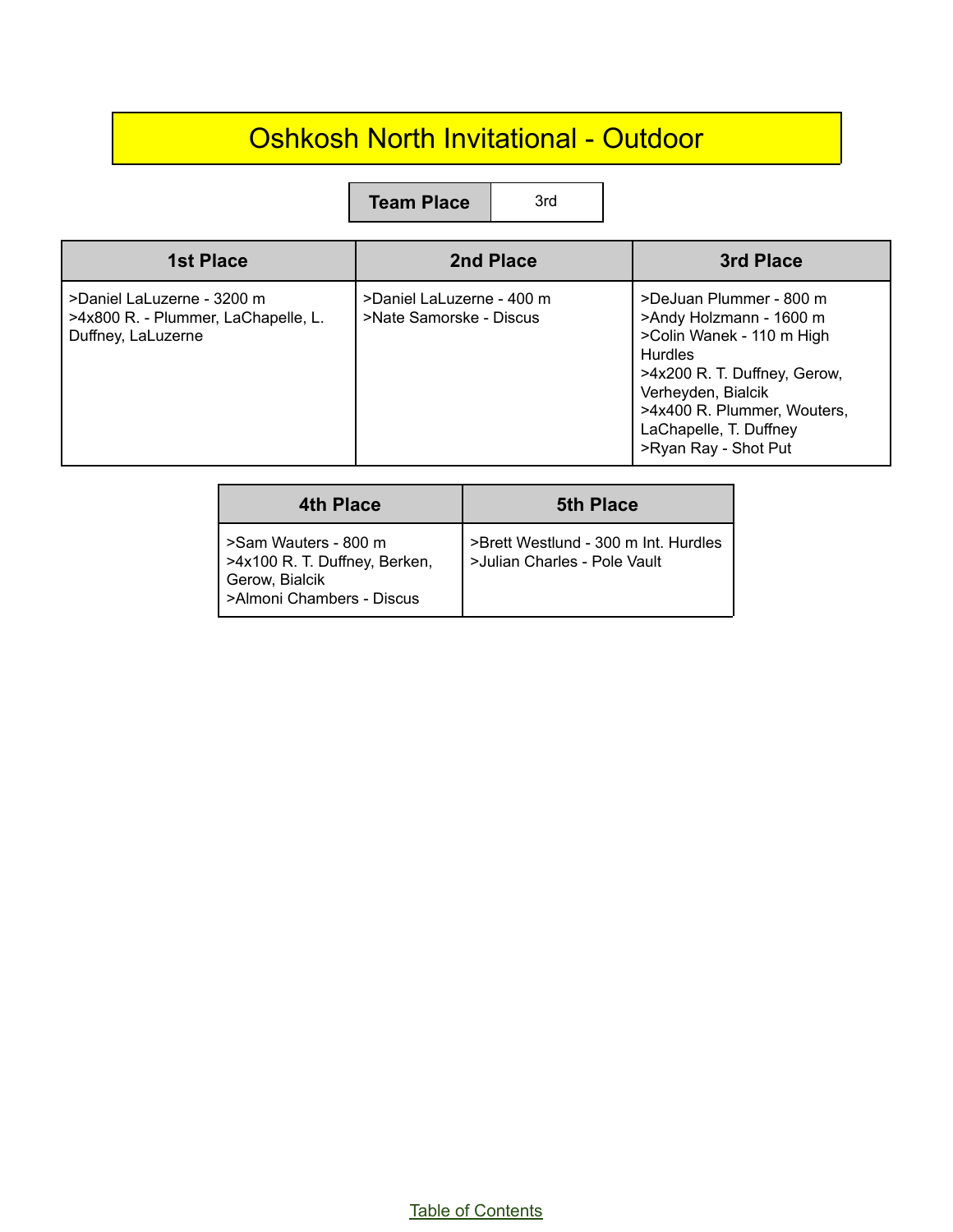## FRCC Conference Relay - Outdoor

**Team Place** 1st

| <b>1st Place</b>                                                                                                                                                                                                                               | 2nd Place                                                                                                                                                                                                                                                                                                                                                                                                                                                | 3rd Place                                                                                                                                                                |
|------------------------------------------------------------------------------------------------------------------------------------------------------------------------------------------------------------------------------------------------|----------------------------------------------------------------------------------------------------------------------------------------------------------------------------------------------------------------------------------------------------------------------------------------------------------------------------------------------------------------------------------------------------------------------------------------------------------|--------------------------------------------------------------------------------------------------------------------------------------------------------------------------|
| >900 Int. Hurdles - Verheyden, Wanek,<br>Westlund<br>>4x800 M. Relay - Holzmann, Wouters,<br>LaChapelle, L. Duffney<br>>1600 M Medley - VandenPlas, Buergi,<br>Duffney, LaLuzerne<br>>Distance Medley - Lukas, Weltzien,<br>Plummer, LaLuzerne | >330 High Hurdle R. - Wanek,<br>Verheyden, Westlund<br>>4x100 R. L. Duffney, Berken,<br>Gerwo, Buergi<br>>4x400 R. L. Duffney, LaLuzerne,<br>Wouters, LaChapelle<br>>4x1600 R. Holzmann, Wouters,<br>Weiler, Petersen<br>>Shot Put R. - Ray, Samorske, Dryer<br>>Discus R. - Samorske, Chambers,<br>Dryer<br>>Pole Vault R. - Charles,<br>VandenPlas, Bialcik<br>>Long Jump R. - Endlich, Bialcik,<br>Cook<br>>Triple Jump R. - Hughes, cook,<br>Endlich | >4x200 M Relay - Verheyden,<br>Bialcik, T. Duffeny, Gerow<br>>800 Medley R. - Berkin, Gerow,<br>Bialcik, Plummer<br>>High Jump R. (tie) - LaChapelle,<br>Hurley, Endlich |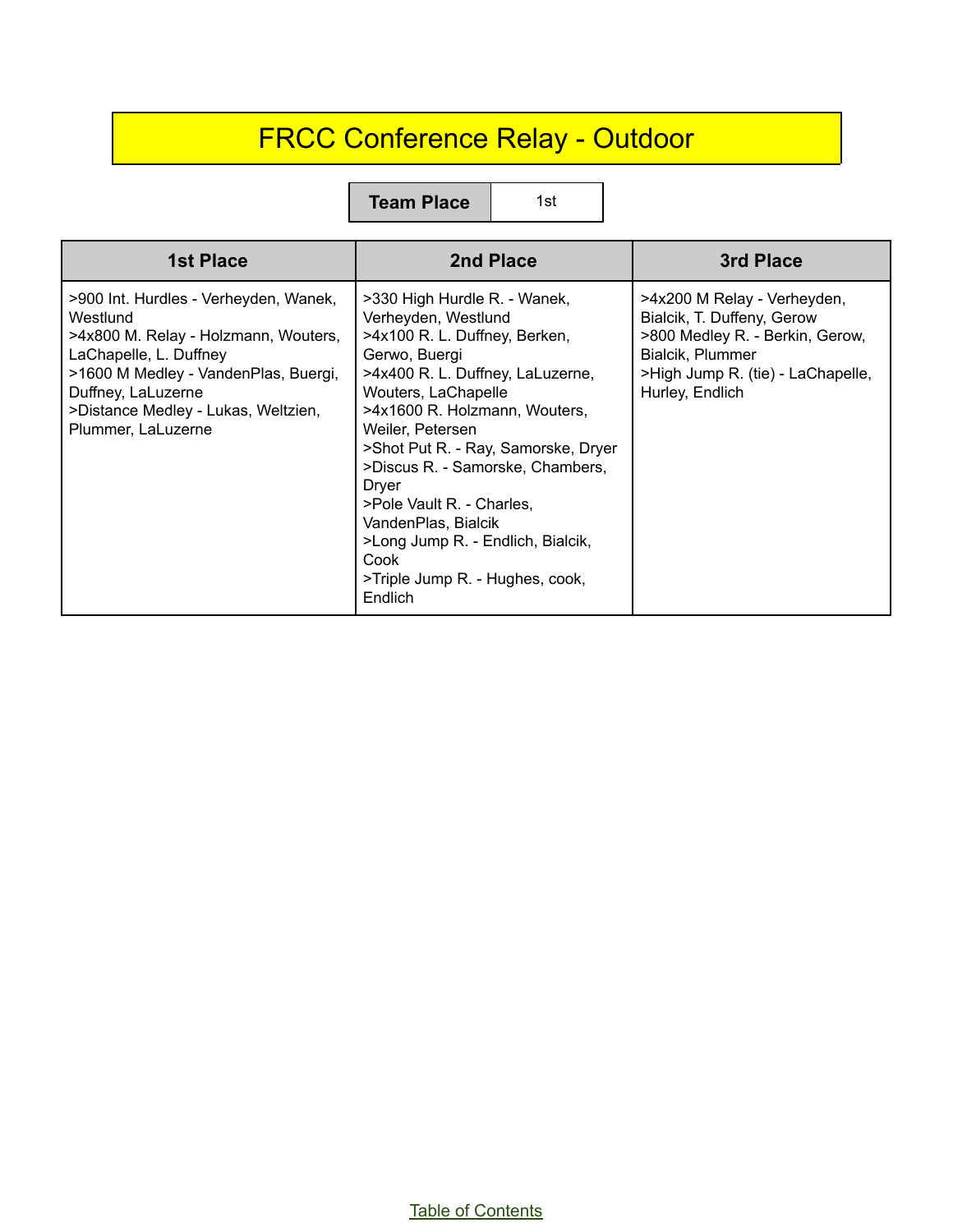## Ashwaubenon Invitational - Outdoor

**Team Place** 1st

| <b>1st Place</b>                                                                                                                                                                                                                                                                                                           | 2nd Place                                                                                                       | 3rd Place                                                                                                                                                               |
|----------------------------------------------------------------------------------------------------------------------------------------------------------------------------------------------------------------------------------------------------------------------------------------------------------------------------|-----------------------------------------------------------------------------------------------------------------|-------------------------------------------------------------------------------------------------------------------------------------------------------------------------|
| >Logan Gerow - 200 m<br>>Lake LaChapelle - 800 m<br>>Daniel LaLuzerne - 3200 m<br>>Noah Verheyden - 300 m Int. Hurdles<br>>4x100 R. - T. Duffney, Buergi, Gerow,<br><b>Berken</b><br>>4x200 R. - T. Duffney, Buergi, Gerow,<br>Verheyden<br>>4x800 R. - Lukas, L. Duffney,<br>LaChapelle, Holzmann<br>>Ryan Ray - Shot Put | >DeJuan Plummer - 1600 m<br>>4x400 R. - T. Duffney, Verheyden,<br>Plummer, Wouters<br>>Almoni Chambers - Discus | >Colin Wanek - 110 m H. Hurdles<br>>Brett Westlund - 300 m Int. Hurdles<br>>Riley VAndenPlas - Pole Vault<br>>Hunter Cook - Long Jump<br>>Darrione Hughes - Triple Jump |

| 4th Place                                                                                              | <b>5th Place</b>                                                                                                                                 |
|--------------------------------------------------------------------------------------------------------|--------------------------------------------------------------------------------------------------------------------------------------------------|
| >Jake Berken - 100 m<br>>Randy Bialcik - 200 m<br>>Dam Wouters - 1600 m<br>>Randy Bialcik - Pole Vault | >Mason Lukas - 800 m<br>>Nick Petersen - 1600 m<br>>Andy Holzmann - 3200 m<br>>Brett Westlund - 110 m H. Hurdles<br>>Julian Charles - Pole Vault |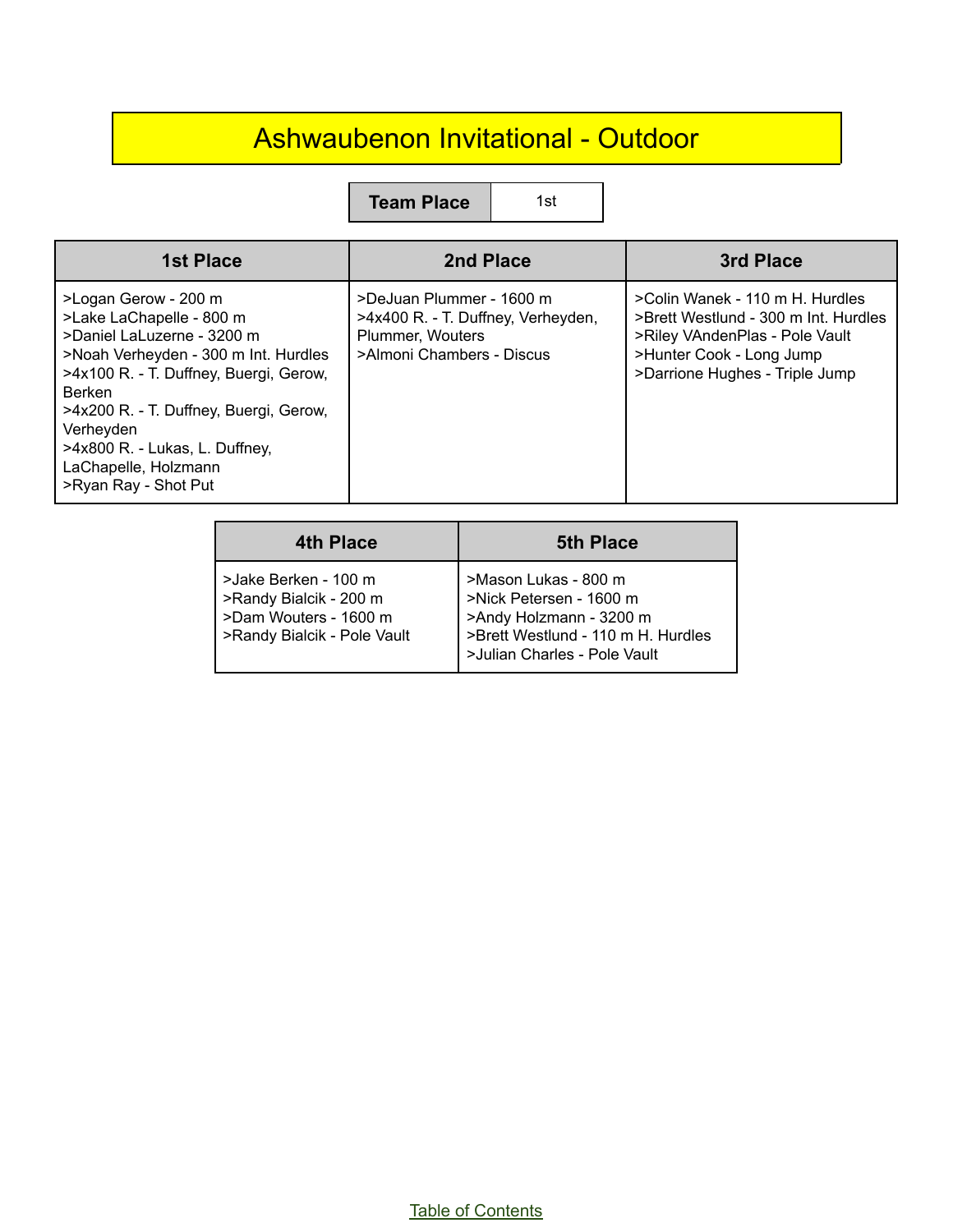## Algoma Invitational - Outdoor

**Team Place** 1st

| <b>1st Place</b>                                                                                                                                                                                                                      | 2nd Place                                                                                                                                                                        | 3rd Place                                                                                                                                                                                 |
|---------------------------------------------------------------------------------------------------------------------------------------------------------------------------------------------------------------------------------------|----------------------------------------------------------------------------------------------------------------------------------------------------------------------------------|-------------------------------------------------------------------------------------------------------------------------------------------------------------------------------------------|
| >Daniel LaLuzerne - 800 m<br>  >Daniel LaLuzerne - 1600 m<br>>4x200 m Relay - Bialcik, T. Duffney,<br>Gerow, Verheyden<br>>4x400 m Relay - Names not available<br>>4x800 m Relay - Names not available<br>>Randy Bialcik - Pole Vault | >DeJuan Plummer - 800 m<br>>Nick Petersen - 3200 m<br>>Colin Wanek - 100 m H. Hurdles<br>>Noah Verheyden - 300 m Int. Hurdles<br>>Ryan Ray - Shot Put<br>>Nate Samorske - Discus | >Logan Gerow - 200 m<br>>Andy Holzmann - 800 m<br>>Sam Wouters - 3200 m<br>>4x100 m Relay - Bialcik, Berken,<br>Gerow, Wanek<br>>Almoni Chambers - Discus<br>>Julian Charles - Pole Vault |

| <b>4th Place</b>         | <b>5th Place</b>           |
|--------------------------|----------------------------|
| >Hunter Cook - Long Jump | >Hunter Cook - Triple Jump |

## FRCC Conference Meet - Outdoor

**Team Place** 2nd

| <b>1st Place</b>                                                                       | 2nd Place                                                                                                                                                           | 3rd Place                                                                                  |
|----------------------------------------------------------------------------------------|---------------------------------------------------------------------------------------------------------------------------------------------------------------------|--------------------------------------------------------------------------------------------|
| >Daniel LaLuzerne - 1600 m<br>>Daniel LaLuzerne - 800 m<br>>Randy Bialcik - Pole Vault | >4x800 m Relay - Plummer,<br>LaChappelle, L. Duffney, Lukas<br>>Noah Verheyden - 300 m Int.<br><b>Hurdles</b><br>>Al'Moni Chambers - Discus<br>>Ryan Ray - Shot Put | >Colin Wanek - 110 m. H. Hurdles<br>>4x100 m Relay - T. Duffney,<br>Buergi, Gerow, Bialcik |

| 4th Place                                                                                                                                  | <b>5th Place</b>             |
|--------------------------------------------------------------------------------------------------------------------------------------------|------------------------------|
| >4x200 m Relay - T. Duffney,<br>Gerow, Bialcik, Verheyden<br>>Andy Holzmann - 1600 m<br>>DeJuan Plummer - 800 m<br>>Nate Samorski - Discus | >Julian Charles - Pole Vault |

Table of [Contents](#page-1-0)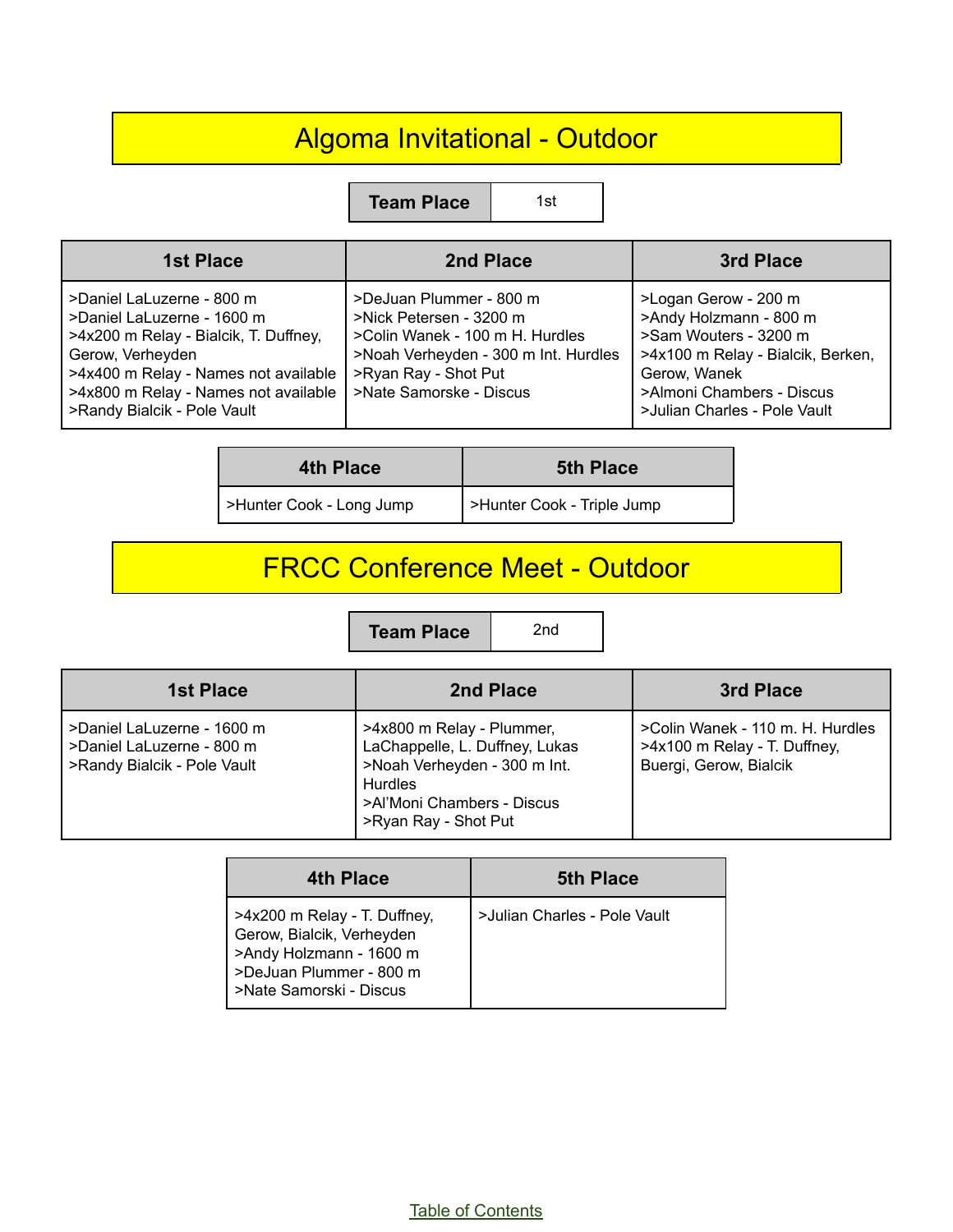#### WIAA Regional

Top 4 qualify for the Sectional Meet

#### **Team Place** 2nd

| <b>1st Place</b><br><b>Sectional Qualifier</b>                                                                                   | 2nd Place<br><b>Sectional Qualifier</b>                                                                                                       | 3rd Place<br><b>Sectional Qualifier</b> |
|----------------------------------------------------------------------------------------------------------------------------------|-----------------------------------------------------------------------------------------------------------------------------------------------|-----------------------------------------|
| >Noah Verheyden - 300 m Int. Hurdles<br>>Daniel LaLuzerne - 800 m<br>>4x800 m Relay - Holzmann,<br>LaChappelle, Plummer, Wouters | >Ryan Ray - Shot Put<br>>Colin Wanek - 110 m H. Hurdles<br>>Randy Bialick - Pole Vault<br>>4x100 m Relay - Buergi, Duffney,<br>Gerow, Bialcik | >Andy Holzmann - 1600 m                 |

| 4th Place<br><b>Sectional Qualifier</b>                                                                                                                                                                                                                                           | 5th Place                                        |
|-----------------------------------------------------------------------------------------------------------------------------------------------------------------------------------------------------------------------------------------------------------------------------------|--------------------------------------------------|
| >Jordan Nass - Shot Put<br>>Nick Petersen - 1600 m<br>>4x200 - Gerow, Verhayden,<br>Bialcik, T. Duffney<br>>Bret Westlund - 300 m Int.<br><b>Hurdles</b><br>>4x400 m Relay - T. Duffney<br>Wouters, LaChappelle, Plummer<br>>Nate Samorske - Discus<br>>Daniel LaLuzerne - 3200 m | >Gavin Buergi - 100 m<br>>DeJuan Plummer - 800 m |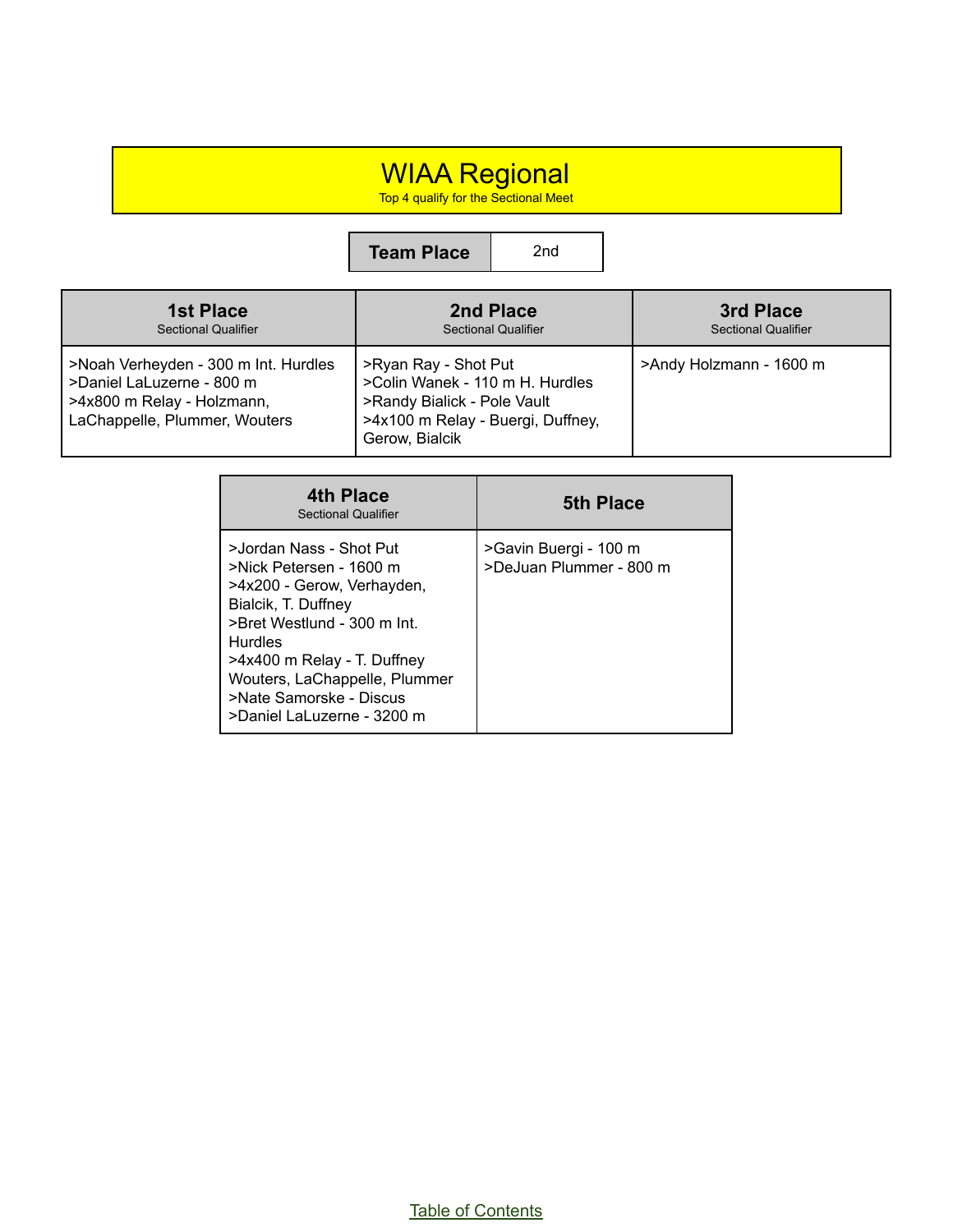## WIAA Sectional

Top 3 advance to the State Meet

#### **Team Place** 4th

| <b>1st Place</b>                    | 2nd Place                    | 3rd Place                   |
|-------------------------------------|------------------------------|-----------------------------|
| State Meet Qualifier                | <b>State Meet Qualifier</b>  | <b>State Meet Qualifier</b> |
| >Daniel LaLuzerne - 800 m           | >Noah Verheyden - 300 m Int. | >4x100 m Relay - Buergi, T. |
| >4x800 m Relay - Holzmann, Wouters, | <b>Hurdles</b>               | Duffney, Gerow, Bialcik     |
| LaChappelle, Plummer                | >Randy Bialcik - Pole Vault  | >Daniel LaLuzerne - 3200 m  |

| 4th Place                                                   | <b>5th Place</b>                                                                                                           |
|-------------------------------------------------------------|----------------------------------------------------------------------------------------------------------------------------|
| >Ryan Ray - Shot Put (extra<br><b>State Meet Qualifier)</b> | >4x200 m Relay - Gerow,<br>Verheyden, T. Duffney, Bialcik<br>>4x400 m Relay - T. Duffney,<br>Wouters, LaChappelle, Plummer |

#### WIAA State Meet

| 3rd Place                                         | <b>5th Place</b>                                          |
|---------------------------------------------------|-----------------------------------------------------------|
| >Daniel LaLuzerne - 800 m<br>>Ryan Ray - Shot Put | >4x800 m Relay - Plummer,<br>Wouters, Holzmann, LaLuzerne |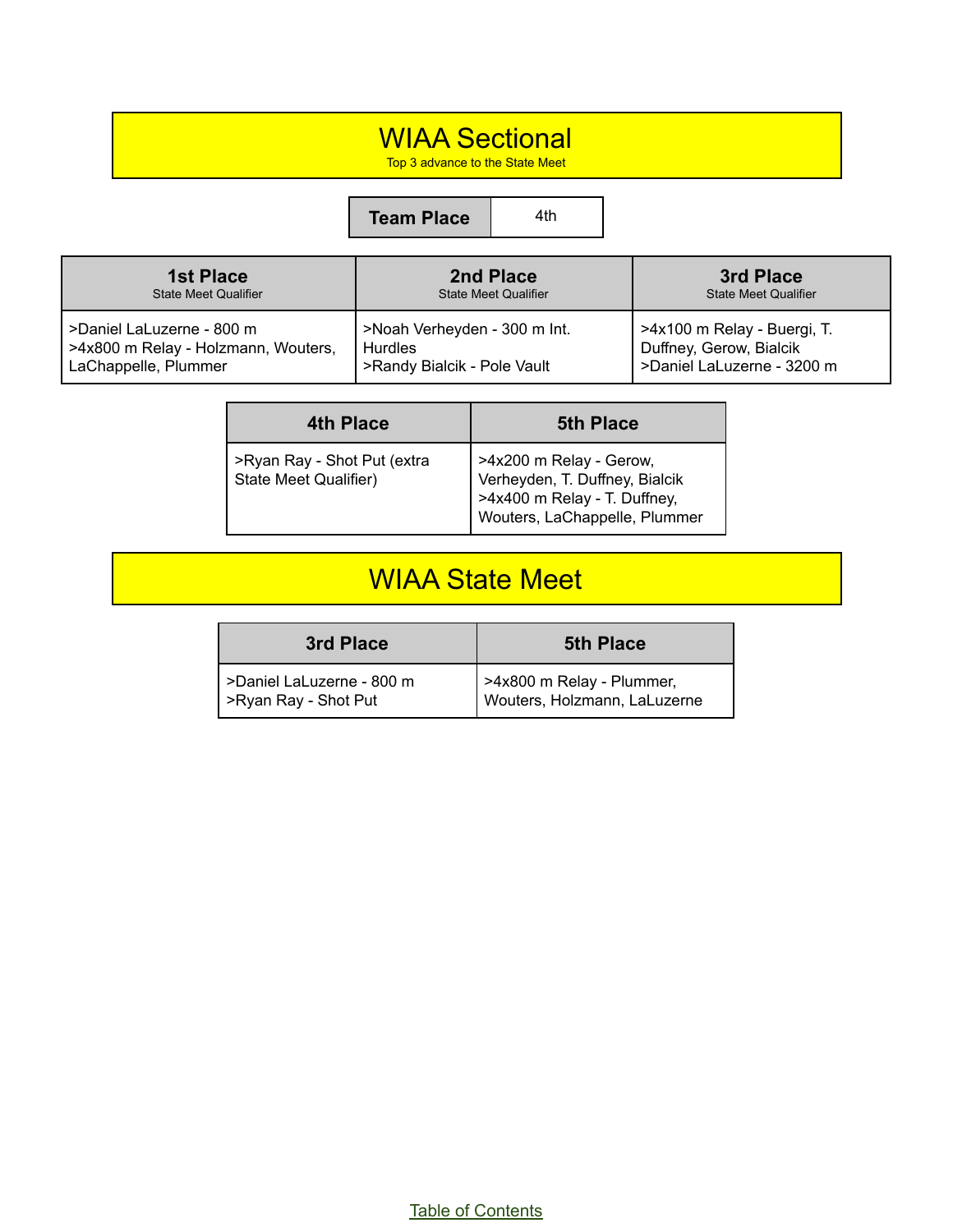# **2016**

#### Coaching Staff

#### **Head Coach**

Nick Marcelle

#### **Assistant Coaches**

<span id="page-14-0"></span>Dave Loritz, , Andy Fameree, Kyle McMahan, Steve Marcelle, Greg Pierquet, Josh Zill, Barry Valentine, Kevin Butters, Anne Gregory

#### Season Results

| <b>Indoor</b>                           |                                   |                                          |                                                     |
|-----------------------------------------|-----------------------------------|------------------------------------------|-----------------------------------------------------|
| <b>Oshkosh Invite</b><br>5th Place      | <u>City Meet</u><br>1st Place     | <b>W/TFA State Meet</b>                  | <b>FRCC Eastern</b><br><b>Division</b><br>1st Place |
| <b>Outdoor</b>                          |                                   |                                          |                                                     |
| <b>Green Bay City Meet</b><br>1st Place | <b>Preble Relays</b><br>2nd Place | <b>Gil Frank (Kimberly)</b><br>2nd Place | <b>FRCC Conference Relay</b><br>2nd Place           |
|                                         | West De Pere Invite<br>1st Place  | <b>FRCC Conference Meet</b><br>2nd Place |                                                     |
| <b>WIAA Tournament</b>                  |                                   |                                          |                                                     |
|                                         | <b>WIAA Regional</b><br>2nd Place | <b>WIAA Sectional</b><br>5th Place       | <b>WIAA State Meet</b><br>0 points                  |

Season Highlights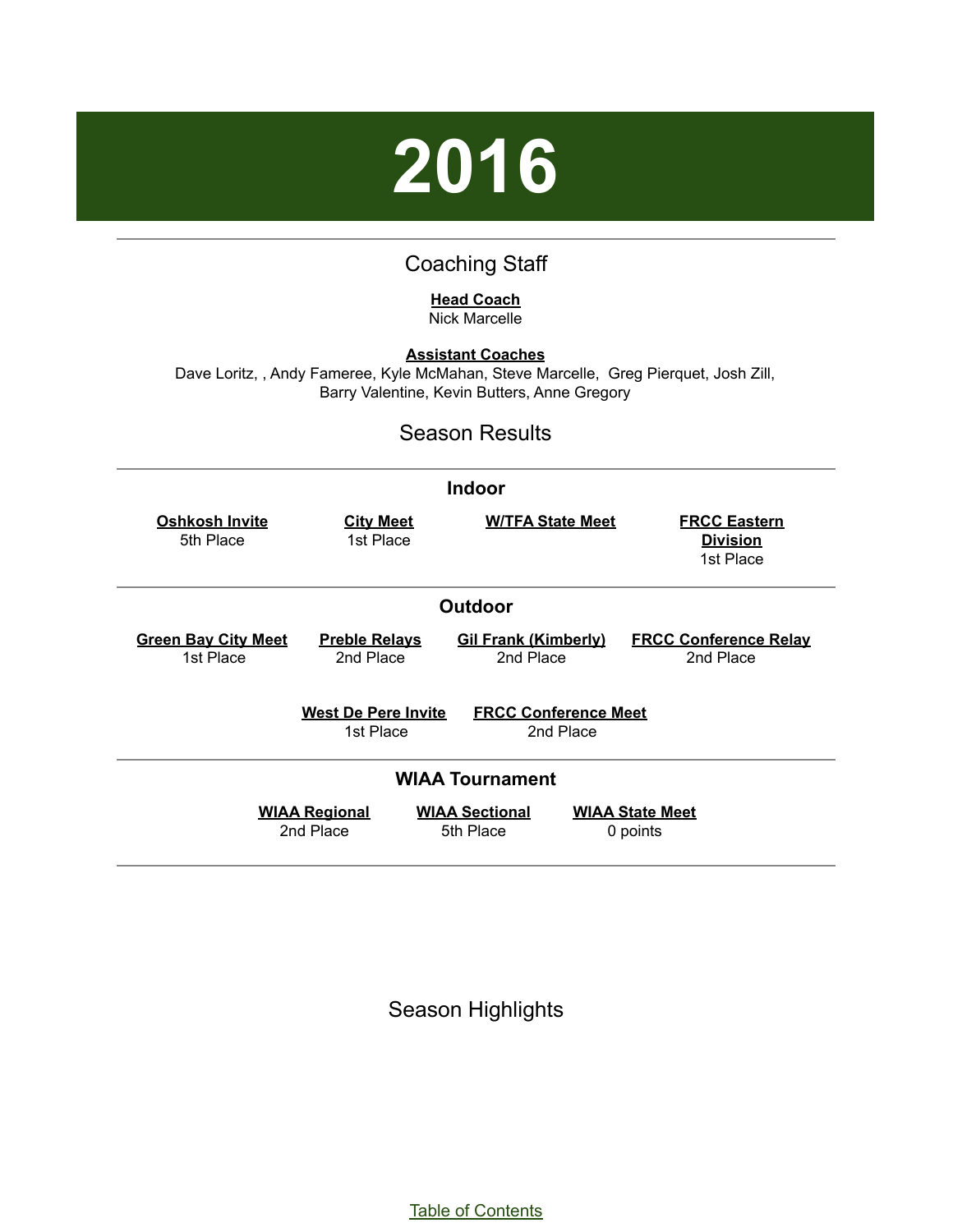The Men's Team had a moderately successful season with 4 first place finishes, and 5 second place finishes. They continued their dominance in the Green Bay City Meet with another team victory. They finished 2nd in the FRCC Conference Relays, FRCC Conference Meet, and the WIAA Regional.

Gavin Buergi was one of the top individuals for the team with a victory in the 100 Meter Dash in the Conference Meet, 2nd Place at the WIAA Sectional and was in the finals at the State Meet in the 100 Meter Dash. The 4x100 Meter Relay Team of Tanner Duffney, Gavin Buergi, Ethan VandenPlas, and Jackson Massey were also Conference Champs. Julian Charles finished in 2nd at the Sectional Meet qualifying for the State Meet where he was a finalist.

#### Records Set

no records were set

#### Oshkosh Invitational - Indoor

**Team Place** 5th Place

| 2nd Place                    | 3rd Place                                              |
|------------------------------|--------------------------------------------------------|
| SBranden Endlich - High Jump | >Jake Lemens - 800 m<br>>Branden Endlich - Triple Jump |

| <b>4th Place</b>                                                                                         | <b>5th Place</b>                                         |
|----------------------------------------------------------------------------------------------------------|----------------------------------------------------------|
| >Gavin Buergi - 60 m<br>>Nick Hummel - 800 m<br>>4x200 m Relay - VandenPlas<br>Buergi, Berkin, Hablewitz | >4x400 m Relay - Waltzien,<br>Duffney, Hablewitz, Buergi |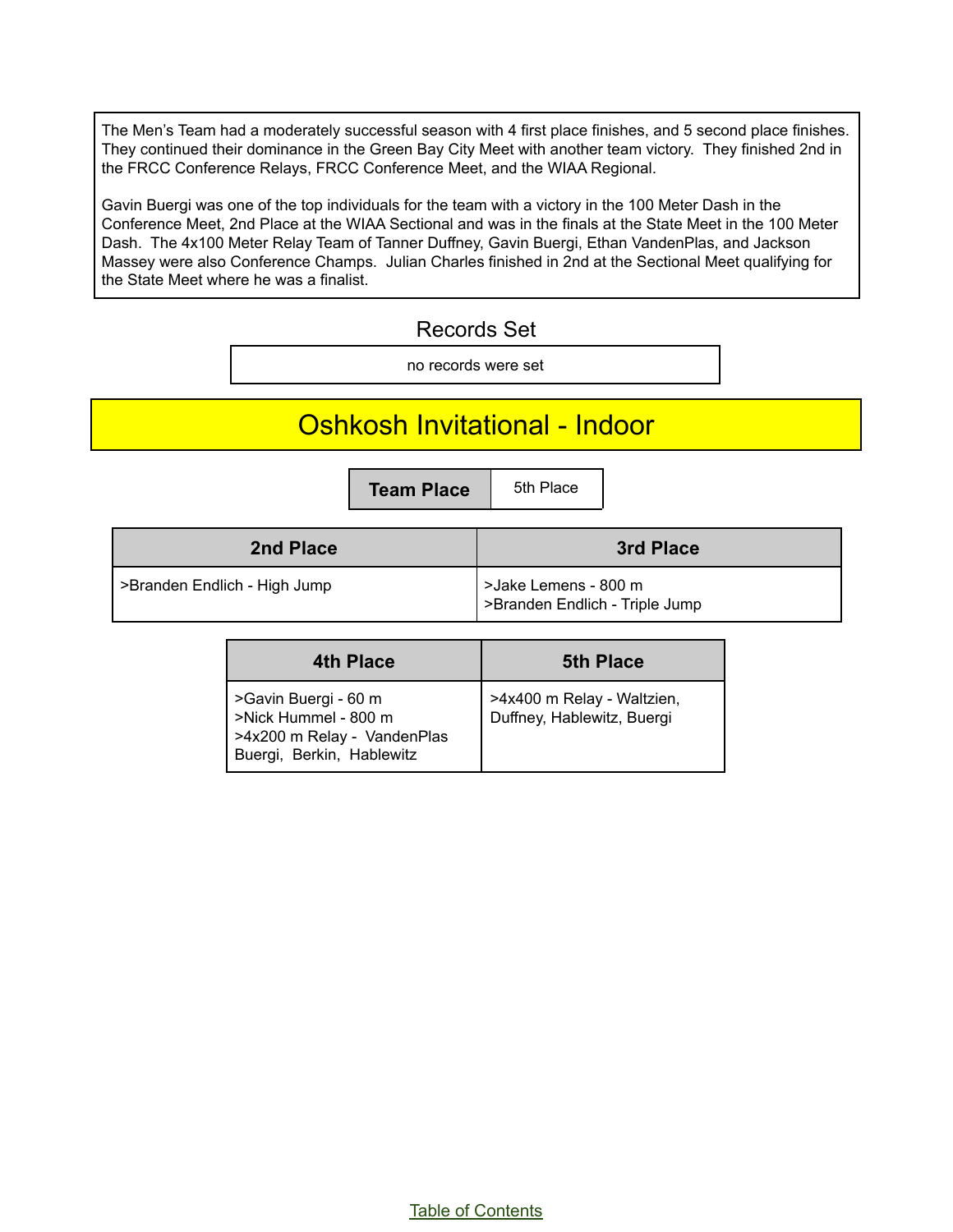## Green Bay City Meet - Indoor

**Team Place** | 1st Place

| <b>1st Place</b>                                                                                                                                                                                                                                                                         | 2nd Place                                                                                                                                                                                                                                                                                                                                            | 3rd Place                                                                                                                                                            |
|------------------------------------------------------------------------------------------------------------------------------------------------------------------------------------------------------------------------------------------------------------------------------------------|------------------------------------------------------------------------------------------------------------------------------------------------------------------------------------------------------------------------------------------------------------------------------------------------------------------------------------------------------|----------------------------------------------------------------------------------------------------------------------------------------------------------------------|
| >Gavin Buergi - 45 m<br>>Ben Peper - 200 m<br>>Andy Holzmann - 800 m<br>>Jake Lemens - 1600 m<br>>Jordan Nass - Shot Put<br>>Branden Endlich - Triple Jump<br>>4x133 m Relay - Rodriguez, Parham,<br>VandenPlas, Hablewitz<br>>4x800 m Relay - Petersen, Weltzien,<br>Holzmann, Wondrash | >Tanner Duffney - 200 m<br>>Gavin Buergi - 400 m<br>>Mason Lukas - 800 m<br>>4x200 m Relay - VandenPlas,<br>Duffney, Westland, Rodriguez<br>>4x400 m Relay - Westland, Lemens,<br>Wondrash, Endlich<br>>Nick Verheyden - 1600 m<br>>Nick Petersen - 3200 m<br>>Branden Endlich - High Jump<br>>Julian Charles - Pole Vault<br>>Ryan Buss - Long Jump | >Tanner Duffney - 45 m<br>>Hunter Wondrash - 400 m<br>>Mason Lukas - 1600 m<br>>Brandon Hoppe - 3200 m<br>>Gavin Buergi - Long Jump<br>>Darrion Hughes - Triple Jump |

| 4th Place                                                                                                                                                              | <b>5th Place</b>                                         |
|------------------------------------------------------------------------------------------------------------------------------------------------------------------------|----------------------------------------------------------|
| >Ethan VandenPlas - 200 m<br>>Salvador Sierra - 800 m<br>>Jared Weiler - 3200 m<br>>Connor Ladwig - Shot Put<br>>Ben Hurley - High Jump<br>>David Perret - Triple Jump | >Nate Samorski - Shot Put<br>>Kade Cummings - Pole Vault |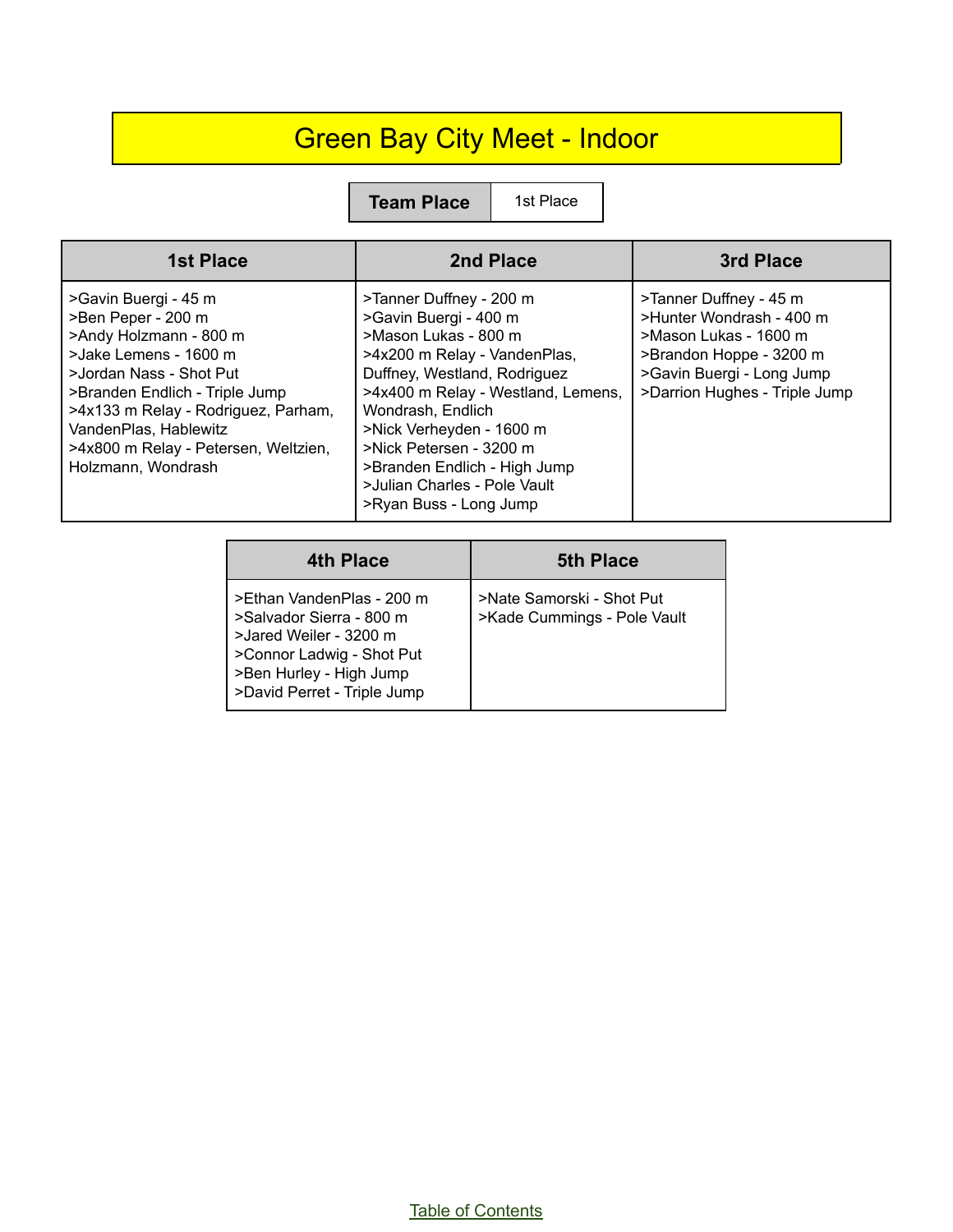## FRCC Eastern Division - Indoor

**Team Place** 1st

| <b>1st Place</b>                                                                                                                                                                                                                                                                                                                                                                                                   | 2nd Place                                                                                                                                                             | 3rd Place                                                                                                                                               |
|--------------------------------------------------------------------------------------------------------------------------------------------------------------------------------------------------------------------------------------------------------------------------------------------------------------------------------------------------------------------------------------------------------------------|-----------------------------------------------------------------------------------------------------------------------------------------------------------------------|---------------------------------------------------------------------------------------------------------------------------------------------------------|
| >Gavin Buergi - 45 m<br>>Jake Lemens - 400 m<br>>Andy Holzmann - 800 m<br>>Nick Verheyden - 3200 m<br>>Brett Westlund - 45m H. Hurdles<br>>4x133 m Relay - VandenPlas,<br>Westlund, Weltzien, Hablewitz<br>>4x200 m Relay - Guergi, Hablewitz,<br>Gerow, Peper<br>>4x400 m Relay - Lemens, Hummel,<br>Weltzien, Duffney<br>>4x800 m Relay - Petersen, Holzmann,<br>Lukas, Weltzien<br>>Julian Charles - Pole Vault | >Tanner Duffney - 45 m<br>>Nick Hummel - 400 m<br>>Nick Petersen - 800 m<br>>Dawson Borley - 1600 m<br>>Branden Endlich - High Jump<br>>Branden Endlich - Triple Jump | >Ben Peper - 200 m<br>>Mason Lukas - 800 m<br>>Salvador Sierra - 1600 m<br>>Jared Weiler - 3200 m<br>>Jordan Nass - Shot Put<br>>Ben Hurley - High Jump |

| <b>4th Place</b>                                     | <b>5th Place</b>                                                                                                 |
|------------------------------------------------------|------------------------------------------------------------------------------------------------------------------|
| >Brandon Hoppe - 1600 m<br>>Gavin Buergi - Long Jump | >Ethan VandenPlas - 45 m<br>>Ethan vAndenPlas - 200 m<br>>Dalton Lardinois - High Jump<br>>Ryan Buss - Long Jump |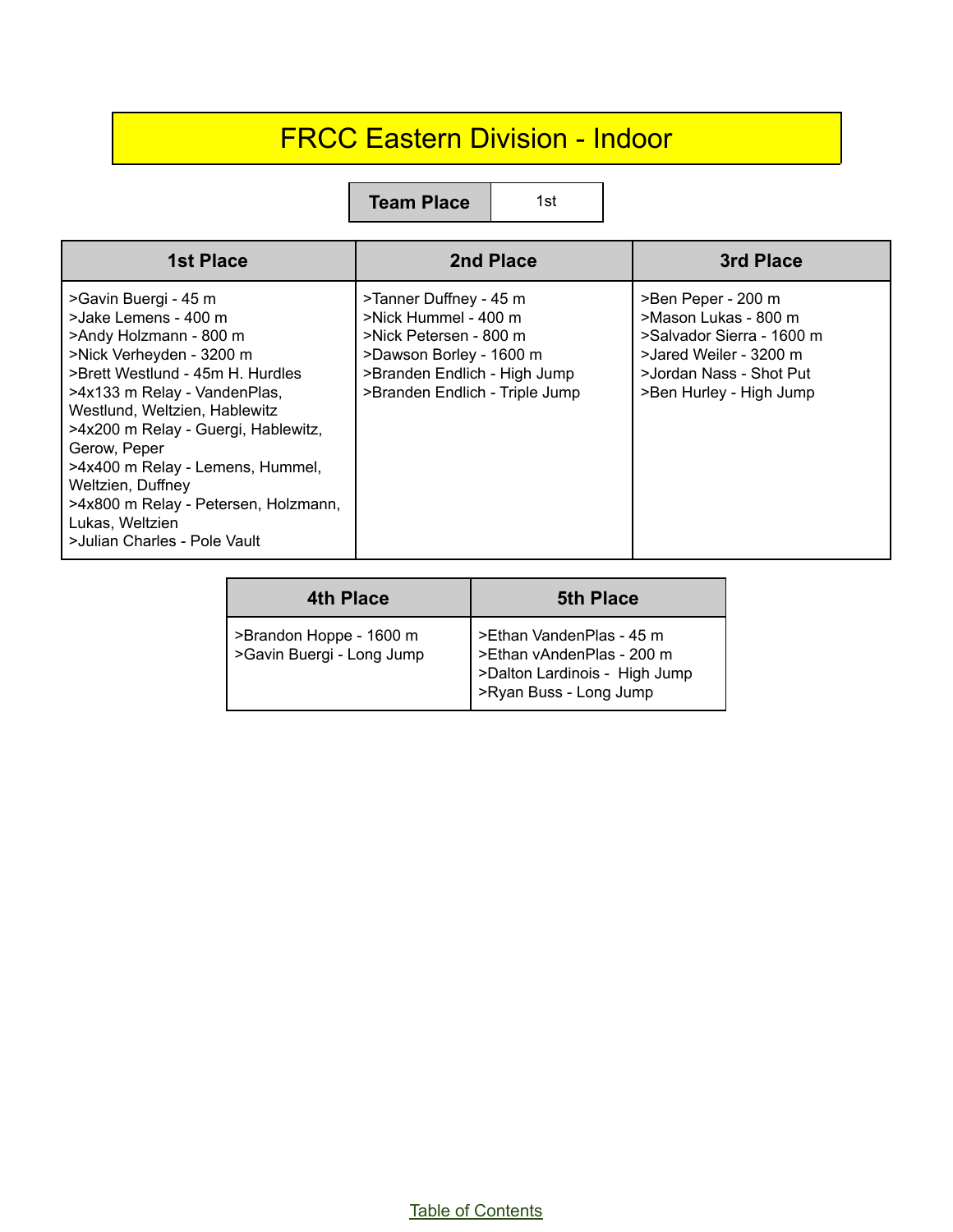#### W/TFA State Meet - Indoor

**Team Place**

#### **3rd Place**

>4x200 m Relay - Buergi, Peper, Gerow, Duffney

#### Green Bay City Meet - Outdoor

**Team Place** | 1st Place

| <b>1st Place</b>                                                                                                                                                                                         | 2nd Place                                                                                                                                                                                                                                                                                                                                                                                                    | 3rd Place                                                                                                                                                                                                                       |
|----------------------------------------------------------------------------------------------------------------------------------------------------------------------------------------------------------|--------------------------------------------------------------------------------------------------------------------------------------------------------------------------------------------------------------------------------------------------------------------------------------------------------------------------------------------------------------------------------------------------------------|---------------------------------------------------------------------------------------------------------------------------------------------------------------------------------------------------------------------------------|
| >Gavin Buergi - 100 m<br>>Gavin Buergi - 200 m<br>>Brett Westlund - 300 m Int. Hurdles<br>>4x100 m Relay - Hablewitz, Gerow,<br>Peper, Weltzien<br>>4x200 m Relay - Hablewitz, Gerow,<br>Peper, Weltzien | >Logan Gerow - 100 m<br>>Tanner Duffney - 400 m<br>>Salvador Sierra - 1600 m<br>>Nick Petersen - 3200 m<br>>4x400 m Relay - Peper, Hummel,<br>Lukas, Weltzien<br>>4x800 m Relay - Lemmens, Hummel,<br>Petersen, Holzmann<br>>Jordan Nass - Shot Put<br>>Almoni Chambers - Discus<br>>Brandon Endlich - High Jump<br>>Julian Charles - Pole Vault<br>>Ryan Buss - Long Jump<br>>Darrione Hughes - Triple Jump | >Tanner Duffney - 100 m<br>>Gavin Buergi - 400 m<br>>Jake Lemens - 800 m<br>>Dawson Borley - 1600 m<br>>Nick Verheyden - 3200 m<br>>Brett Westlund - 100 m H. Hurdles<br>>Ryan Buss - High Jump<br>>Branden Endlich - Long Jump |

| 4th Place                                                                                                                                                                                | <b>5th Place</b>                                                                                                                           |
|------------------------------------------------------------------------------------------------------------------------------------------------------------------------------------------|--------------------------------------------------------------------------------------------------------------------------------------------|
| >Andy Holzmann - 800 m<br>>Ben Hurley - 300 m Int. Hurdles<br>>Ben Hurley - High Jump<br>>Lucas McCormick - Pole Vault<br>>Darrione Hughes - Long Jump<br>>Branden Endlich - Triple Jump | >Michael Hablewitz - 200 m<br>>Nick Hummel - 800 m<br>>Jared Weiler - 3200 m<br>>Coy Wanner - Shot Put<br>>Michael Hablewitz - Triple Jump |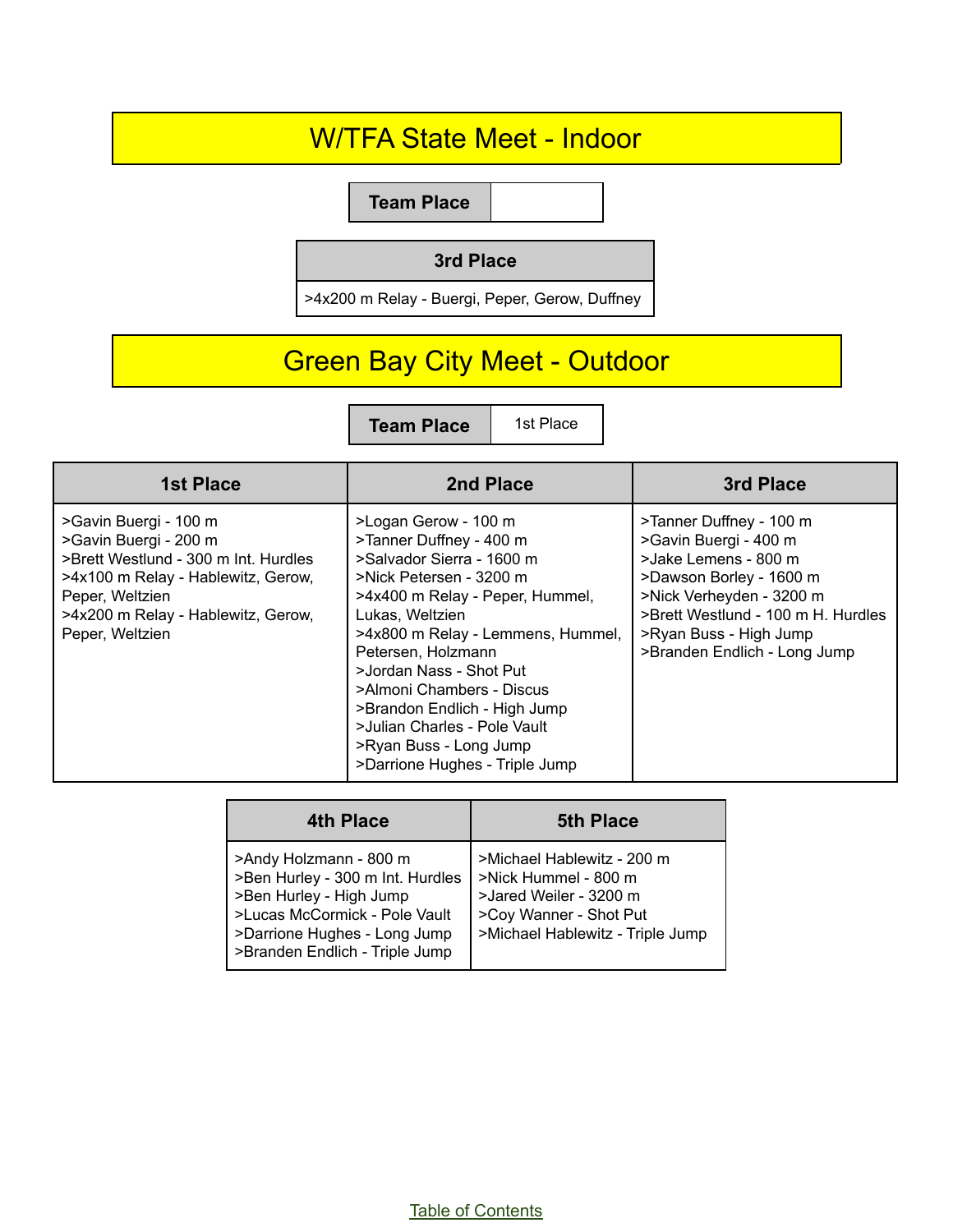## Preble Relays - Outdoor

**Team Place** 2nd Place

| <b>1st Place</b>                                                                                                                                                       | 2nd Place                                                                                                                                                                                                                              | 3rd Place                                                                                                                                                                                                                                                                                                                                            |
|------------------------------------------------------------------------------------------------------------------------------------------------------------------------|----------------------------------------------------------------------------------------------------------------------------------------------------------------------------------------------------------------------------------------|------------------------------------------------------------------------------------------------------------------------------------------------------------------------------------------------------------------------------------------------------------------------------------------------------------------------------------------------------|
| >4x100 m Relay - Duffney, Buergi,<br>Gerow, Hablewitz<br>>4x1600 m Relay - Borley, Exferd,<br>Verhayden, Weiler<br>>Medley Relay - Peper, Gerwo,<br>VandenPlas, Lemens | >4x200 m Relay - Duffney, Gerow,<br>Hablewitz, Buergi<br>>4x400 m Relay - Duffney, Weltzien,<br>Hablewitz, Buergi<br>>4x800 m Relay - Holzmann,<br>Hummel, Lemens, Lukas<br>>Distance Medley - Hummel,<br>Weltzien, Petersen, Holzmann | >440 H. Hurdle Relay - Westlund,<br>Reese, Tatro, Hurley<br>>900 Int. Hurdle Relay - Westlund,<br>Tatro, Hurley<br>>High Jump Relay - Buss, Hurley,<br>Endlich, Lardinois<br>>Pole Vault Relay - Charles,<br>McCormick, Lardinois<br>>Long Jump Relay - Endlich,<br>Buss, Hughes, Buergi<br>>Triple Jump Relay - Hughes,<br>Dessart, Endlich, Perret |

#### **4th Place**

>Shot Put Relay - Nass, Wanner, Hernandez, Herm >Discus Relay - Samorski, Duchateau, Chambers, Nass

Table of [Contents](#page-1-0)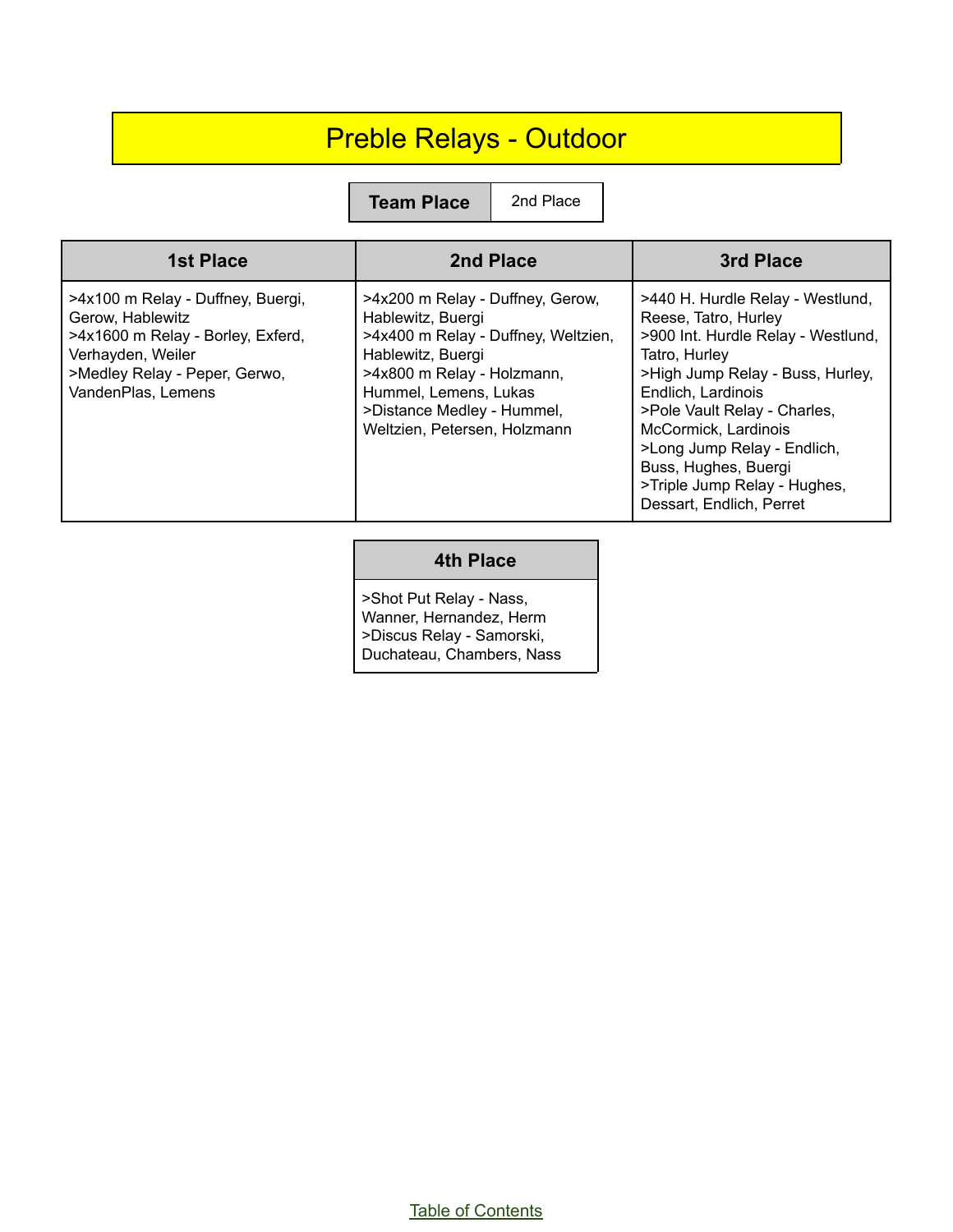## Gil Frank Invitational (Kimberly) - Outdoor

**Team Place** 2nd Place

| 1st Place             | 2nd Place                                                                             | 3rd Place                                                                                                       |
|-----------------------|---------------------------------------------------------------------------------------|-----------------------------------------------------------------------------------------------------------------|
| >Gavin Buergi - 200 m | >Tanner Duffney - 200 m<br>>4x800 m Relay - Weltzien, C. Lukas,<br>M. Lukas, Salvador | >Gavin Buergi - 200 m<br>  > Julian Charles - Pole Vault<br>>4x400 m Relay - Lemens,<br>Hummel, Duffney, Guergi |

| <b>4th Place</b>                                                                                                                                                                                                   | <b>5th Place</b>                                                                                                                                                            |
|--------------------------------------------------------------------------------------------------------------------------------------------------------------------------------------------------------------------|-----------------------------------------------------------------------------------------------------------------------------------------------------------------------------|
| >Tanner Duffney - 400 m<br>>Branden Endlich - High Jump<br>>Darrione Hughes - Triple Jump<br>>4x100 m Relay - VandenPlas,<br>Rodriguez, Hablewitz, Peper<br>>4x200 m Relay - Buss,<br>Hablewitz, Peper, VandenPlas | >Andy Holzmann - 800 m<br>>Andy Holzmann - 1600 m<br>>Verheyden - 3200 m<br>>Brett Westlund - 300 m Int. Hurdles<br>>Ryan Buss - High Jump<br>>Lucas McCormick - Pole Vault |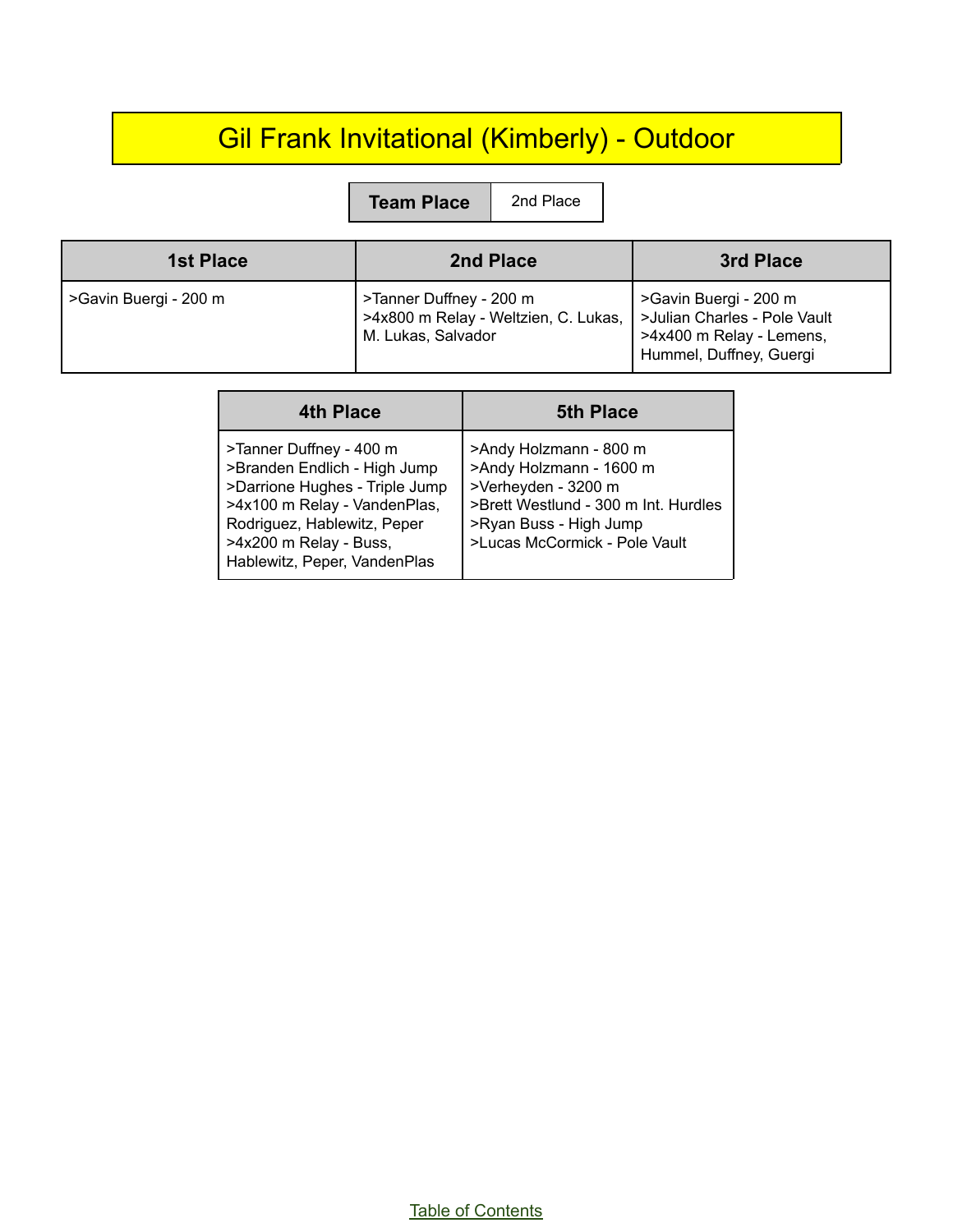## FRCC Conference Relay - Outdoor

**Team Place** 2nd

| <b>1st Place</b>                                                                                                                                                                                                                                                                                                                                | 2nd Place                                                                                                                                                                                                                                                                                                                                        | 3rd Place                                                                                                                                  |
|-------------------------------------------------------------------------------------------------------------------------------------------------------------------------------------------------------------------------------------------------------------------------------------------------------------------------------------------------|--------------------------------------------------------------------------------------------------------------------------------------------------------------------------------------------------------------------------------------------------------------------------------------------------------------------------------------------------|--------------------------------------------------------------------------------------------------------------------------------------------|
| >900 m. Int. Hurdles - Westlund, Hurley,<br>Tatro<br>>4x100 m Relay - VandenPlas, Buergi,<br>Duffney, Peper<br>>4x200 m Relay - Duffney, Buergi,<br>Peper, Buss<br>>Sprint Medley - VAndenPlas,<br>Rodriguez, Buergi, Duffney<br>>Distance Medley - Lemens, Weltzien,<br>Petersen, Holzmann<br>>Discus Relay - Chambers, DuChateau,<br>Samorske | >4x800 m Relay - Hummel, C. Lukas,<br>M. Lukas, Exferd<br>>4x1600 m Relay - Borley,<br>Verheyden, Weiler, Sierra<br>>Medley Relay - Hablewitz, Buss,<br>Weltzien, Lemens<br>>Pole Vault Relay - Charles, Dimtrov,<br><b>Mccormick</b><br>>Long Jump Relay - Endlich, Buss,<br><b>Hughes</b><br>>Triple Jump Relay - Hughes,<br>Hablewitz, Perret | >330 H. Hurdle Relay - Tatro,<br>Westlund, Reese<br>>Shot Put Relay - Nass, Herm,<br>Ladwig<br>>High Jump Relay - Buss, Endlich,<br>Hurley |

#### **4th Place**

>4x400 m Relay - Hablewitz, Holzmann, Hummel, Peper

Table of [Contents](#page-1-0)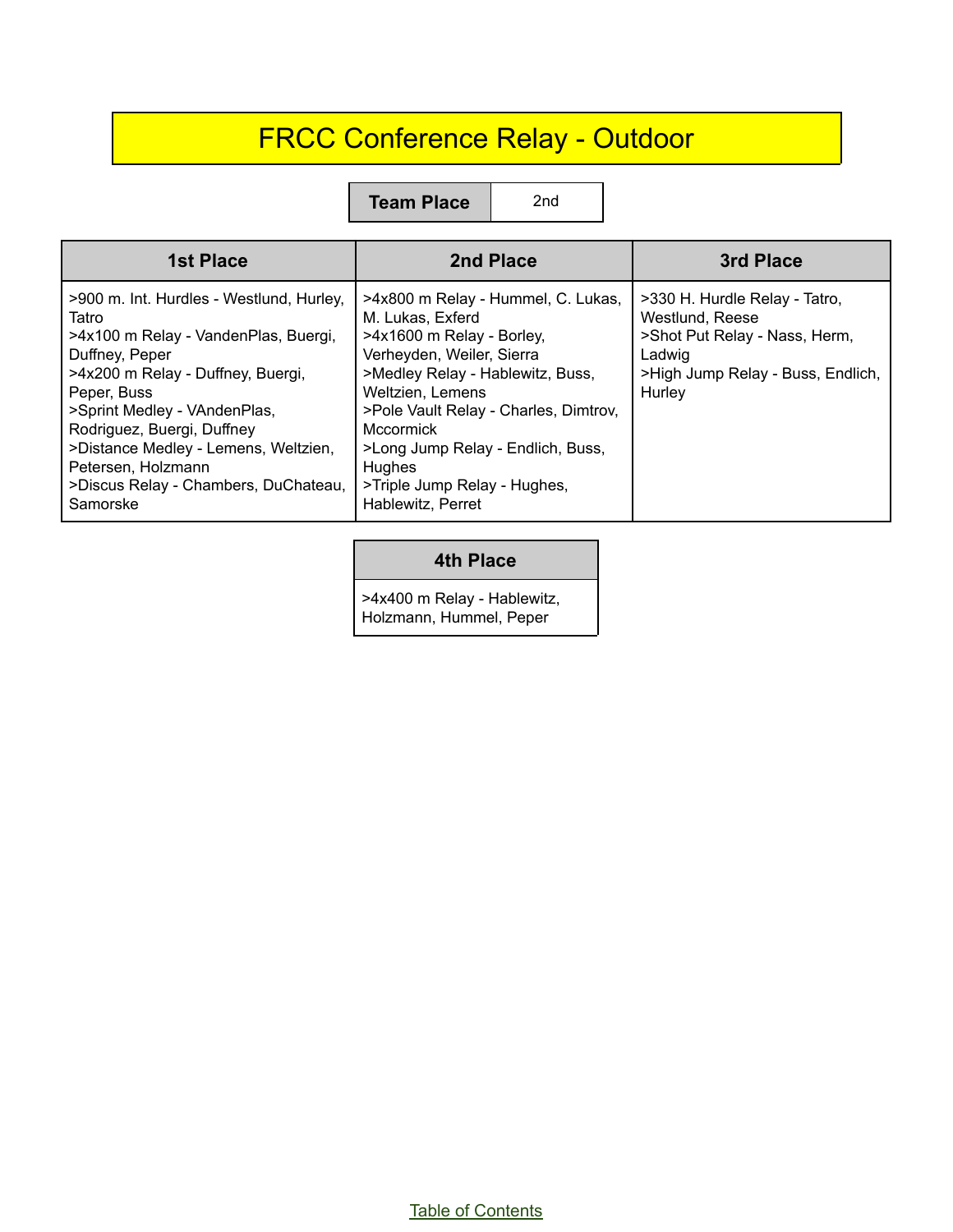## West De Pere Invitational - Outdoor

**Team Place** 1st

| <b>1st Place</b>                                                                                                                                                                     | 2nd Place                                                                                                                                                                      | 3rd Place                                                                                                                                                                  |
|--------------------------------------------------------------------------------------------------------------------------------------------------------------------------------------|--------------------------------------------------------------------------------------------------------------------------------------------------------------------------------|----------------------------------------------------------------------------------------------------------------------------------------------------------------------------|
| >Gavin Buergi - 100 m<br>>Andy Holzmann - 1600 m<br>>Tanner Duffney - 200 m<br>>Ryan Buss - High Jump<br>>Jordan Nass - Shot Put<br>>4x200 m Relay - Buergi, Duffney,<br>Peper, Buss | >4x800 m Relay - Petersen, Exferd,<br>Borley, Hummel<br>>Michael Hablewitz - 400 m<br>>Nick Verheyden - 3200 m<br>>Darrione Hughes - Triple Jump<br>>Al'Moni Chambers - Discus | >Jake Lemens - 1600 m<br>>4x100 m Relay - Buergi, Duffney, ><br>Peper, vandenPlas<br>>Brett Westlund - 300 Int. Hurdles<br>>Nick Hummel - 800 m<br>>Dawson Borley - 3200 m |

| <b>4th Place</b>                                                                                                                                                          | <b>5th Place</b>                                                                                            |
|---------------------------------------------------------------------------------------------------------------------------------------------------------------------------|-------------------------------------------------------------------------------------------------------------|
| >Nick Petersen - 800 m<br>>Ben Peper - 200 m<br>>4x400 m Relay - Lemens,<br>Hablewitz, Holzmann, Weltzien<br>>Julian Charles - Pole Vault<br>>Branden Endlich - Long Jump | >Shannon Exferd - 800 m<br>>Jared Weiler - 3200 m<br>>Branden Endlich - High Jump<br>>Ryan Buss - Long Jump |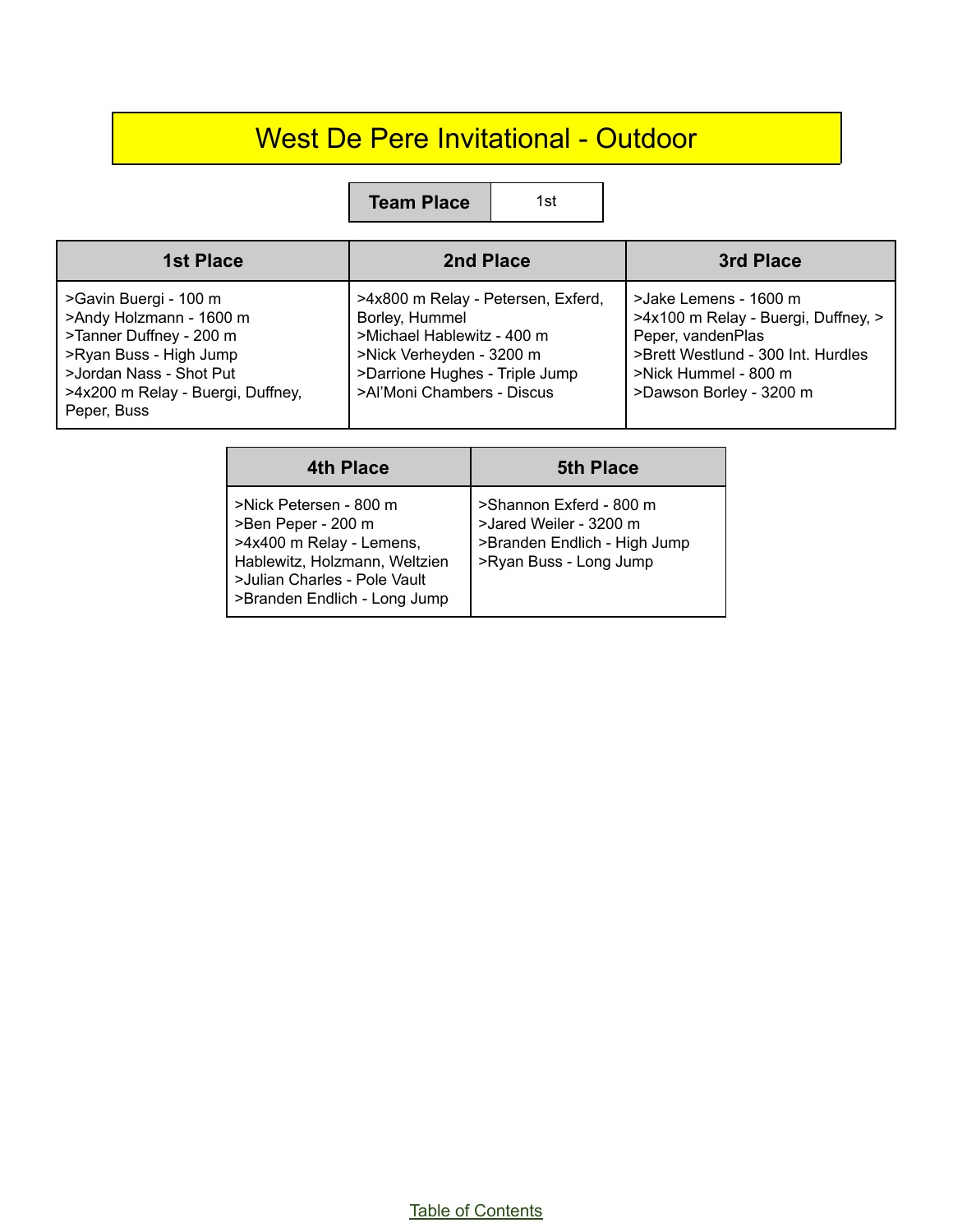## FRCC Conference Meet - Outdoor

**Team Place** 2nd Place

| <b>1st Place</b>                                                                 | 2nd Place                                                                                                                                          | 3rd Place                                                                                                    |
|----------------------------------------------------------------------------------|----------------------------------------------------------------------------------------------------------------------------------------------------|--------------------------------------------------------------------------------------------------------------|
| SGavin Buergi - 100 m<br>>4x100 m Relay - Duffney, Buergi,<br>VandenPlas, Massey | >4x200 m Relay - Duffney,<br>VandenPlas, Peper, Buss<br>>Brett Westlund - 300 m Int. Hurdles<br>>Tanner Duffney - 200 m<br>>Nick Petersen - 3200 m | >4x800 m Relay - Hummel, M.<br>Lukas, Exferd, Lindsley<br>>Andy Holzmann - 800 m<br>>Nick Verheyden - 3200 m |

| <b>4th Place</b>             | <b>5th Place</b>                                                           |
|------------------------------|----------------------------------------------------------------------------|
| >Branden Endlich - High Jump | >Brett Westlund - 110 m H. Hurdles                                         |
| >Al'Moni Chambers - Discus   | >Gavin Buergi - 200 m<br>>Ryan Buss - High Jump<br>>Jordan Nass - Shot Put |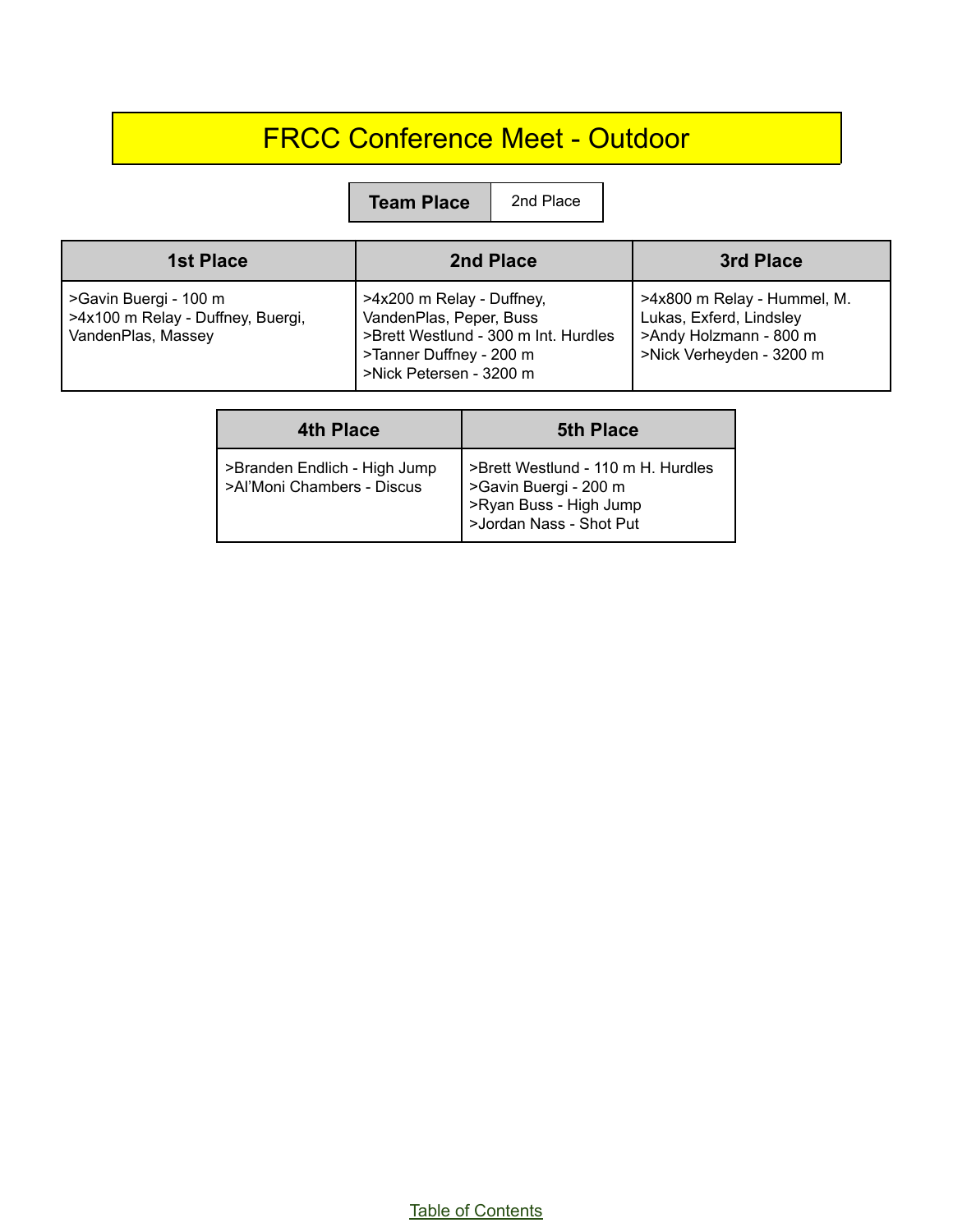#### WIAA Regional

Top 4 qualify for the Sectional Meet

**Team Place** 2nd Place

| 2nd Place<br><b>Sectional Qualifier</b>                                                                                                                                                                                                                                          | 3rd Place<br><b>Sectional Qualifier</b>                                               | <b>4th Place</b><br><b>Sectional Qualifier</b>                                                                                                                    |
|----------------------------------------------------------------------------------------------------------------------------------------------------------------------------------------------------------------------------------------------------------------------------------|---------------------------------------------------------------------------------------|-------------------------------------------------------------------------------------------------------------------------------------------------------------------|
| >Ryan Buss - Long Jump<br>>Gavin Buergi - 100 m<br>>4x200 m Relay - Duffney, Buergi,<br>Pepper, Buss<br>>4x100 m Relay - Duffney, Buergi,<br>VandenPlas, Massey<br>>Al'Moni Chambers - Discus<br>>4x800 m Relay - Hummel,<br>Lemens, Petersen, Exferd<br>>Nick Petersen - 3200 m | >Michael Hablewitz - 400 m<br>>Tanner Duffney - 200 m<br>>Julian Charles - Pole Vault | >Branden Endlich - High Jump<br>>Branden Endlich - Long Jump<br>>Jordan Nass - Shot Put<br>>Brett Westlund - 110 m H.<br><b>Hurdles</b><br>>Andy Holzmann - 800 m |

#### **5th Place**

>Brett Westlund - 300 m Int. Hurdles >Ben Peper - 200 m >Nick Verheyden - 3200 m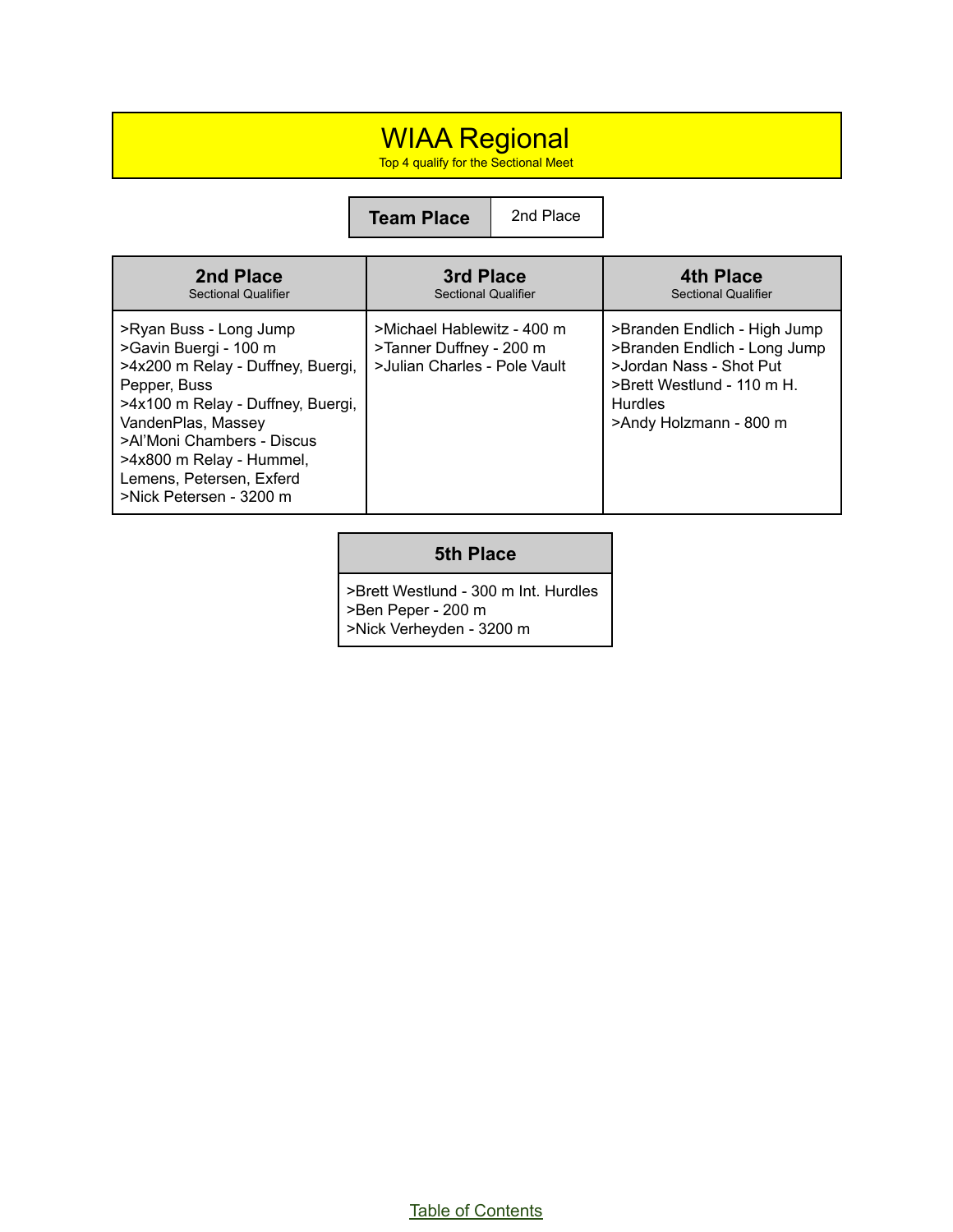#### WIAA Sectional

Top 3 advance to the State Meet

**Team Place** 5th Place

| 2nd Place<br><b>State Meet Qualifier</b>              | 3rd Place<br><b>State Meet Qualifier</b>               | 4th Place                                                                                                                    |
|-------------------------------------------------------|--------------------------------------------------------|------------------------------------------------------------------------------------------------------------------------------|
| >Gavin Buergi - 100 m<br>>Julian Charles - Pole Vault | >4x800 m Relay - Hummel,<br>Lemens, Petersen, Holzmann | Ryan Buss - Long Jump<br>4x200 m Relay - Duffney,<br>Buergi, Peper, Buss<br>Nick Petersen - 3200 m<br>Tanner Duffney - 200 m |

#### WIAA State Meet

| <b>9th Place</b>                                      | <b>Participants</b>                                    |
|-------------------------------------------------------|--------------------------------------------------------|
| >Julian Charles - Pole Vault<br>>Gavin Buergi - 100 m | >4x800 m Relay - Hummel,<br>Lemens, Petersen, Holzmann |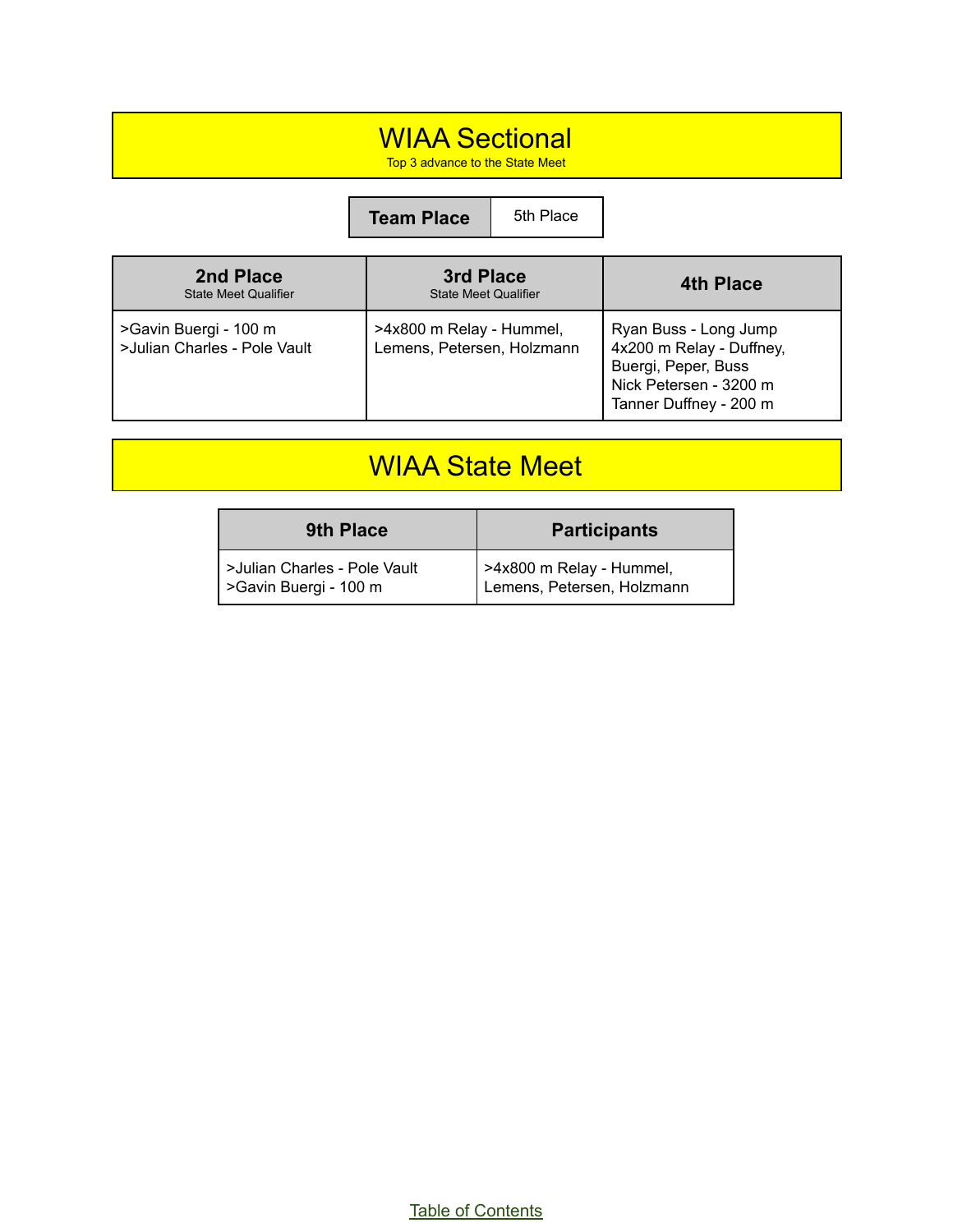# **2017**

#### Coaching Staff

**Head Coach** Nick Marcelle

<span id="page-26-0"></span>**Assistant Coaches** Dave Loritz, Andy Fameree, Kyle McMahan, Steve Marcelle, Jon Doble, Greg Pierquet, Josh Zill, Brad Boockmeier

#### Season Results

| <b>Indoor</b>                                                                       |                                   |                                      |                                                     |  |
|-------------------------------------------------------------------------------------|-----------------------------------|--------------------------------------|-----------------------------------------------------|--|
| Oshkosh Invite<br>2nd Place                                                         | <b>City Meet</b><br>1st Place     | <b>W/TFA State Meet</b><br>4th Place | <b>FRCC Eastern</b><br><b>Division</b><br>1st Place |  |
| Outdoor                                                                             |                                   |                                      |                                                     |  |
| <b>Green Bay City Meet</b><br>1st Place                                             | <b>Preble Relays</b><br>1st Place | <b>Marquette Invite</b><br>1st Place | <b>FRCC Conference Relays</b><br>1st Place          |  |
| <b>FRCC Conference Meet</b><br><b>West De Pere Invite</b><br>1st Place<br>1st Place |                                   |                                      |                                                     |  |
| <b>WIAA Tournament</b>                                                              |                                   |                                      |                                                     |  |
|                                                                                     | <b>WIAA Regional</b><br>1st Place | <b>WIAA Sectional</b><br>2nd Place   | <b>WIAA State Meet</b><br>23rd Place                |  |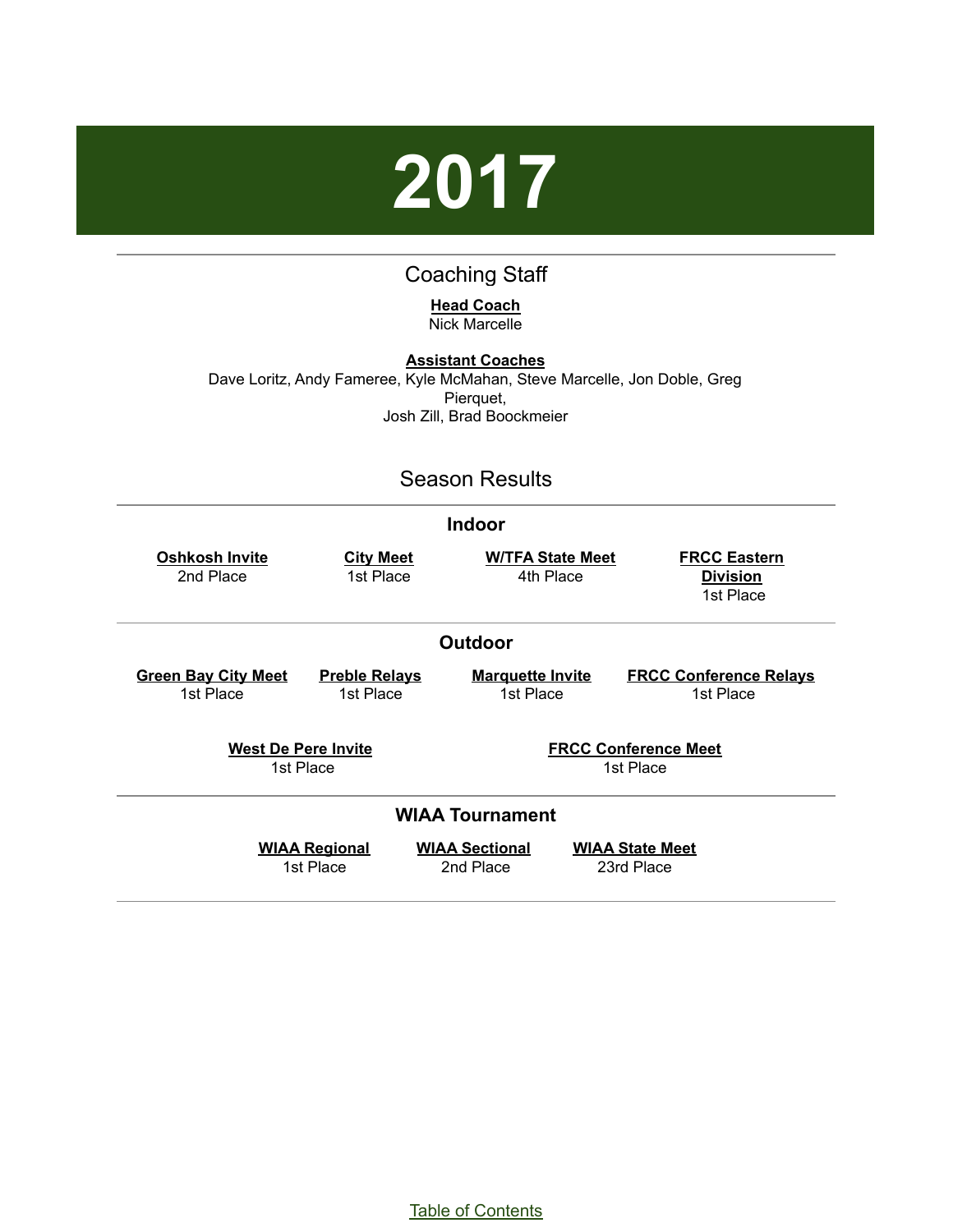#### Season Highlights

The Preble Hornet Men's Track and Field Team had another very successful season with 9 first place finishes including both relay meets, the City Meet, the FRCC Conference Meet, and the WIAA Regional Meet. 2nd place finishes included the Oshkosh Indoor Invite and the WIAA Sectional Meet. They were also 4th at the State Indoor Championships.

Outstanding individuals included Gavin Buergi who won both the Conference and WIAA Sectional titles in the 100 Meter Dash. Gavin also qualified for the finals in the 100 Meters at the State Meet where he finished 9th. Lucas Mccormick was another outstanding competitor in the Pole Vault with many victories including the City, Conference, Regional, and Sectional Meets. He capped off his excellent season with a State Championship in the Pole Vault. Nick Hummel was the other individual with a conference championship in the 800 Meter Run. The other Sectional Champions were the 4x100 Meter Relay Team of Ethan Walton-Taylor, Ryan Buss, Reggie Parham, and Gavin Buergi.

#### Records Set

no records were set

## Oshkosh Invitational - Indoor

| <b>1st Place</b>                                              | 2nd Place            | 3rd Place                                                                                                  |
|---------------------------------------------------------------|----------------------|------------------------------------------------------------------------------------------------------------|
| >Branden Endlich - High Jump<br>>Lucas McCormick - Pole Vault | >Gavin Buergi - 60 m | >Jake Lemens - 800 m<br>>Nick Petersen - 1600 m<br>>Dawson Borley - 3200 m<br>>Julian Charles - Pole Vault |

#### **4th Place**

>Nick Hummel - 800 m >4x400 m Relay Team

Table of [Contents](#page-1-0)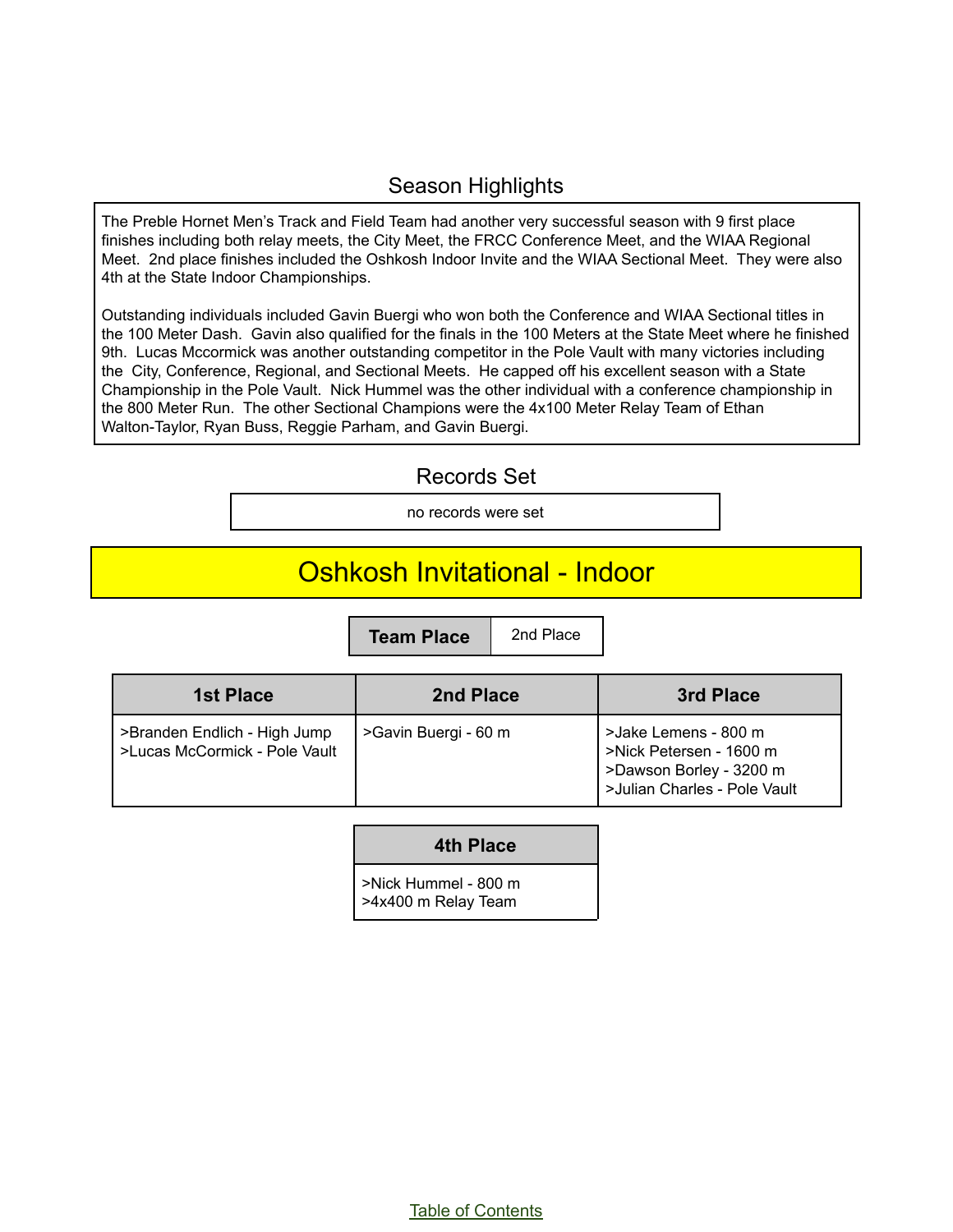## Green Bay City Meet - Indoor

**Team Place** | 1st Place

| <b>1st Place</b>                                                                                                                                                                                                                                                                                                                                                                                                                | 2nd Place                                                                                                                                                           | 3rd Place                                                                                                                                                                                                                                                                |
|---------------------------------------------------------------------------------------------------------------------------------------------------------------------------------------------------------------------------------------------------------------------------------------------------------------------------------------------------------------------------------------------------------------------------------|---------------------------------------------------------------------------------------------------------------------------------------------------------------------|--------------------------------------------------------------------------------------------------------------------------------------------------------------------------------------------------------------------------------------------------------------------------|
| >Gavin Buergi - 45 m<br>>Reginald Parham - 200 m<br>>Gavin Buergi - 400 m<br>>Henry Starks - 800 m<br>>Dawson Borley - 1600 m<br>>Nick Petersen - 3200 m<br>>4x200 m Relay - VandenPlas, Starks,<br>Rodriguez, Hummel<br>>4x400 m Relay - Hummel, Lemens,<br>Buergi, Duffney<br>>4x800 m Relay - Hummel, Starks,<br>Petersen, Duffney<br>>Lucas McCormick - Pole Vault<br>>Ryan Buss - Long Jump<br>>Jack Dessart - Triple Jump | >Nick Hummel - 400 m<br>>Dawson Borley - 800 m<br>>Tanner Conard - 3200 m<br>>Ryan Buss - High Jump<br>>Julian Charles - Pole Vault<br>>Aaron Hundley - Triple Jump | >Ethan VandenPlas - 200 m<br>>Jake Lemens - 1600 m<br>>Parker Scheld - 3200 m<br>>EJ Reese - 45 m H. Hurdles<br>>4x133 m Relay - Rodriquez,<br>Parham, Massey, Walton-Taylor<br>>Jordan Nass - Shot Put<br>>Dalton Lardinois - Pole Vault<br>>David Perret - Triple Jump |

| 4th Place                                                                                                        | <b>5th Place</b>                                          |
|------------------------------------------------------------------------------------------------------------------|-----------------------------------------------------------|
| >Ben Peper - 400 m<br>>Nick Verheyden - 1600 m<br>>Brett Westlund - 45 m H. Hurdles<br>>Connor Ladwig - Shot Put | >Ethan VandenPlas - 45 m<br>>Dalton Lardinois - High Jump |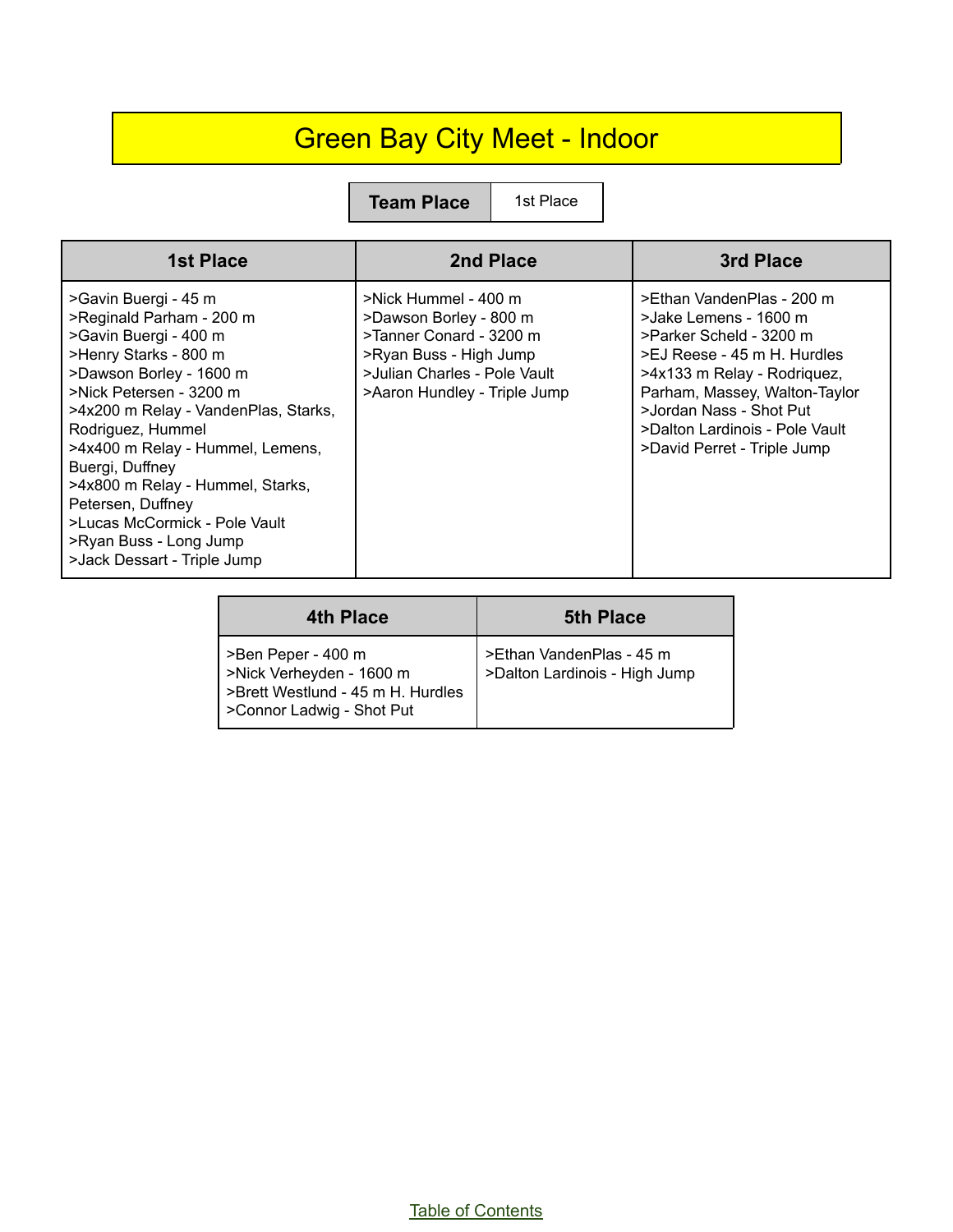## FRCC Eastern Division - Indoor

**Team Place** 1st Place

| <b>1st Place</b>                                                                                                                                                                                                                                    | 2nd Place                                                                                                                                                                                                                                         | 3rd Place                                           |
|-----------------------------------------------------------------------------------------------------------------------------------------------------------------------------------------------------------------------------------------------------|---------------------------------------------------------------------------------------------------------------------------------------------------------------------------------------------------------------------------------------------------|-----------------------------------------------------|
| >Ethan Walton-Taylor - 55 m<br>>Max Starks - 200 m<br>>Reginald Parham - 400 m<br>>Parker Scheld - 3200 m<br>>Brett Westlund - 55 m H. Hurdles<br>>4x160 m Relay<br>>4x200 m Relay<br>>Lucas McCormick - Pole Vault<br>>Branden Endlich - Long Jump | >Henry Geil - 55 m<br>>Henry Geil - 200 m<br>>Benjamin Christl - 400 m<br>>Jasper Rosenau - 1600 m<br>>EJ Reese - 55 m H. Hurdles<br>$>4x800$ m Relay<br>>Ryan Buss - High Jump<br>>Julian Charles - Pole Vault<br>>Branden Endlich - Triple Jump | >Reginald Parham - 55 m<br>>Nick Renier - High Jump |

| 4th Place                                                                                                             | <b>5th Place</b>                                                                                                                                                                                                                                           |
|-----------------------------------------------------------------------------------------------------------------------|------------------------------------------------------------------------------------------------------------------------------------------------------------------------------------------------------------------------------------------------------------|
| >Salvador Sierra - 3200 m<br>>Dalton Lardinois - Pole Vault<br>>Ryan Buss - Long Jump<br>>Al'Moni Chambers - Shot Put | >Tanner Conard - 800 m<br>>Diego Moreno - 1600 m<br>>Christian Schommer - 3200 m<br>>Kaiden LeCapitaine - 55 m H.<br>>Hurdles<br>>Dalton Lardinois - High Jump<br>>Jack Dessart - Long Jump<br>>Jack Dessart - Triple Jump<br>>Daniel Hernandez - Shot Put |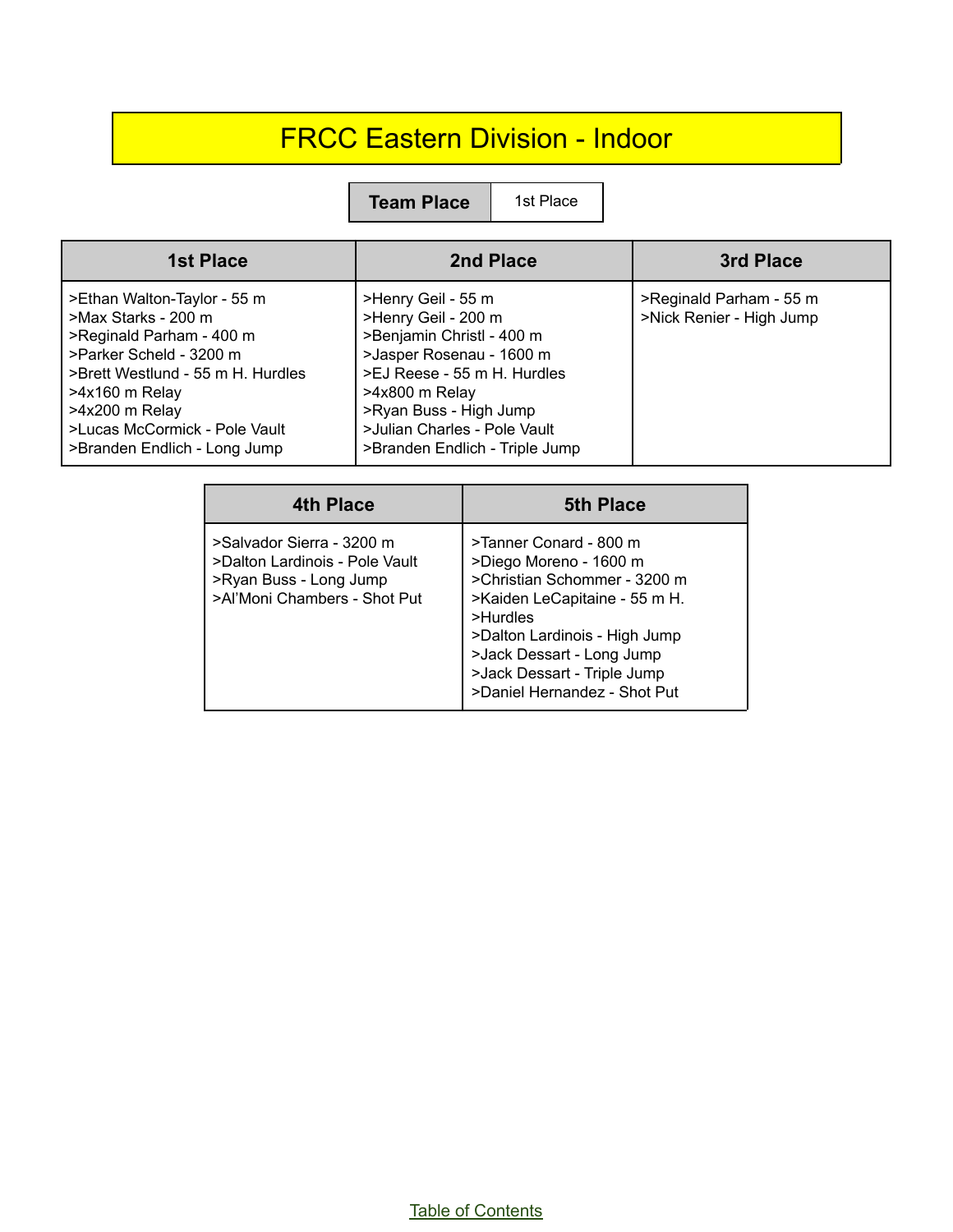#### W/TFA State Meet - Indoor

**Team Place** 4th Place

| 2nd Place                    | 3rd Place                                             | <b>5th Place</b>                                        |
|------------------------------|-------------------------------------------------------|---------------------------------------------------------|
| >Brandan Endlich - High Jump | >Gavin Buergi - 55 m<br>>Lucas McCormick - Pole Vault | >4x400 m Relay - Buergi, Duffney,<br>Hablewitz, Lemmens |

#### **7th Place**

>4x200 m Relay - Buergi, Geil, Duffney, Starks >Branden Endlich - Triple Jump

Table of [Contents](#page-1-0)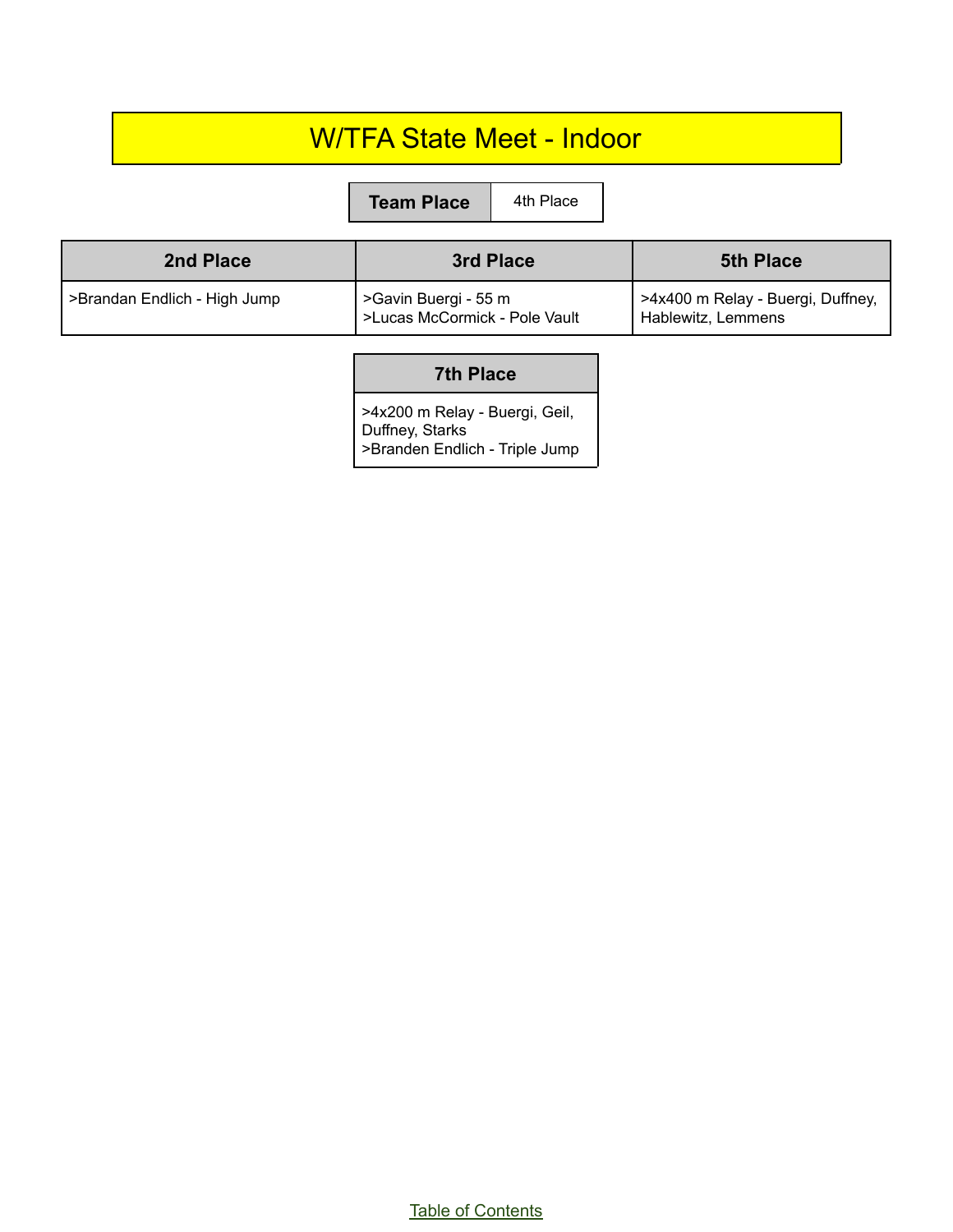## Green Bay City Meet - Outdoor

**Team Place** | 1st Place

| <b>1st Place</b>                                                                                                                                                                                                                                                                                                                                                                                                                                                                   | 2nd Place                                                                                                                                                                                                                                                                    | 3rd Place                                                                                                                                                                    |
|------------------------------------------------------------------------------------------------------------------------------------------------------------------------------------------------------------------------------------------------------------------------------------------------------------------------------------------------------------------------------------------------------------------------------------------------------------------------------------|------------------------------------------------------------------------------------------------------------------------------------------------------------------------------------------------------------------------------------------------------------------------------|------------------------------------------------------------------------------------------------------------------------------------------------------------------------------|
| >Gavin Buergi - 100 m<br>>Gavin Buergi - 200 m<br>>Tanner Duffney - 400 m<br>>Nick Hummel - 800 m<br>>Dawson Borley - 3200 m<br>>4x100 m Relay - Parham, Buergi,<br>Starks, Buss<br>>4x200 m Relay - VanderPlas, Parham,<br>Starks, Peper<br>>4x400 m Relay - Duffney, Perret,<br>Peper, Christl<br>>4x800 m Relay - Hummel, Lemens,<br>Borley, Petersen<br>>Jordan Nass - Shot Put<br>>Al'Moni Chambers - Discus<br>>Branden Endlich - High Jump<br>>Lucas McCormick - Pole Vault | >Tanner Duffney - 200 m<br>>Jake Lemens - 800 m<br>>Salvador Sierra - 1600 m<br>>Nick Verheyden - 3200 m<br>>Brett Westlund - 300 m Int. Hurdles<br>>Ryan Buss - High Jump<br>>Julian Charles - Pole Vault<br>>Branden Endlich - Long Jump<br>>Branden Endlich - Triple Jump | >Max Starks - 200 m<br>>Parker Scheld - 1600 m<br>>Nick Petersen - 3200 m<br>>Brett DuChateau - Discus<br>>Jack Dessart - Triple Jump<br>>Dalton Lardinois - High Jump (tie) |

| <b>4th Place</b>                                                                                                                                                                                                  | <b>5th Place</b>                                                                                                  |
|-------------------------------------------------------------------------------------------------------------------------------------------------------------------------------------------------------------------|-------------------------------------------------------------------------------------------------------------------|
| >Ethan VandenPlas - 100 m<br>>Ben Christl - 400 m<br>>Henry Starks - 800 m<br>>Jasper Rosenau - 1600 m<br>>Brett Westlund - 110 m H. Hurdles<br>>Kaiden LaCaptaine - 300 m Int. Hurdles<br>>Ryan Buss - Long Jump | >David Perret - 400 m<br>>EJ Reese - 110 m H. Hurdles<br>>Jack Dessart - Long Jump<br>>David Perret - Triple Jump |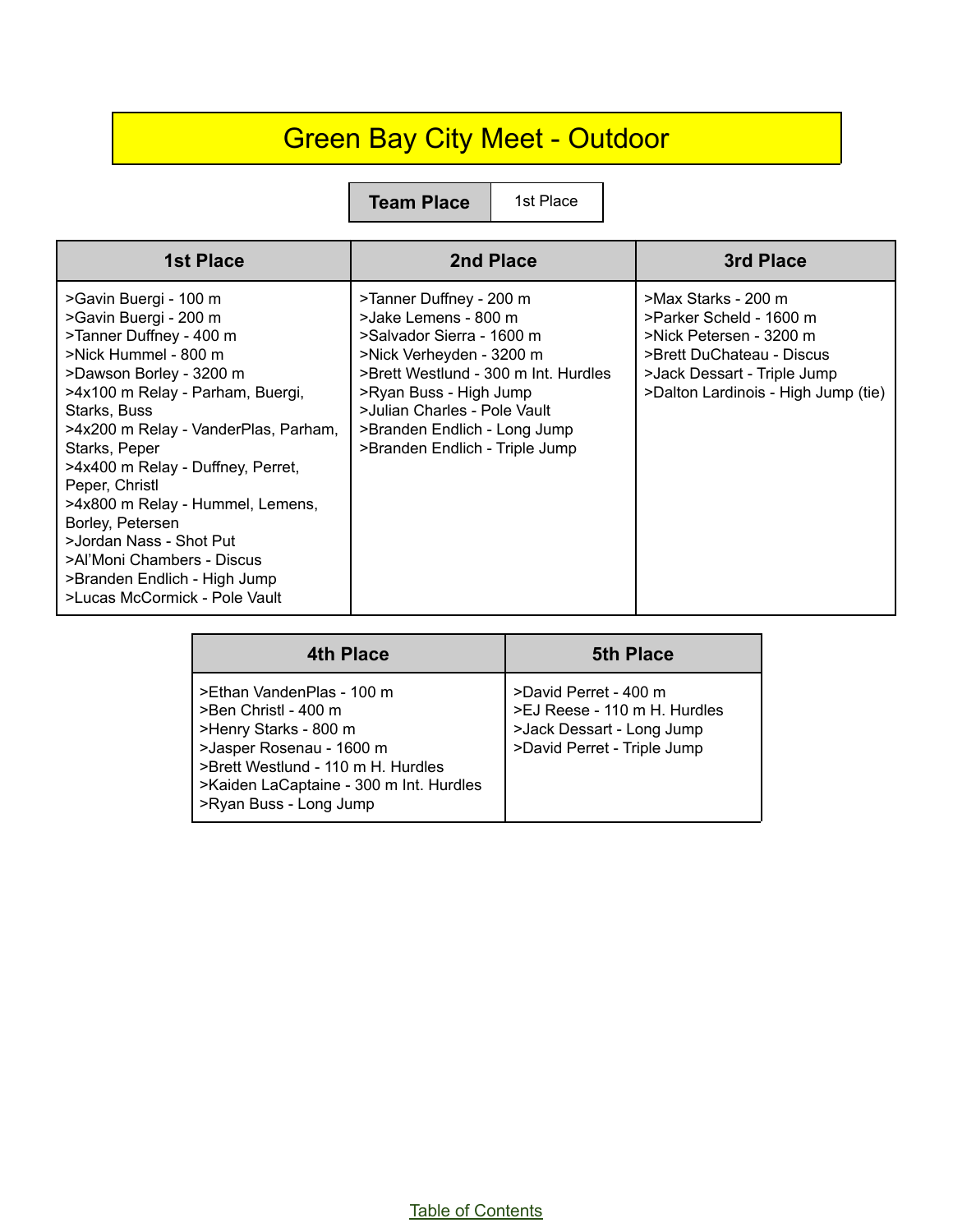## Preble Relays - Outdoor

**Team Place** | 1st Place

| <b>1st Place</b>                                                                                                                                                                                                               | 2nd Place                                                                                                                                                                                                                                                                                                                                                                                                                                                                               | 3rd Place                                                                                                            |
|--------------------------------------------------------------------------------------------------------------------------------------------------------------------------------------------------------------------------------|-----------------------------------------------------------------------------------------------------------------------------------------------------------------------------------------------------------------------------------------------------------------------------------------------------------------------------------------------------------------------------------------------------------------------------------------------------------------------------------------|----------------------------------------------------------------------------------------------------------------------|
| >4x800 m Relay - Petersen, Starks,<br>Hummel, Lemens<br>>Medley Relay - Duffney Starks,<br>VandenPlas, Hummel<br>>Distance Medley - Starks, Peper,<br>Lemens, Petersen<br>>Pole Vault Relay - McCormick,<br>Charles, Lardinois | >330 m H. Hurdle Relay - Westlund,<br>Reese, LaCapitaine, Johnson<br>>4x100 m Relay - Buergi,<br>Walton-Taylor, Buss, Endlich<br>>4x400 m Relay - Duffney, Christl,<br>Bosacki, Perret<br>>4x1600 m Relay - Verheyden,<br>Sierra, Borley, Scheld<br>>Shot Put Relay - Nass, Hernandez,<br>Herm, Chambers<br>>Discus Relay - Chambers, Wolfe,<br>DuChateau, Nass<br>>Long Jump Relay - Endlich,<br>Lardinois, Dessart, Buss<br>>Triple Jump Relay - Endlich,<br>Dessart, Perret, Huntley | >900 m Int. Hurdle Relay -<br>Westlund, LeCapitaine, Vance<br>>High Jump Relay - Endlich, Buss,<br>Lardinois, Renier |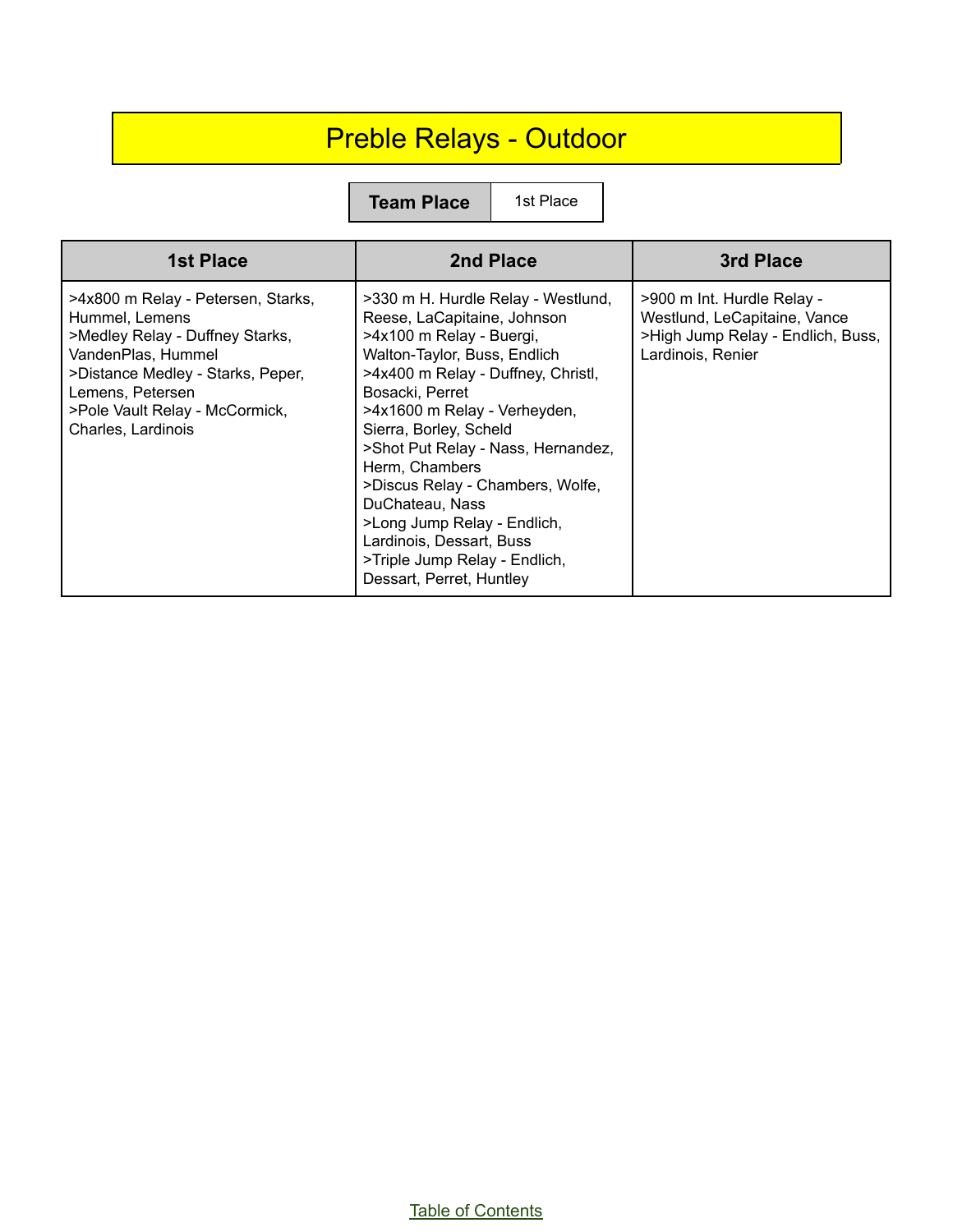## Marquette Invitational - Outdoor

**Team Place** 1st Place

| <b>1st Place</b>                                                         | 2nd Place                                                                                                                                    | 3rd Place                                                                       |
|--------------------------------------------------------------------------|----------------------------------------------------------------------------------------------------------------------------------------------|---------------------------------------------------------------------------------|
| SGavin Buergi - 100 m<br>>4x100 m Relay - Buergi, Buss,<br>Endlich, Geil | >4x800 m Relay - Lemens, Abarca,<br>Starks, Borley<br>>Jordan Nass - Shot Put<br>>Al'Moni Chambers - Discus<br>>Lucas McCormick - Pole Vault | >Nick Petersen - 1600 m<br>>4x400 m Relay - Duffney, Perret,<br>Christl, Hummel |

| <b>4th Place</b>                                                                                                                             | <b>5th Place</b>                                                                                                    |
|----------------------------------------------------------------------------------------------------------------------------------------------|---------------------------------------------------------------------------------------------------------------------|
| >Gavin Buergi - 200 m<br>>Nick Hummel - 800 m<br>>Nick Hummel - 1000 m<br>>Ryan Buss - High Jump (tie)<br>>Branden Endlich - High Jump (tie) | >Jake Lemens - 800 m<br>>Salvador Sierra - 1000 m<br>>Branden Endlich - Long Jump<br>>Branden Endlich - Triple Jump |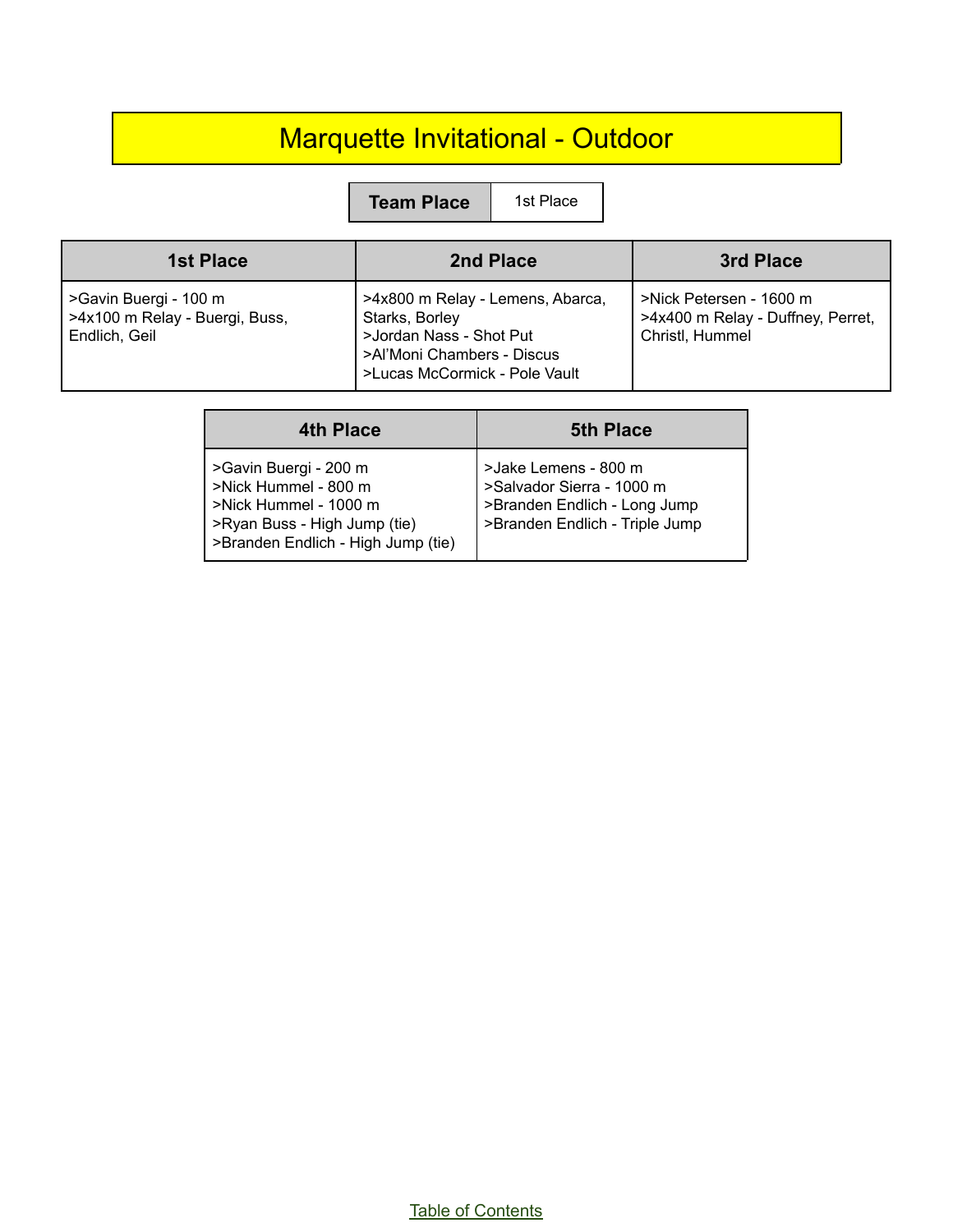## FRCC Conference Relay - Outdoor

**Team Place** | 1st Place

| <b>1st Place</b>                                                                                                                                                                                                                                                                                                                                                                                                                                                     | 2nd Place                                                                                                                                                                                                                                                              | 3rd Place                                              |
|----------------------------------------------------------------------------------------------------------------------------------------------------------------------------------------------------------------------------------------------------------------------------------------------------------------------------------------------------------------------------------------------------------------------------------------------------------------------|------------------------------------------------------------------------------------------------------------------------------------------------------------------------------------------------------------------------------------------------------------------------|--------------------------------------------------------|
| >4x100 m Relay - VandenPlas, Parham,<br>Walton-Taylor, Buergi<br>>4x200 m Relay - Buergi, Duffney,<br>Starks, Rodriguez<br>>4x800 m Relay - Lemens, Petersen,<br>Abarca, Starks<br>>4x1600 m Relay - Borley, conard,<br>Sierra, Scheld<br>>Sprint Medley - VandenPlas, Geil,<br>Starks, Duffney<br>>Medley Relay - Peper, Starks,<br>Rodriguez, Hummel<br>>Distance Medley - Hummel, Peper,<br>Lemens, Petersen<br>>Long Jump Relay - Endlich, Lardinois,<br>Dessart | >900 m Int. Hurdle Relay - Westlund,<br>LeCaptain, Vance<br>>4x400 m Relay - Duffney, Lemens,<br>Perret, Buergi<br>>High Jump Relay - Endlich,<br>Lardinois, Buss<br>>Triple Jump Relay - Endlich,<br>Dessart, Perret<br>>Discus Relay - Chambers,<br>DuChateau, Wolfe | >330 m H. Hurdle Relay -<br>Westlund, Reese, LeCaptain |

#### **4th Place**

>Shot Put Relay - Nass, Hernandez, Ladwig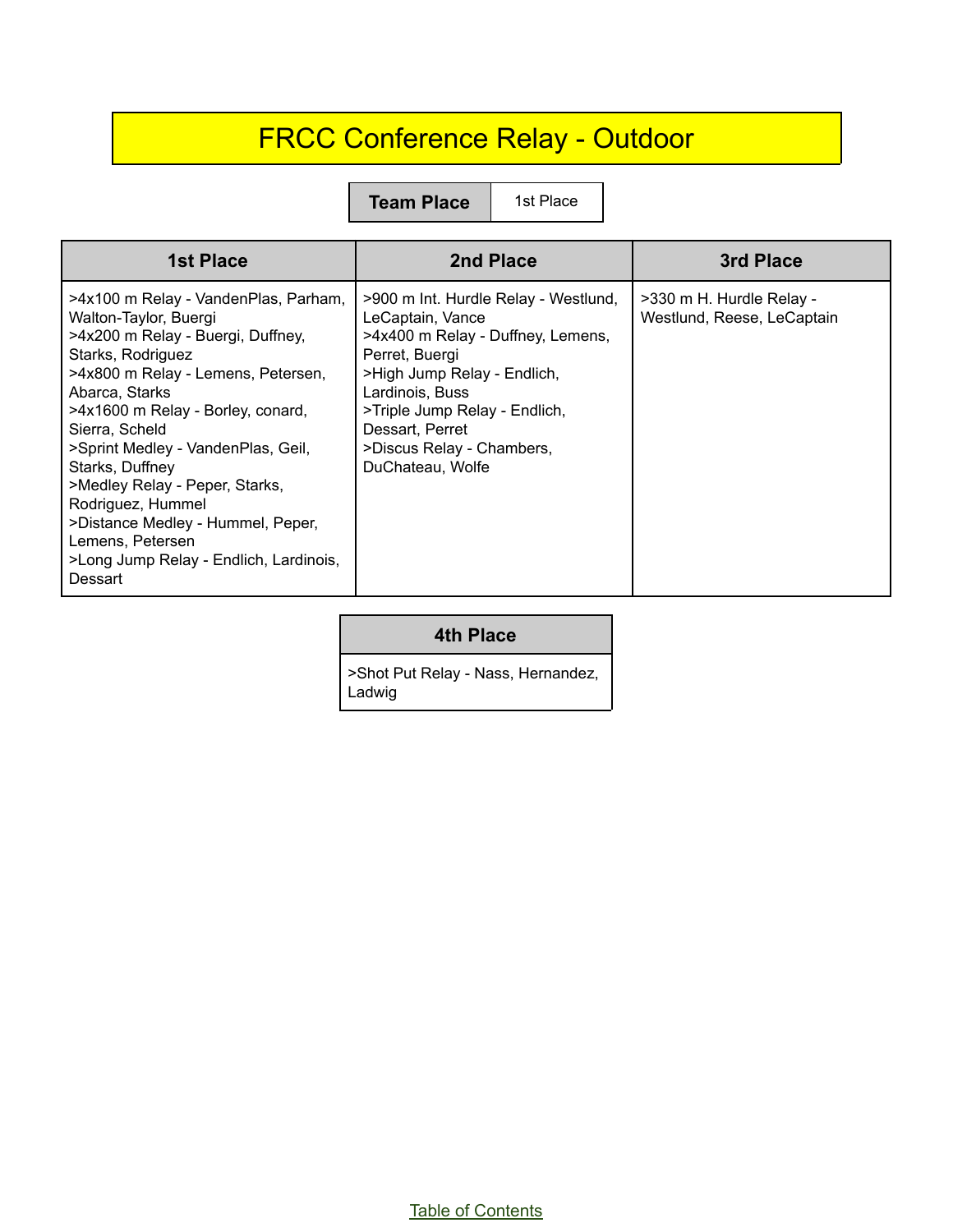## West De Pere Invitational - Outdoor

**Team Place** | 1st Place

| <b>1st Place</b>                                                                                                                                                                                                                                                                                                                     | 2nd Place                                                                                                                                     | 3rd Place                                                                                                                              |
|--------------------------------------------------------------------------------------------------------------------------------------------------------------------------------------------------------------------------------------------------------------------------------------------------------------------------------------|-----------------------------------------------------------------------------------------------------------------------------------------------|----------------------------------------------------------------------------------------------------------------------------------------|
| >4x800 m Relay - Petersen, Sierra,<br>Starks, Borley<br>>Gavin Buergi - 100 m<br>>4x200 m Relay - Buss, Buergi,<br>Duffney, Starks<br>>Jake Lemens - 400 m<br>>Ryan Buss - 200 m<br>>Nick Verheyden - 3200 m<br>>4x400 m Relay - Hummel, Starks,<br>Duffney, Lemens<br>>Lucas McCormick - Pole Vault<br>>Branden Endlich - Long Jump | >Nick Hummel - 400 m<br>>Tanner Duffney - 200 m<br>>Branden Endlich - High Jump<br>>Julian Charles - Pole Vault<br>>Al'Moni Chambers - Discus | >Henry Geil - 100 m<br>>Brett Westlund - 300 m Int. Hurdles<br>>Henry Starks - 800 m<br>>Max Starks - 200 m<br>>Jordan Nass - Shot Put |

| 4th Place                                                                                                     | <b>5th Place</b>                                              |
|---------------------------------------------------------------------------------------------------------------|---------------------------------------------------------------|
| >Ethan Walton-Taylor - 100 m<br>>Salvador Sierra - 800 m<br>>Dalton Lardinois - High Jump<br>>Brett DuChateau | >Brett Westlund - 100 m H. Hurdles<br>>Parker Scheld - 3200 m |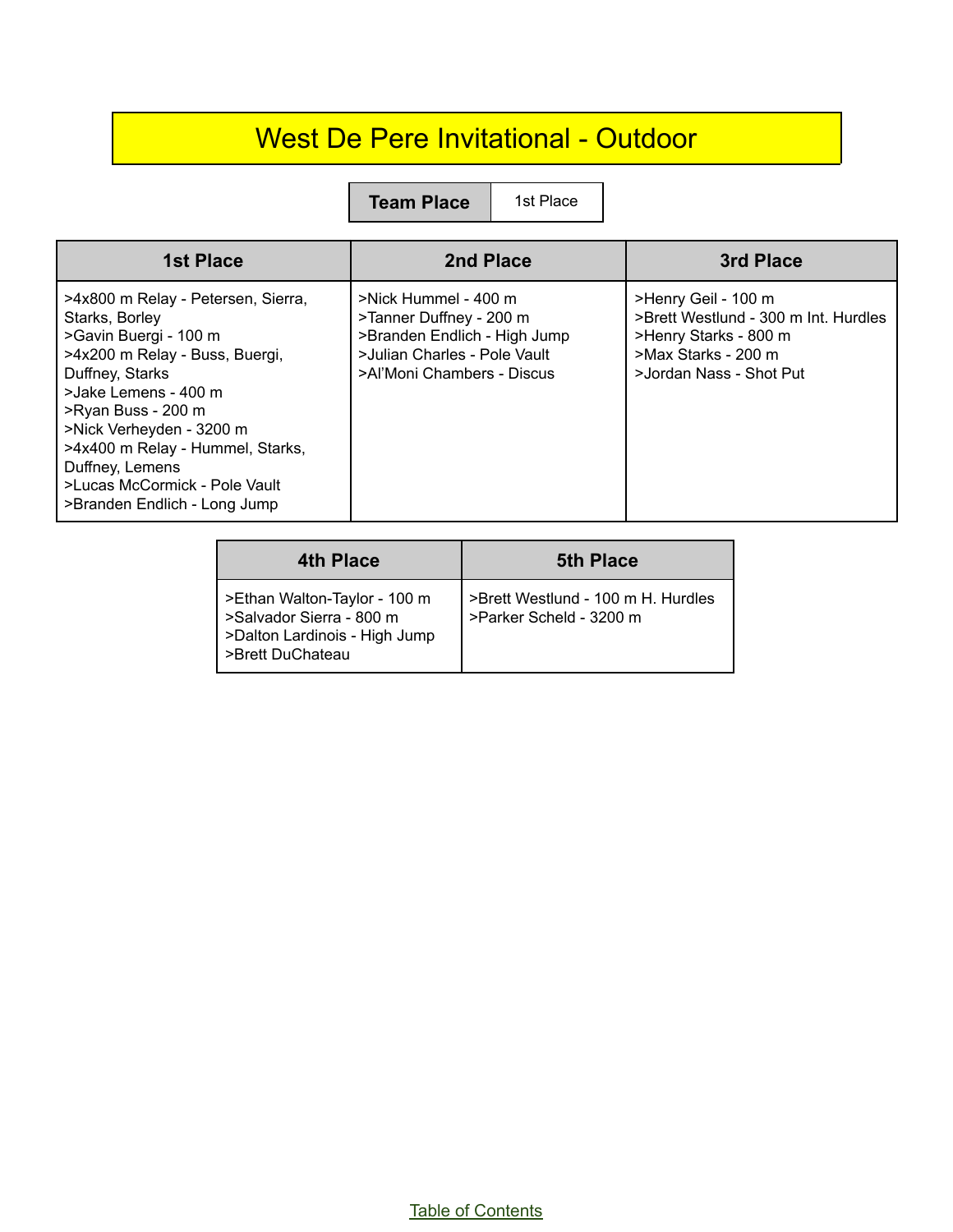## FRCC Conference Meet - Outdoor

**Team Place** | 1st Place

| <b>1st Place</b>                                                                                                                                                                                                                                             | 2nd Place                                                                                                                                                                                      | 3rd Place                                                                                                                                                             |
|--------------------------------------------------------------------------------------------------------------------------------------------------------------------------------------------------------------------------------------------------------------|------------------------------------------------------------------------------------------------------------------------------------------------------------------------------------------------|-----------------------------------------------------------------------------------------------------------------------------------------------------------------------|
| >Gavin Buergi - 100 m<br>>Nick Hummel - 800 m<br>>4x100 m Relay - VandenPlas, Buss,<br>Parham, Walton-Taylor<br>>4x200 m Relay - Rodriguez, Parham,<br>Starks, Sierra<br>>4x800 m Relay - Hummel, Lemens,<br>Starks, Sierra<br>>Lucas McCormick - Pole Vault | >Gavin Buergi - 200 m<br>>Gavin Buergi - 400 m<br>>Nick Petersen - 1600 m<br>>4x400 m Relay - Hummel, Lemens,<br>Duffney, Starks<br>>Branden Endlich - High Jump<br>>Al'Moni Chambers - Discus | >Henry Geil - 100 m<br>>Ryan Buss - 200 m<br>>Tanner Duffney - 400 m<br>>Nick Petersen - 3200 m<br>>Brett Westlund - 110 m H. Hurdles<br>>Julian Charles - Pole Vault |

| <b>4th Place</b>                                                                                                   | <b>5th Place</b>                                                                                                          |
|--------------------------------------------------------------------------------------------------------------------|---------------------------------------------------------------------------------------------------------------------------|
| >Tanner Duffney - 200 m<br>>Jake Lemens - 800 m<br>>Brett Westlund - 300 m Int. Hurdles<br>>Jordan Nass - Shot Put | >Dawson Borley - 1600 m<br>>Kaiser Neverman - High Jump<br>>Branden Endlich - Long Jump<br>>Branden Endlich - Triple Jump |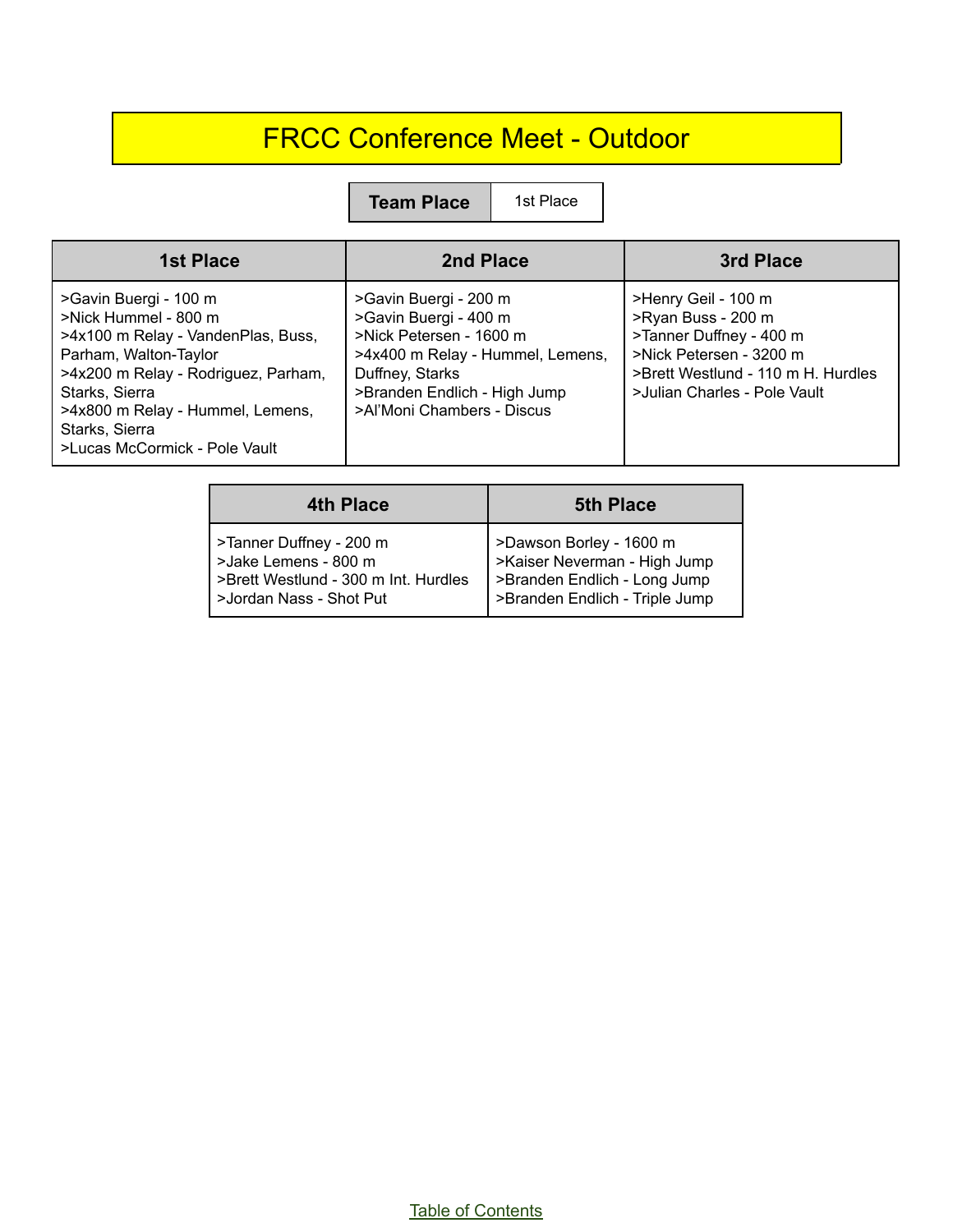#### WIAA Regional

Top 4 qualify for the Sectional Meet

**Team Place** 1st Place

| 1st Place                                                                                                                                                                                         | 2nd Place                                                                                                                                                                                                                               | 3rd Place                                                                                                                                                                                                                  |
|---------------------------------------------------------------------------------------------------------------------------------------------------------------------------------------------------|-----------------------------------------------------------------------------------------------------------------------------------------------------------------------------------------------------------------------------------------|----------------------------------------------------------------------------------------------------------------------------------------------------------------------------------------------------------------------------|
| <b>Sectional Qualifier</b>                                                                                                                                                                        | <b>Sectional Qualifier</b>                                                                                                                                                                                                              | <b>Sectional Qualifier</b>                                                                                                                                                                                                 |
| >Gavin Buergi - 100 m<br>>4x200 m Relay - Starks, Duffney,<br>Buergi, Buss<br>>4x100 m Relay - Walton-Taylor, Buss,<br>Parham, Buergi<br>>Lucas McCormick - Pole Vault<br>>Nick Petersen - 3200 m | >Jordan Nass - Shot Put<br>>Jake Lemens - 400 m<br>>Nick Hummel - 800 m<br>>Ryan Buss - 200 m<br>>4x400 m Relay - Starks, Duffney,<br>Lemens, Hummel<br>>4x800 m Relay - Lemens, Starks,<br>Petersen, Hummel<br>>Dawson Borley - 3200 m | >Kaiser Neverman - High Jump<br>>Brett Westlund - 110 m H. Hurdles<br>>Henry Geil - 100 m<br>>Benjamin Christl - 400 m<br>>Brett Westlund - 300 m Int. Hurdles<br>>Jacob Rodriguez - 200 m<br>>Julian Charles - Pole Vault |

| 4th Place<br><b>Sectional Qualifier</b>                                                                                                   | <b>5th Place</b>                                             |
|-------------------------------------------------------------------------------------------------------------------------------------------|--------------------------------------------------------------|
| >Dalton Lardinois - High Jump<br>>Ethan Walton-Taylor - 100 m<br>>Kaden LeCaptaine - 300 m Int. Hurdles<br>>Branden Endlich - Triple Jump | >Branden Endlich - High Jump<br>>Branden Endlich - Long Jump |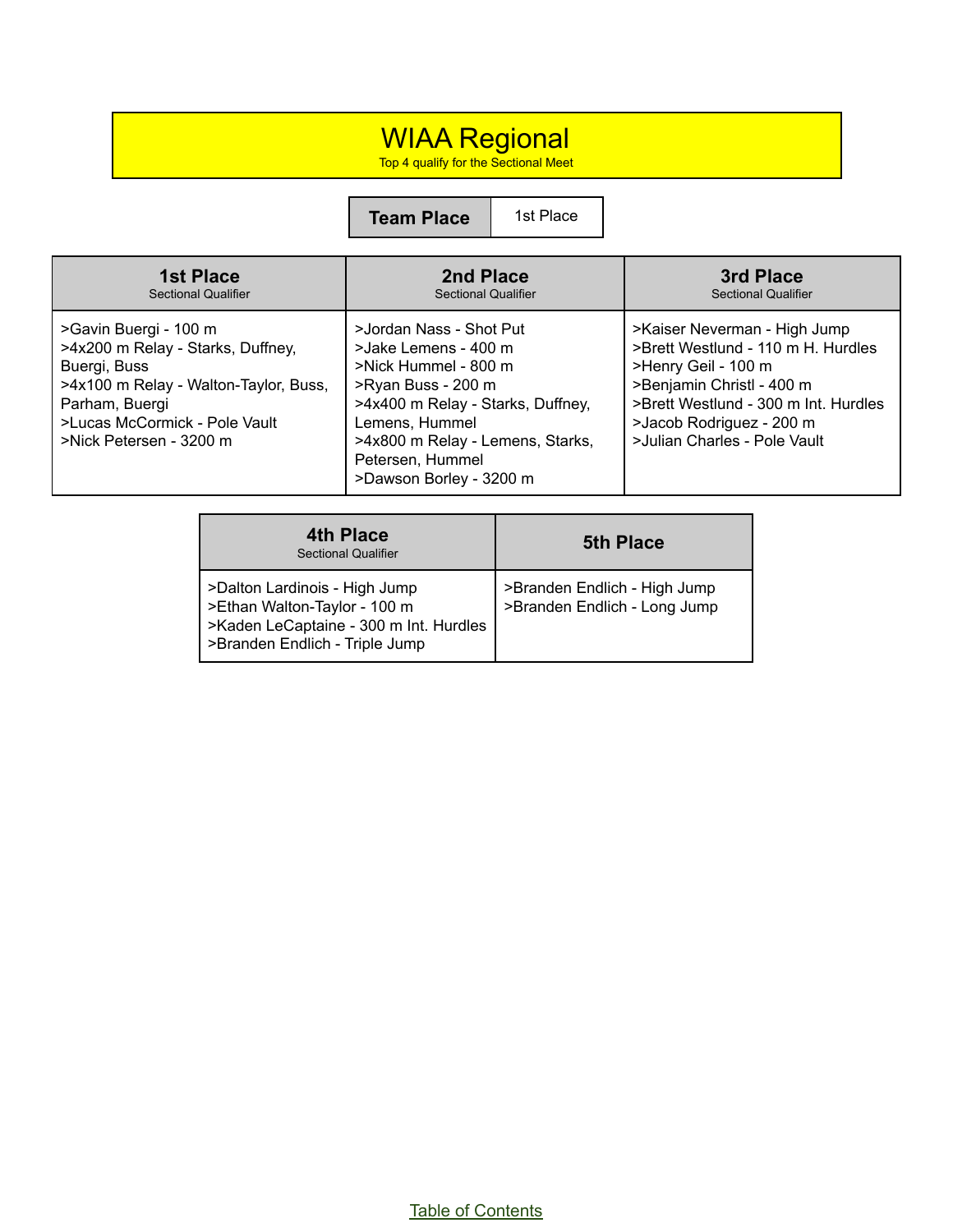#### WIAA Sectional

Top 3 advance to the State Meet

**Team Place** 2nd Place

| <b>1st Place</b>                                                                                                  | 2nd Place                                            | 3rd Place                                          |
|-------------------------------------------------------------------------------------------------------------------|------------------------------------------------------|----------------------------------------------------|
| <b>State Meet Qualifier</b>                                                                                       | <b>State Meet Qualifier</b>                          | <b>State Meet Qualifier</b>                        |
| >Gavin Buergi - 100 m<br>>4x100 m Relay - Walton-Taylor, Buss,<br>Parham, Buergi<br>>Lucas McCormick - Pole Vault | >4x800 m Relay - Lemens, Starks,<br>Petersen, Hummel | >Nick Petersen - 1600 m<br>>Dawson Borley - 3200 m |

| <b>4th Place</b>             | <b>5th Place</b>                  |
|------------------------------|-----------------------------------|
| >4x200 m Relay - Starks,     | >Henry Geil - 100 m               |
| Duffney, Buergi, Buss        | >Benjamin Christl - 400 m         |
| >Jake Lemens - 400 m         | >Jacob Rodriguez - 200 m          |
| >Nick Hummel - 800 m         | >4x400 m Relay - Starks, Duffney, |
| >Ryan Buss - 200 m           | Lemens, Hummel                    |
| >Julian Charles - Pole Vault | >Al'Moni Chambers - Discus        |

## WIAA State Meet

| <b>1st Place</b>              | <b>9th Place</b>      | <b>Participants</b>                                                                                                                                                   |
|-------------------------------|-----------------------|-----------------------------------------------------------------------------------------------------------------------------------------------------------------------|
| >Lucas McCormick - Pole Vault | >Gavin Buergi - 100 m | >Nick Petersen - 1600 m<br>>4x100 m Relay - Walton-Taylor,<br>Buss, Parham, Buergi<br>>4x800 m Relay - Lemens,<br>Petersen, Starks, Hummel<br>>Dawson Borley - 3200 m |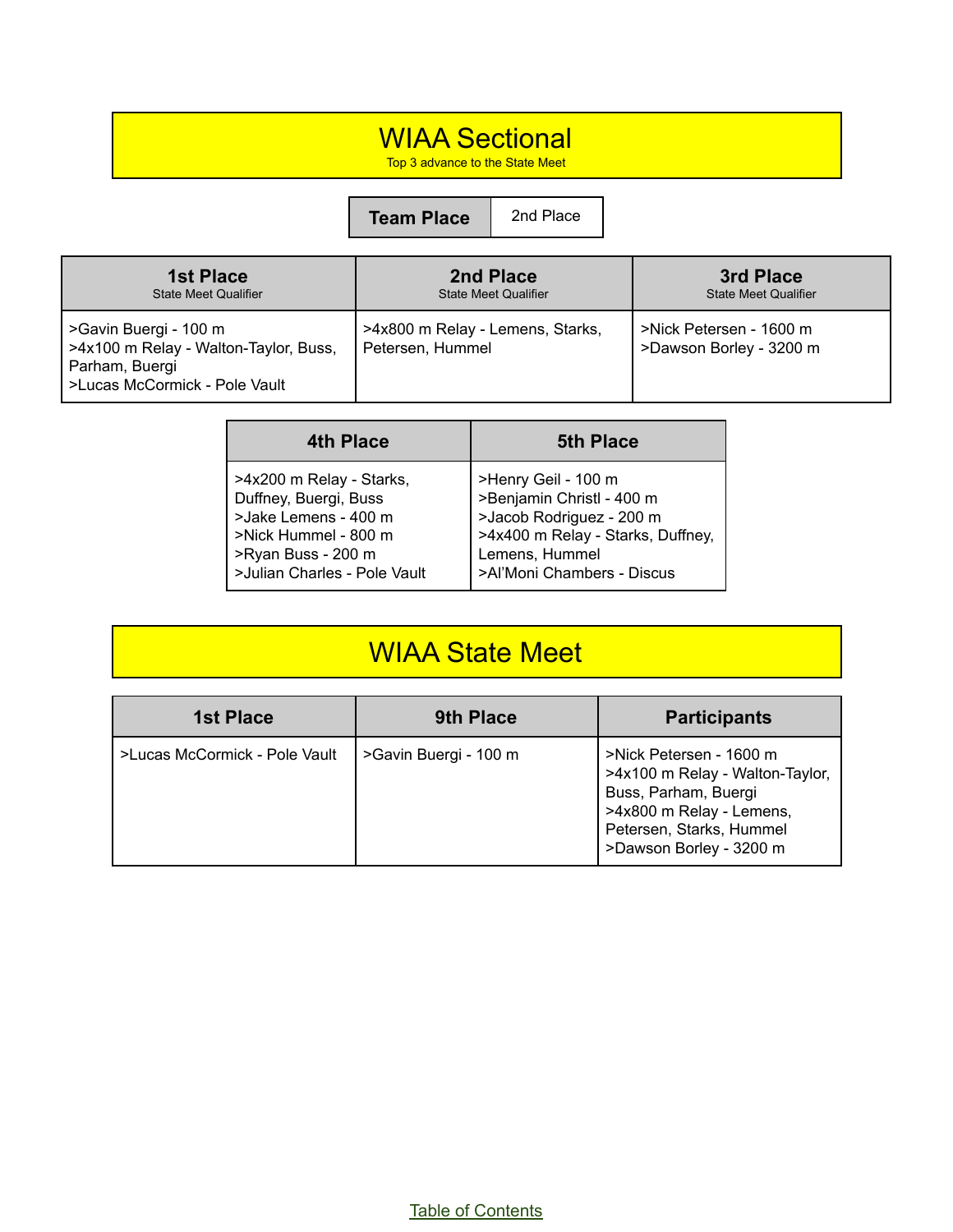## **2018**

#### Coaching Staff

#### **Head Coach** Nick Marcelle

<span id="page-39-0"></span>**Assistant Coaches** Andy Fameree, Paul Donart, Kyle McMahan, Steve Marcelle, Jon Doble, Greg Pierquet, Brad Boockmeier, Scott Kreuger

#### Season Results

#### **Indoor**

| Oshkosh Indoor<br>4th Place             | <b>Green Bay City Meet</b><br>1st Place                                             | <b>Ripon Red Hawk Invite</b><br>2nd Place | <b>FRCC Eastern Division</b><br>1st Place  |  |
|-----------------------------------------|-------------------------------------------------------------------------------------|-------------------------------------------|--------------------------------------------|--|
| <b>W/TFA Indoor State</b><br>14th Place |                                                                                     |                                           |                                            |  |
|                                         |                                                                                     | <b>Outdoor</b>                            |                                            |  |
| <b>Green Bay City Meet</b><br>1st Place | <b>FRCC Tri</b><br>1st Place                                                        | <b>Marquette Invite</b><br>1st Place      | <b>FRCC Conference Relays</b><br>2nd Place |  |
|                                         | <b>FRCC Conference Meet</b><br><b>West De Pere Invite</b><br>1st Place<br>2nd Place |                                           |                                            |  |
| <b>WIAA Tournament</b>                  |                                                                                     |                                           |                                            |  |
|                                         | <b>WIAA Regional</b><br>1st Place                                                   | <b>WIAA Sectional</b><br>2nd Place        | <b>WIAA State Meet</b><br>17th Place       |  |

Table of [Contents](#page-1-0)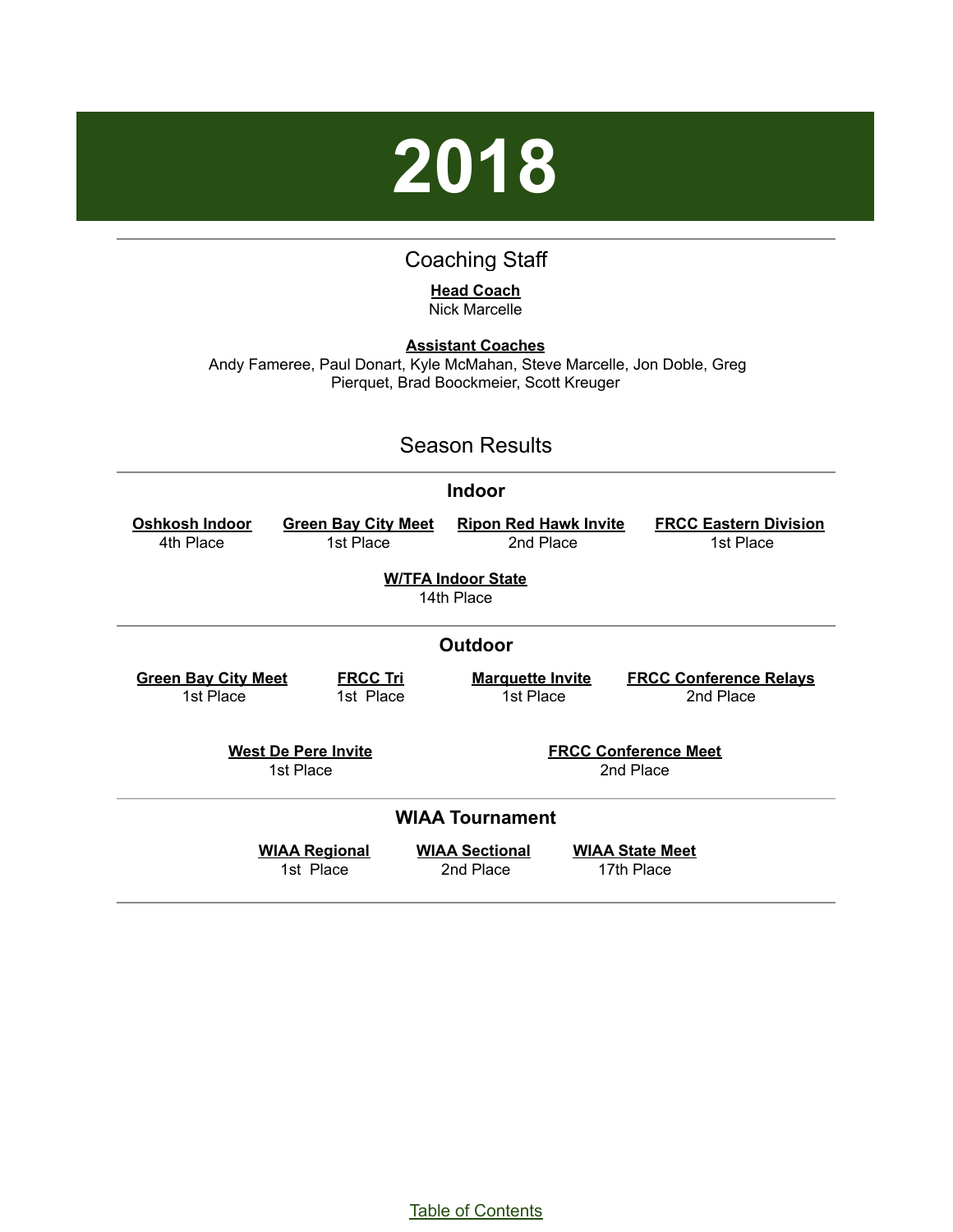#### Season Highlights

The Preble Hornets had another fine season with 7 first place and 4 second place finishes. The boys continued to dominate the City Meet and also won the WIAA Regional Meet. Another fine performance was in winning the prestigious Marquette Invite.

The top individual for the team was Gavin Buergi who won many events ranging from the 100, 200, 400, and also a member of many relay victories. He was the sectional champion in both the 100 & 200 Meter Dashes and anchored the 2nd place 4x100 Meter Relay. At the State Meet Gavin placed 4th and 6th in the 100 and 200 respectively. He also anchored the 4x100 Meter Relay to a 5th place finish along with teammates Ethan Walton-Taylor, Kaiser Neverman, and Jacob Rodriguez. Jake Lemens was a Conference championship in the 800 Meter Run.

#### Records Set

| <b>Indoor</b>  | >Gavin Buergi - 60 Meter Dash (7.04)<br>>EJ Reese - 60 Meter High Hurdles (8.87)                        |
|----------------|---------------------------------------------------------------------------------------------------------|
| <b>Outdoor</b> | >Gavin Buergi - 100 Meter Dash (10.73 - Ties Jake Wallenfang)<br>>Gavin Buergi - 200 Meter Dash (21.79) |

## Oshkosh High School Invite - Indoor

**Team Place** | 4th Place

| <b>1st Place</b>        | 2nd Place                                           | 3rd Place            |
|-------------------------|-----------------------------------------------------|----------------------|
| >Dawson Borley - 3200 m | >Jake Lemens - 800 m<br>>Jack Dessart - Triple Jump | >Gavin Buergi - 60 m |

#### **5th Place**

>4x200 m Relay - Names not available

Table of [Contents](#page-1-0)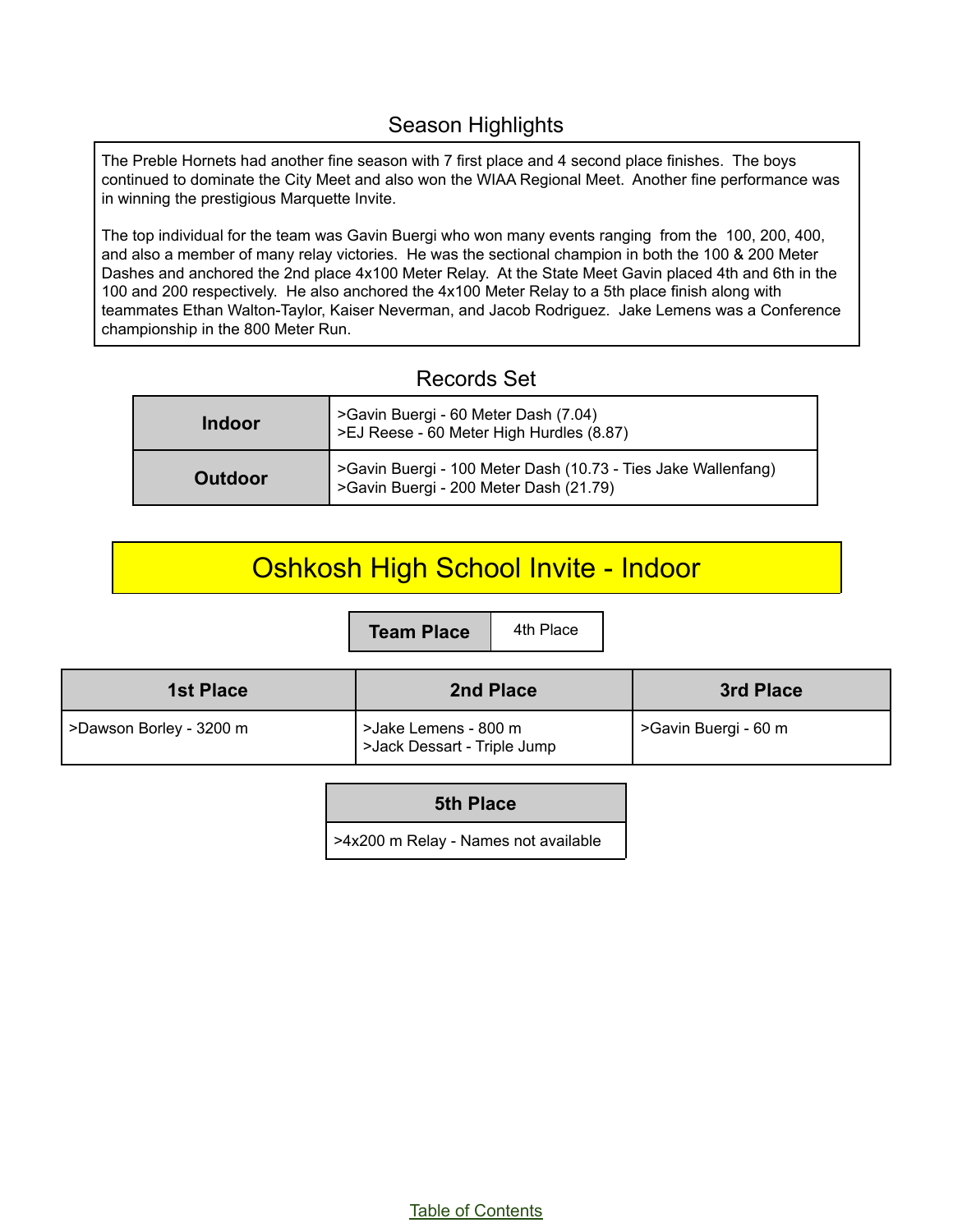## Green Bay City Meet - Indoor

**Team Place** | 1st Place

| 1st Place                                                                                                                                                                                                                                                                                                                                                                                                                                          | 2nd Place                                                                                                                                                                                                                          | 3rd Place                                                                                                                                                |
|----------------------------------------------------------------------------------------------------------------------------------------------------------------------------------------------------------------------------------------------------------------------------------------------------------------------------------------------------------------------------------------------------------------------------------------------------|------------------------------------------------------------------------------------------------------------------------------------------------------------------------------------------------------------------------------------|----------------------------------------------------------------------------------------------------------------------------------------------------------|
| >Michael Hablewitz - 200 m<br>>Jake Lemens - 400 m<br>>Lucas Lindsley - 800 m<br>>Dawson Borley - 1600 m<br>>EJ Reese - 45 m H. Hurdles<br>>4x133 m Relay - Rodriguez,<br>Dear, Reese, O'Neill<br>>4x200 m Relay - Johnson,<br>Hablewitz, Walton-Taylor Dessart<br>>4x400 m Relay - Lemens, Starks,<br>Lindsley, Johnson<br>>4x800 m Relay - Lindsley,<br>Starks, Abarca, Conard<br>>Jackson Schaetz - High Jump<br>>Dalton Lardinois - Pole Vault | >Gavin Buergi - 45 m<br>>Brenan O'Neil - 200 m<br>>Gavin Buergi - 400 m<br>>Federico Abarca - 800 m<br>>Bryce Legois - 1600 m<br>>Dalton Lardinois - High Jump<br>>Richardo Lugo-Ortiz - Pole Vault<br>>Jack Dessart - Triple Jump | >Michael Hablewitz - 45 m<br>>Jasper Rosenau - 1600 M<br>>Dalton Lardinois - 45 m H. Hurdles<br>>Daniel Hernandez - Shot Put<br>>Nick Renier - High Jump |

| 4th Place                                                                                                            | <b>5th Place</b>                                      |
|----------------------------------------------------------------------------------------------------------------------|-------------------------------------------------------|
| >Ethan Walton-Taylor - 45 m<br>>Preston Johnson - 200 m<br>>Aaron Huntley - Long Jump<br>>David Perret - Triple Jump | >Tanner Conard - 800 m<br>>Blagoy Dimitrov - Shot Put |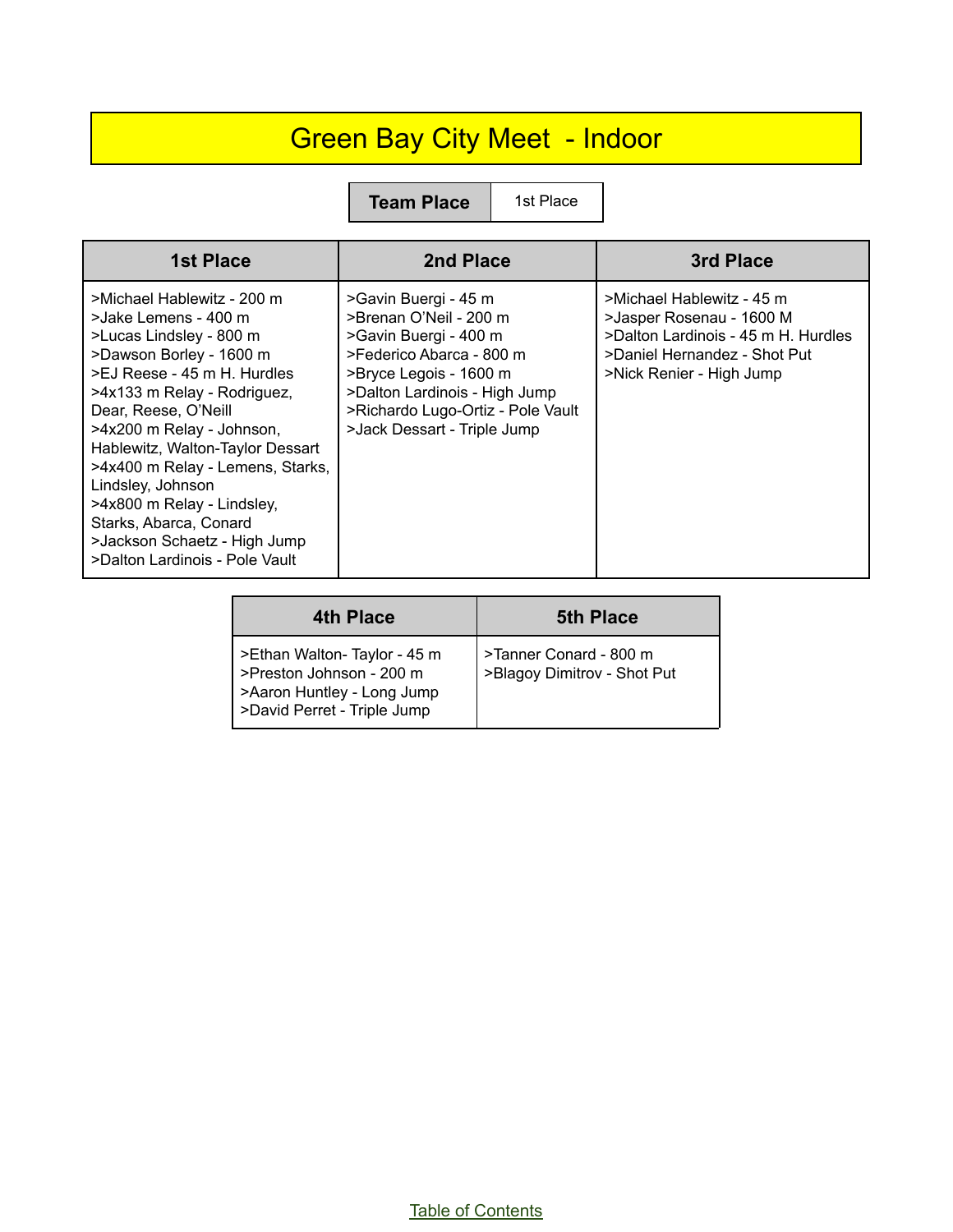## Ripon College Red Hawk Invite - Indoor

**Team Place** 2nd Place

| 1st Place                                                                                                                                     | 2nd Place                                                                      | 3rd Place                                                                                                   |
|-----------------------------------------------------------------------------------------------------------------------------------------------|--------------------------------------------------------------------------------|-------------------------------------------------------------------------------------------------------------|
| >Gavin Buergi - 200 m<br>>4x200 m Relay - Dear, Buergi,<br>Walton-Taylor, Hablewitz<br>>4x400 m Relay - Hablewitz,<br>Dessart, Lemens, Starks | >Gavin Buergi - 60 m<br>>Jake Lemens - 400 m<br>>Dalton Lardinois - Pole Vault | >Henry Starks - 800 m<br>>Dawson Borley - 1600 m<br>>Khalid Mohamed - 3200 m<br>>Jack Dessart - Triple Jump |

#### FRCC Eastern Division Meet - Indoor

**Team Place** 1st Place

| 1st Place                                                                                                                                                                                                                                                    | 2nd Place                                                                                                                                                                                   | 3rd Place                                                                                                                                                                                                                                                  |
|--------------------------------------------------------------------------------------------------------------------------------------------------------------------------------------------------------------------------------------------------------------|---------------------------------------------------------------------------------------------------------------------------------------------------------------------------------------------|------------------------------------------------------------------------------------------------------------------------------------------------------------------------------------------------------------------------------------------------------------|
| >Preston Johnson - 400 m<br>>Diego Moreno - 3200 m<br>>EJ Reese - 55 m H. Hurdles<br>>4x100 m Relay - O'Neill,<br>Rodriguez, Reese, Dear<br>>4x200 m Relay - Aguado,<br>Byrnes, Verjan, LeCapitaine<br>>4x800 m Relay - Abarca, conard,<br>Balch, Vandenbush | >Jacob Rodriguez - 200 m<br>>Josh Helgeson - 1600 m<br>>Jasper Rosenau - 3200 m<br>>Kaiden LeCapitaine - 55 m H. Hurdles<br>>Dalton Lardinois - High Jump<br>>Dalton Lardinois - Pole Vault | >Brenan O'Neill - 200 m<br>>David Perrett - 400 m<br>>Federico Abarca - 800 m<br>>Brett Litkey - 1600 m<br>>Chandler Vincent - 3200 m<br>>Jackson Schaetz - High Jump<br>>Ricardo Lugo-Ortiz - Pole Vault (tie)<br>>Ssantiago Amezquita - Pole Vault (tie) |

| <b>4th Place</b>            | <b>5th Place</b>                               |
|-----------------------------|------------------------------------------------|
| >Brenan O'Neill - 55 m      | >Chris Byrnes - 55 m<br>>Tanner Conard - 800 m |
| >Brett DuChateau - Shot Put | >Nick Renier - High Jump                       |
| >EJ Reese - Long Jump       | >David Perrett - Triple Jump                   |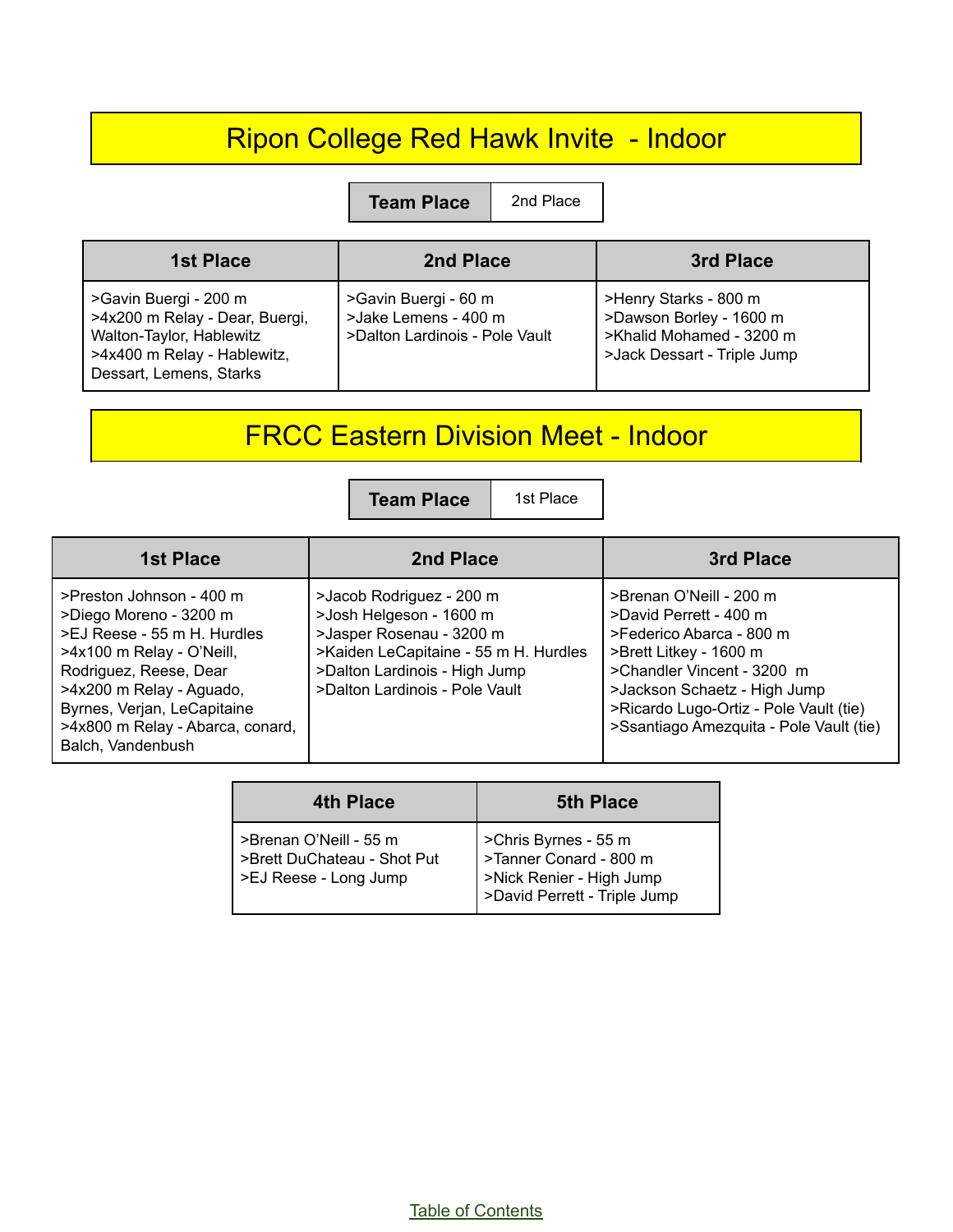## W/TFA State Meet - Indoor

|                      | <b>Team Place</b> | 14th Place                                                 |                  |
|----------------------|-------------------|------------------------------------------------------------|------------------|
| <b>4th Place</b>     |                   |                                                            | <b>6th Place</b> |
| >Gavin Buergi - 55 m |                   | >4x200 m Relay - Buergi,<br>Walton-Taylor, Dear, Hablewitz |                  |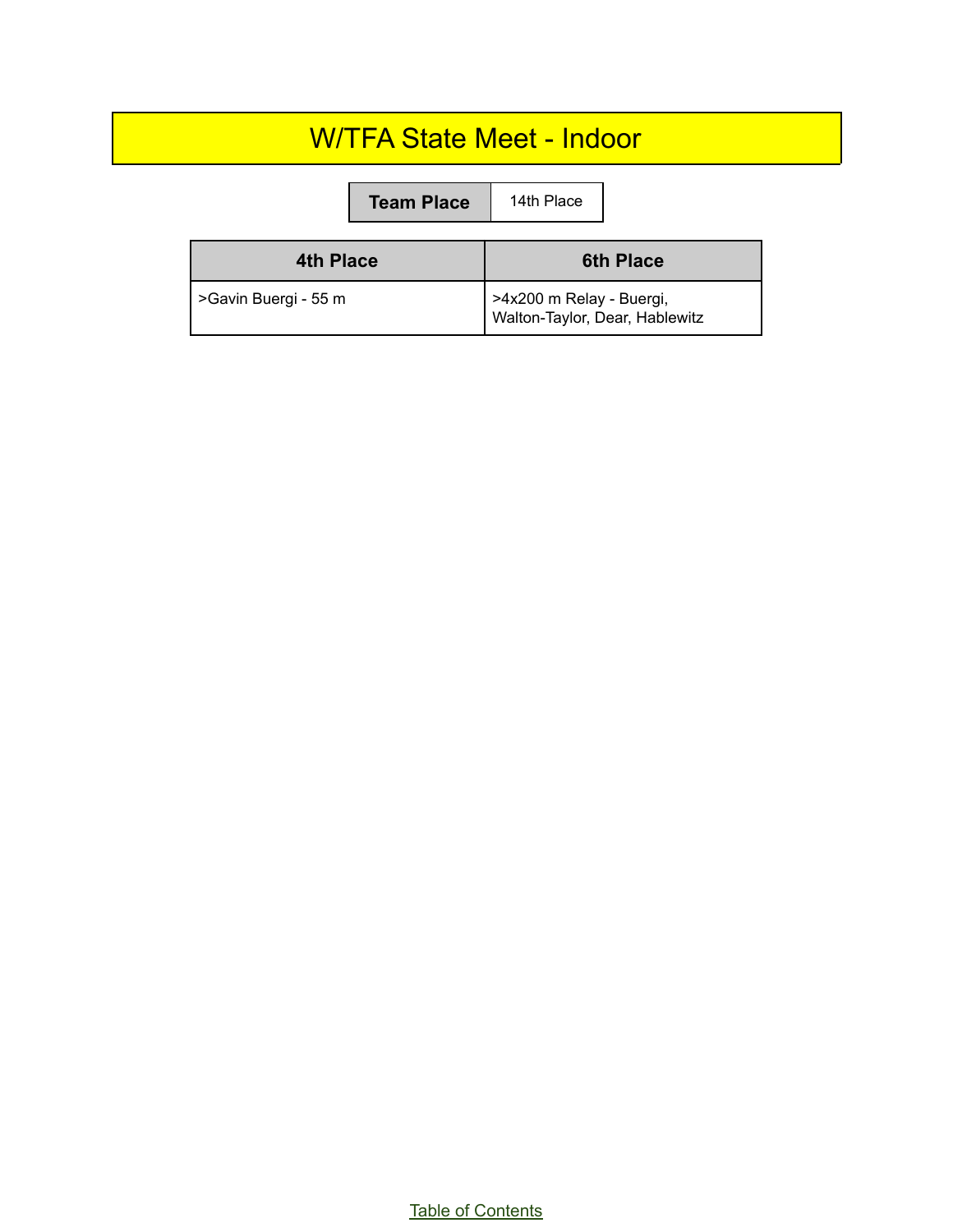## Green Bay City Meet - Outdoor

**Team Place** | 1st Place

| <b>1st Place</b>                                                                                                                                                                                                                                                                                                                                                                                                                                                                                                                          | 2nd Place                                                                                                                                                                           | 3rd Place                                                                                                                                           |
|-------------------------------------------------------------------------------------------------------------------------------------------------------------------------------------------------------------------------------------------------------------------------------------------------------------------------------------------------------------------------------------------------------------------------------------------------------------------------------------------------------------------------------------------|-------------------------------------------------------------------------------------------------------------------------------------------------------------------------------------|-----------------------------------------------------------------------------------------------------------------------------------------------------|
| >Gavin Buergi - 100 m<br>>Jack Dessart - 200 m<br>>Gavin Buergi - 400 m<br>>Salvador Sierra - 800 m<br>>Jasper Rosenau - 1600 m<br>>Dawson Borley - 3200 m<br>>EJ Reese - 110 m H. Hurdles<br>>Michael Vance - 300 m Int. Hurdles<br>>4x100 m Relay - O'Neill, Neverman,<br>Rodriguez, Dessart<br>>4x200 m Relay - Johnson, Rodriguez,<br>O'Neill, Reese<br>>4x400 m Relay - Lemens, Johnson,<br>Perret, Conard<br>>4x800 m Relay - Borley, Abarca,<br>Litkey, Sierra<br>>Kaiser Neverman - High Jump<br>>Ricardo Lugo-Ortiz - Pole Vault | >Kaiser Neverman - 200 m<br>>Federico Abarca - 800 m<br>>Khalid Mohamed - 3200 m<br>>Daniel Hernandez - Shot Put<br>>Santiago Amezquita - Pole Vault<br>>Jack Dessart - Triple Jump | >Preston Johnson - 100 m<br>>Jake Lemens - 400 m<br>>Josh Helgeson - 1600 m<br>>EJ Reese - 300 m Int. Hurdles<br>>Jackson Schaetz - High Jump (tie) |

| 4th Place                                                                                                                                                                                      | <b>5th Place</b>                                                                                         |
|------------------------------------------------------------------------------------------------------------------------------------------------------------------------------------------------|----------------------------------------------------------------------------------------------------------|
| >Josh Helgeson - 800 m<br>>Tanner Conard - 1600 m<br>>Brett Litkey - 3200 m<br>>Kaiden LeCapitaine - 110 m H. Hurdles<br>>Kaiden LeCapitaine - 300 m Int. Hurdles<br>>Jack Dessart - Long Jump | >David Perret - 400 m<br>>Jacob Wolfe - Shot Put<br>>EJ Reese - Long Jump<br>>David Perret - Triple Jump |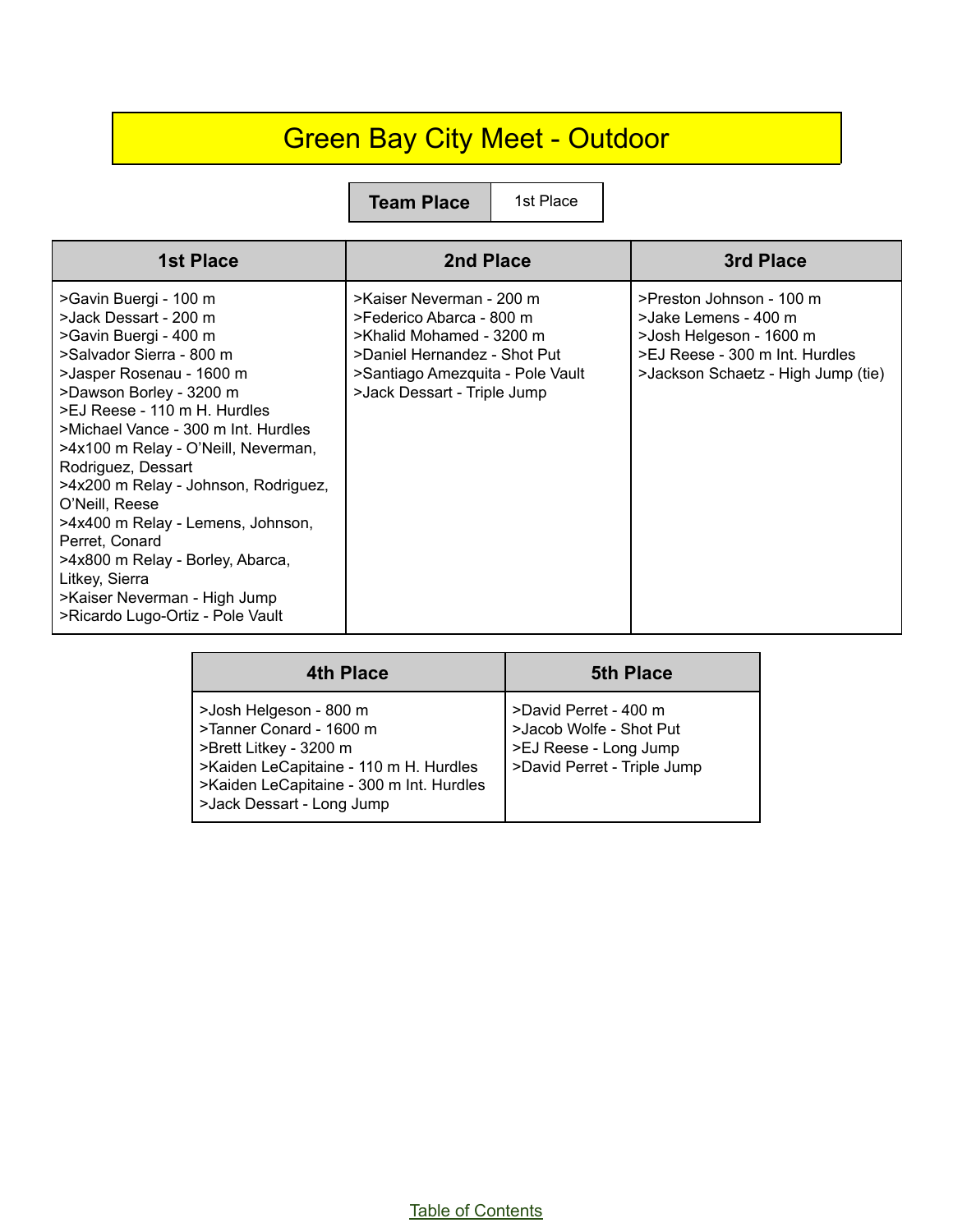## FRCC Triangular - Manitowoc

**Team Place** | 1st Place

| <b>1st Place</b>                                                                                                                                                                                                                                                                                                                                                                                                                                                                                                                                                                                                                 | 2nd Place                                                                                                                                                                                                                                                                                                                                                             | 3rd Place                                                                                                                                                                                                                                                                                                           |
|----------------------------------------------------------------------------------------------------------------------------------------------------------------------------------------------------------------------------------------------------------------------------------------------------------------------------------------------------------------------------------------------------------------------------------------------------------------------------------------------------------------------------------------------------------------------------------------------------------------------------------|-----------------------------------------------------------------------------------------------------------------------------------------------------------------------------------------------------------------------------------------------------------------------------------------------------------------------------------------------------------------------|---------------------------------------------------------------------------------------------------------------------------------------------------------------------------------------------------------------------------------------------------------------------------------------------------------------------|
| >Gavin Buregi - 100 m<br>>Jack Dessart - 200 m<br>>Nicholas Hummel - 400 m<br>>Dawson Borley - 800 m<br>>Brett Litkey - 1600 m<br>>Josh Helgeson - 3200 m<br>>EJ Reese - 110 m H. Hurdles<br>>EJ Reese - 300 m Int. Hurdles<br>>4x100 m Relay - Hablewitz, Buergi,<br>Rodriguez, Neverman<br>>4x200 m Relay - Hablewitz, Buergi,<br>Rodriguez, Dessart<br>>4x400 m Relay - Hummel, Lemens,<br>Lindsley, Starks<br>>4x800 m Relay - Hummel, Sierra,<br>Olsen, Vincent<br>>Jakob Wolfe - Discus<br>>Kaiser Neverman - High Jump<br>>Brett DuChateau - Shot Put<br>>Dalton Lardinois - Pole Vault<br>>Michael Hablewitz - Long Jump | >Jacob Rodriguez - 100 m<br>>Jake Lemens - 200 m<br>>Salvador Sierra - 800 m<br>>Joe Engler - 3200 m<br>>Kaiden LeCapitaine - 110 m H. Hurdles<br>>Michael Vance - 300 m H. Hurdles<br>>4x800 m Relay - Lemens, Lindsley,<br>VandenBush, Engler<br>>Jacob Wolfe - Shot Put<br>>Brett Duchateau - Discus<br>>Dalton Lardinois - High Jump<br>>Jack Dessart - Long Jump | >Jack Dessart - 100 m<br>>Kevin Verjan - 200 m<br>>Brady Bosacki - 400 m<br>>Lucas Lindsley - 800 m<br>>Jonathan Arellano - 1600 m<br>>Chandler Vincent - 3200 m<br>>Cole Kingston - 110 m H. Hurdles<br>>4x400 m Relay - Neverman,<br>Johnson, Perret, Vance<br>>4x800 m Relay - Starks, Borley,<br>Corbley, Younk |

| 4th Place                                                                                                                                                                                                                                                                                                                                                                              | <b>5th Place</b>                                                                                                                                                                                                                                                                                      |
|----------------------------------------------------------------------------------------------------------------------------------------------------------------------------------------------------------------------------------------------------------------------------------------------------------------------------------------------------------------------------------------|-------------------------------------------------------------------------------------------------------------------------------------------------------------------------------------------------------------------------------------------------------------------------------------------------------|
| >Michael Hablewitz - 100 m<br>>Tanner Conard - 800 m<br>>4x100 m Relay - O'Neill, Johnson,<br>Byrnes, Diaz<br>>4x200 m Relay - Kane, Aguado,<br>Byrnes, O'Neill<br>>4x400 m Relay - Borley, Conard,<br>Sierra, Nugent<br>>Jake Jensen - Shot Put<br>>Nick Renier - High Jump<br>>Ashton Verdoorn - Pole Vault (tie)<br>>Hunter yang - Pole Vault (tie)<br>>Cole Kingston - Triple Jump | >Kaiser Neverman - 100 m<br>>Brett Litkey - 800 m<br>>Nick Verheyden - 1600 m<br>>Cole Kingston - 300 m Int. Hurdles<br>>4x200 m Relay - Tenor, Henjum,<br>Xiong, Verjan<br>>Emanuel Sampo-Tejeda - Discus<br>>Tanner Diring - Shot Put<br>>Aaron Huntley - Long Jump<br>>Aaron Huntley - Triple Jump |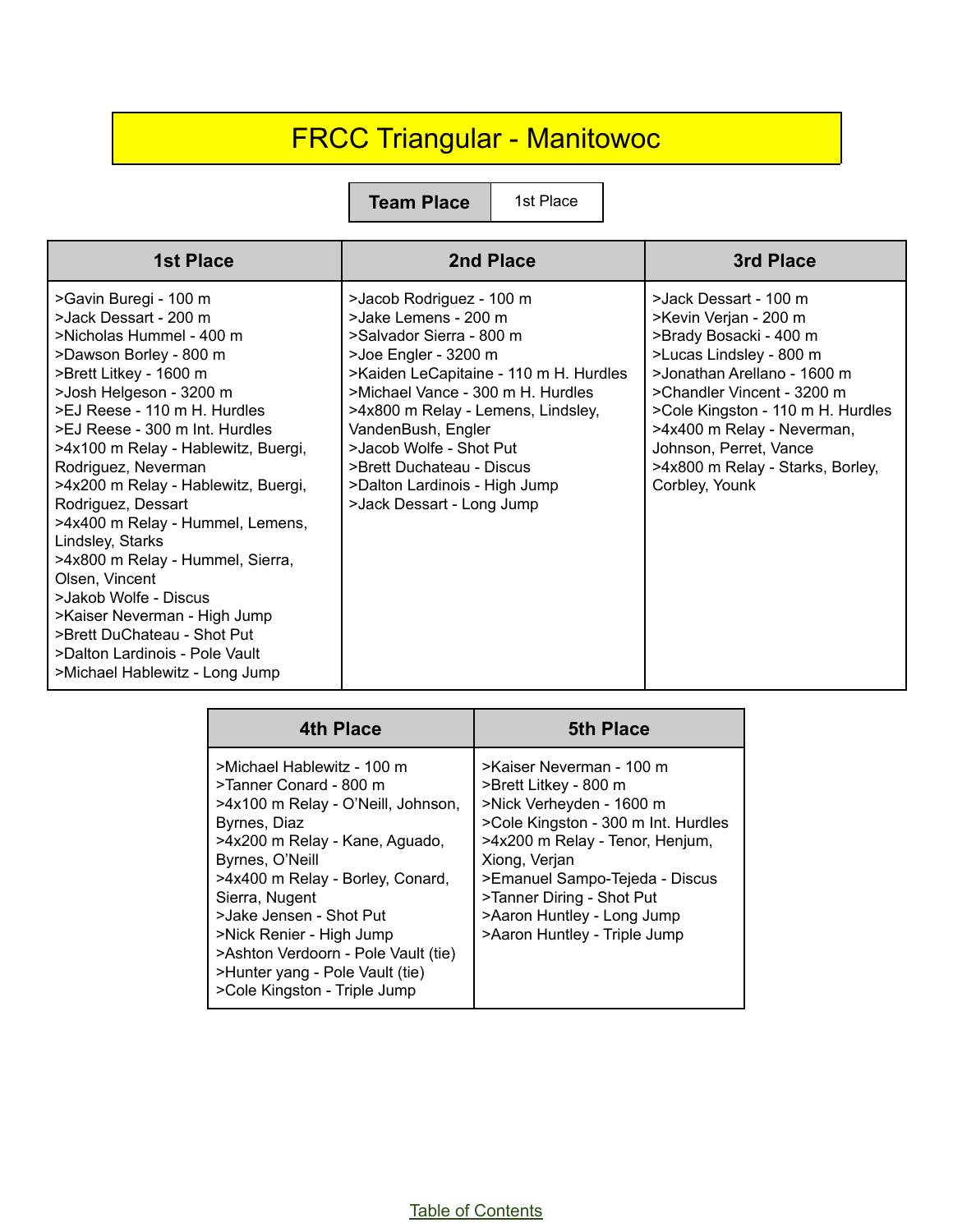## Marquette Invitational - Outdoor

**Team Place** 1st Place

| 1st Place                                                                     | 2nd Place                                          | 3rd Place                                                                             |
|-------------------------------------------------------------------------------|----------------------------------------------------|---------------------------------------------------------------------------------------|
| Gavin Buergi - 100 m<br>Gavin Buergi - 200 m<br>EJ Reese - 300 m Int. Hurdles | >4x800 m Relay - Lemens, Hummel,<br>Starks, Borley | >Dawson Borley - 3200 m<br>>4x100 m Relay - Hablewitz,<br>Buergi, Rodriguez, Neverman |

| 4th Place                                                                                                                                                                | <b>5th Place</b>                                                                                                   |
|--------------------------------------------------------------------------------------------------------------------------------------------------------------------------|--------------------------------------------------------------------------------------------------------------------|
| >Jake Lemens - 400 m<br>>Salvador Sierra - 1000 m<br>>4x400 m Relay - Lemens,<br>Hummel, Dessart, Hablewitz<br>>Brett DuChateau - Discus<br>>Kaiser Neverman - High Jump | >Lucas Lindsley - 1000 m<br>>4x200 m Relay - Rodriguez,<br>Hablewitz, Dessart, Johnson<br>>Nick Renier - High Jump |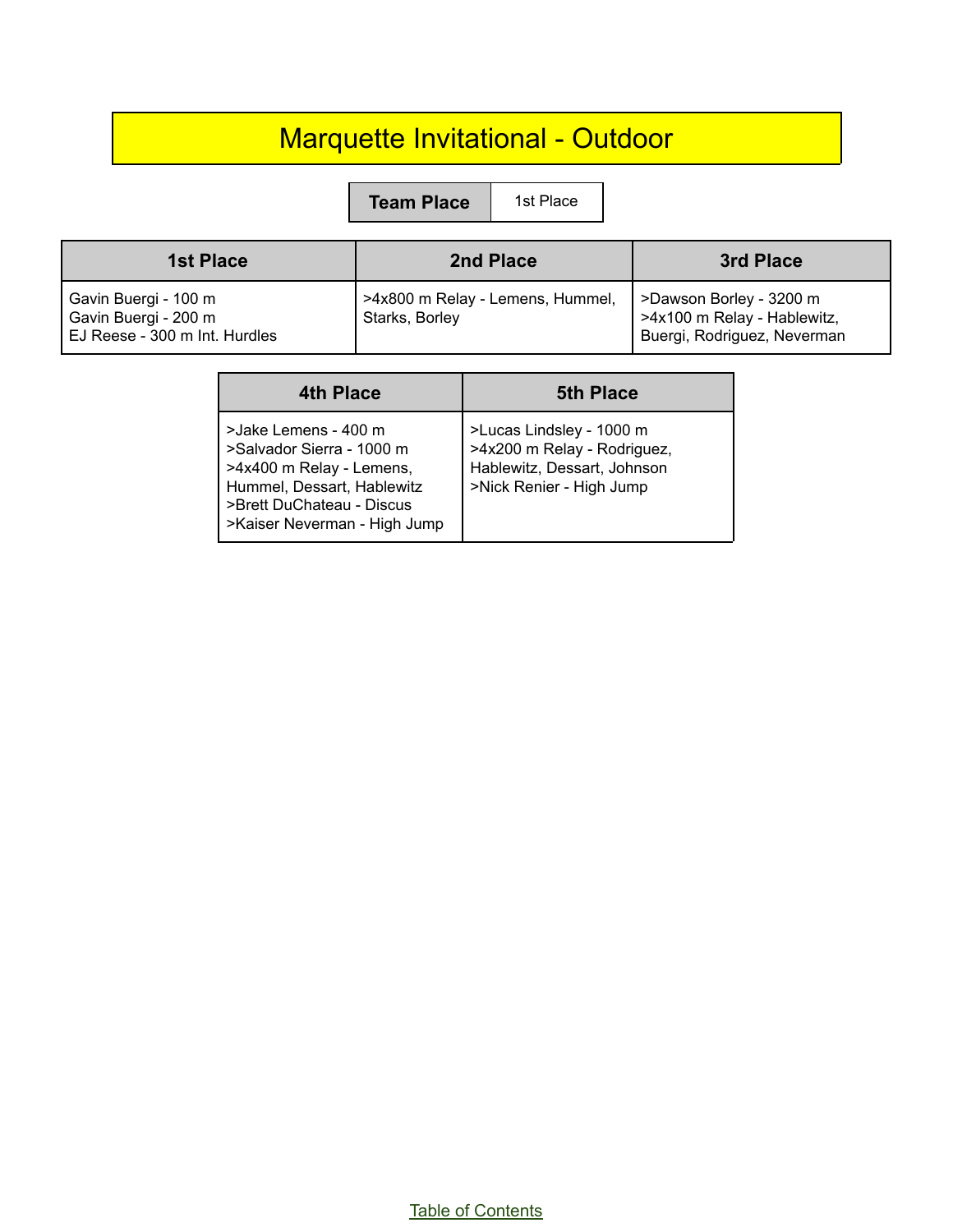## FRCC Conference Relays - Outdoor

**Team Place** 2nd Place

| <b>1st Place</b>                                                                                                                                                                                                                                                                                      | 2nd Place                                                                                                                                                       | 3rd Place                                                                                                                                                                                                                        |
|-------------------------------------------------------------------------------------------------------------------------------------------------------------------------------------------------------------------------------------------------------------------------------------------------------|-----------------------------------------------------------------------------------------------------------------------------------------------------------------|----------------------------------------------------------------------------------------------------------------------------------------------------------------------------------------------------------------------------------|
| >4x100 m Relay - Walton-Taylor,<br>Buergi, Rodriguez, Neverrman<br>>4x200 m Relay - Buergi, Dessart,<br>Johnson, Rodriguez<br>>4x800 m Relay - Condard, Starks,<br>Hummel, Borley<br>>4x1600 m Relay - Litkey, Helgeson,<br>Sierra, Mohamed<br>>Pole Vault Relay - Lardinois,<br>Lugo-Ortiz, Verdoorn | >Sprint Medley - Johnson,<br>Neverman, Rodriguez, Lemens<br>>Medley Relay - Buergi, Reese,<br>Verjan, Lemens<br>>High Jump Relay - Neverman,<br>Schaetz, Renier | >3x110 H. Hurdle Relay - Reese,<br>LeCapitaine, Michaud<br>>3x300 Int. Hurdle Relay - Reese,<br>Vance, LaCapitaine<br>>Distance Medley - Lindsley,<br>Starks, Hummel, Borley<br>>Triple Jump Relay - Dessart,<br>Schaetz, Perret |

#### **4th Place**

>4x400 m Relay - Perret, Hummel, Conard, Dessart >Long Jump Relay - Buergi, Reese, Dessart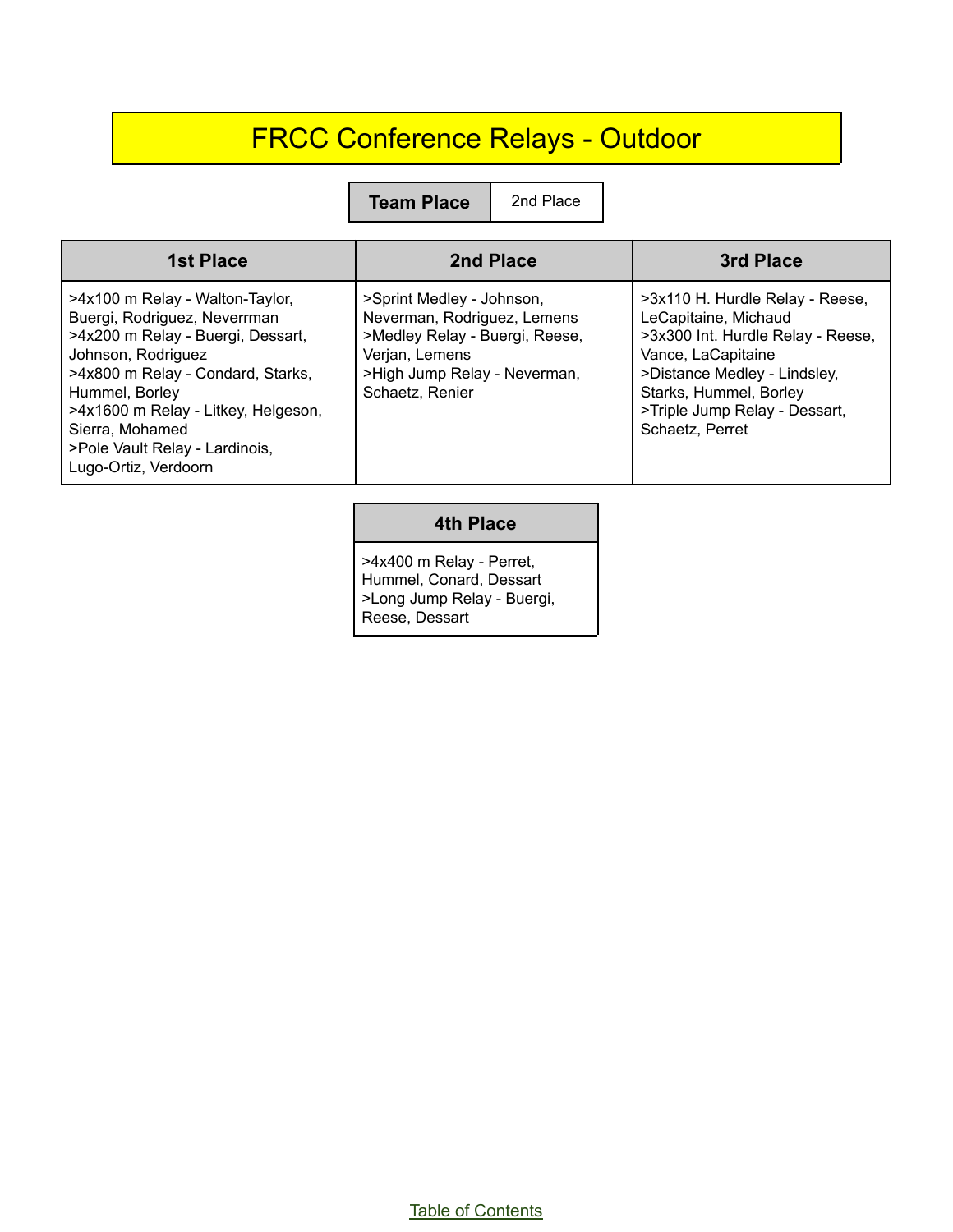## West De Pere Invitational - Outdoor

**Team Place** 1st

| <b>1st Place</b>                                                                                                                                                                                                                                                                                                                         | 2nd Place                                                                                                           | 3rd Place                                                                                                                                                          |
|------------------------------------------------------------------------------------------------------------------------------------------------------------------------------------------------------------------------------------------------------------------------------------------------------------------------------------------|---------------------------------------------------------------------------------------------------------------------|--------------------------------------------------------------------------------------------------------------------------------------------------------------------|
| >Ethan Walton-Taylor - 100 m<br>>Jacob Rodriguez - 200 m<br>>Jake Lemens - 400 m<br>>Khalid Mohamed - 3200 m<br>>EJ Reese - 300 m Int. Hurdles<br>>4x100 m Relay - Names not available<br>>4x200 m Relay - Names not available<br>>4x400 m Relay - Names not available<br>>Jackson Schaetz - High Jump<br>>Dalton Lardinois - Pole Vault | >Nick Hummel - 400 m<br>>Dawson Borley - 1600 m<br>>4x800 m Relay - Names no Available<br>>Brett DuChateau - Discus | >Michael Hablewitz - 200 m<br>>Henry Starks - 300 m Int. Hurdles<br>>EJ Reese - 110 m H. Hurdles<br>>Daniel Hernandez - Shto Put<br>>Jackson Schaetz - Triple Jump |

| 4th Place                                                                                                                                | <b>5th Place</b>                                                                                |
|------------------------------------------------------------------------------------------------------------------------------------------|-------------------------------------------------------------------------------------------------|
| >Michael Hablewitz - 100 m<br>>DeAngelo Dear - 200 m<br>>Lucas Lindsley - 800 m<br>>Brett Litkey - 1600 m<br>>Brett DuChateau - Shot Put | >Salvador Sierra - 800 m<br>>Michael Vance - 300 m Int. Hurdles<br>>Kaiser Neverman - High Jump |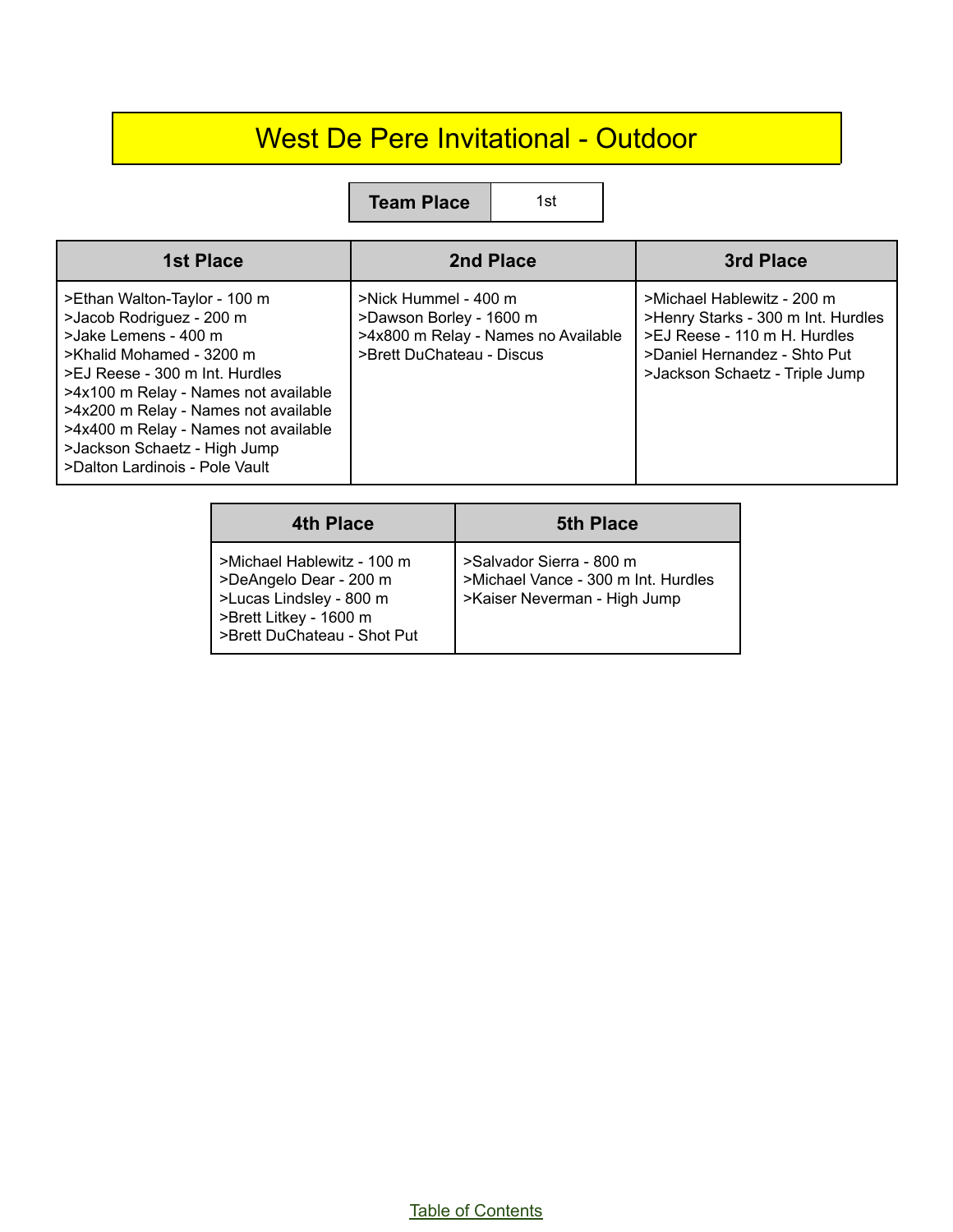## FRCC Conference Meet - Outdoor

**Team Place** 2nd Place

| <b>1st Place</b>                                                                              | 2nd Place                                                                                                                                                                                                                                                                           | 3rd Place                   |
|-----------------------------------------------------------------------------------------------|-------------------------------------------------------------------------------------------------------------------------------------------------------------------------------------------------------------------------------------------------------------------------------------|-----------------------------|
| >Gavin Buergi - 100 m<br>>Gavin Buergi - 200 m<br>>Gavin Buergi 400 m<br>>Jake Lemens - 800 m | >Dawson Borley - 1600 m<br>>Dawson Borley - 3200 m<br>>EJ Reese - 300 m Int. Hurdles<br>>4x100 m Relay - Names not available<br>>4x200 m Relay - Names not available<br>>4x400 m Relay - Names not available<br>>4.800 m Relay - Names no Available<br>>Jackson Schaetz - High Jump | >Jack Dessart - Triple Jump |

| 4th Place                                                                                                                                           | <b>5th Place</b>            |
|-----------------------------------------------------------------------------------------------------------------------------------------------------|-----------------------------|
| >Ethan Walton-Taylor - 100 m<br>>Khalid Mohamed - 1600 m<br>>Khalid Mohamed - 3200 m<br>>Brett DuChateau - Discus<br>>Dalton Lardinois - Pole Vault | >Brett DuChateau - Shot Put |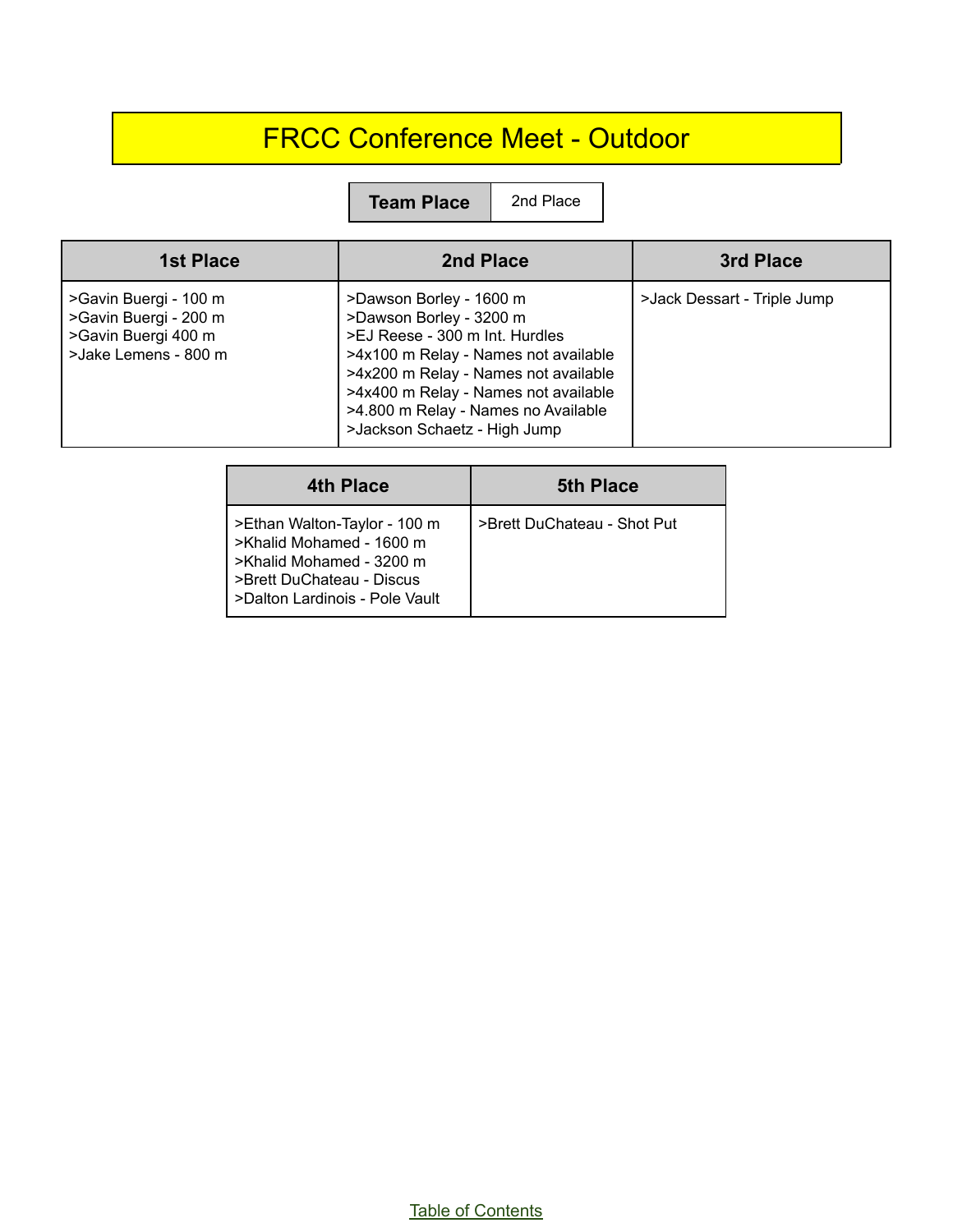#### WIAA Regional

Top 4 qualify for the Sectional Meet

**Team Place** 1st Place

| <b>1st Place</b>                                                                                                                                                                                                                                                                                                                                          | 2nd Place                                                                | 3rd Place                                                                         |
|-----------------------------------------------------------------------------------------------------------------------------------------------------------------------------------------------------------------------------------------------------------------------------------------------------------------------------------------------------------|--------------------------------------------------------------------------|-----------------------------------------------------------------------------------|
| <b>Sectional Qualifier</b>                                                                                                                                                                                                                                                                                                                                | <b>Sectional Qualifier</b>                                               | <b>Sectional Qualifier</b>                                                        |
| >Gavin Buergi - 100 m<br>>Gavin Buergi - 200 m<br>>Jake Lemens - 800 m<br>>Khalid Mohamed - 1600 m<br>>Dawson Borley - 3200 m<br>>EJ Reese - 300 m Int. Hurdles<br>>4x100 m Relay - Walton-Taylor,<br>Dessart, Rodriguez, Buergi<br>>4x200 m Relay - Walton-Taylor,<br>Rodriguez, Neverman, Dessart<br>>4x800 m Relay - Lemens, Hummel,<br>Starks, Borley | >Kaiden LeCapitaine - 300 m Int. Hurdles<br>>Kaiser Neverman - High Jump | >EJ Reese - 100 m H. Hurdles<br>>4x400 m Relay - Lemens,<br>Hummel, Conard, Vance |

| 4th Place<br><b>Sectional Qualifier</b>                                                                                             | <b>5th Place</b>             |
|-------------------------------------------------------------------------------------------------------------------------------------|------------------------------|
| >Jacob Rodriguez - 200 m<br>>Michael Vance - 400 m<br>>Nick Hummel - 800 m<br>>Brett Litkey - 1600 m<br>>Jack Dessart - Triple Jump | >Daniel Hernandez - Shot Put |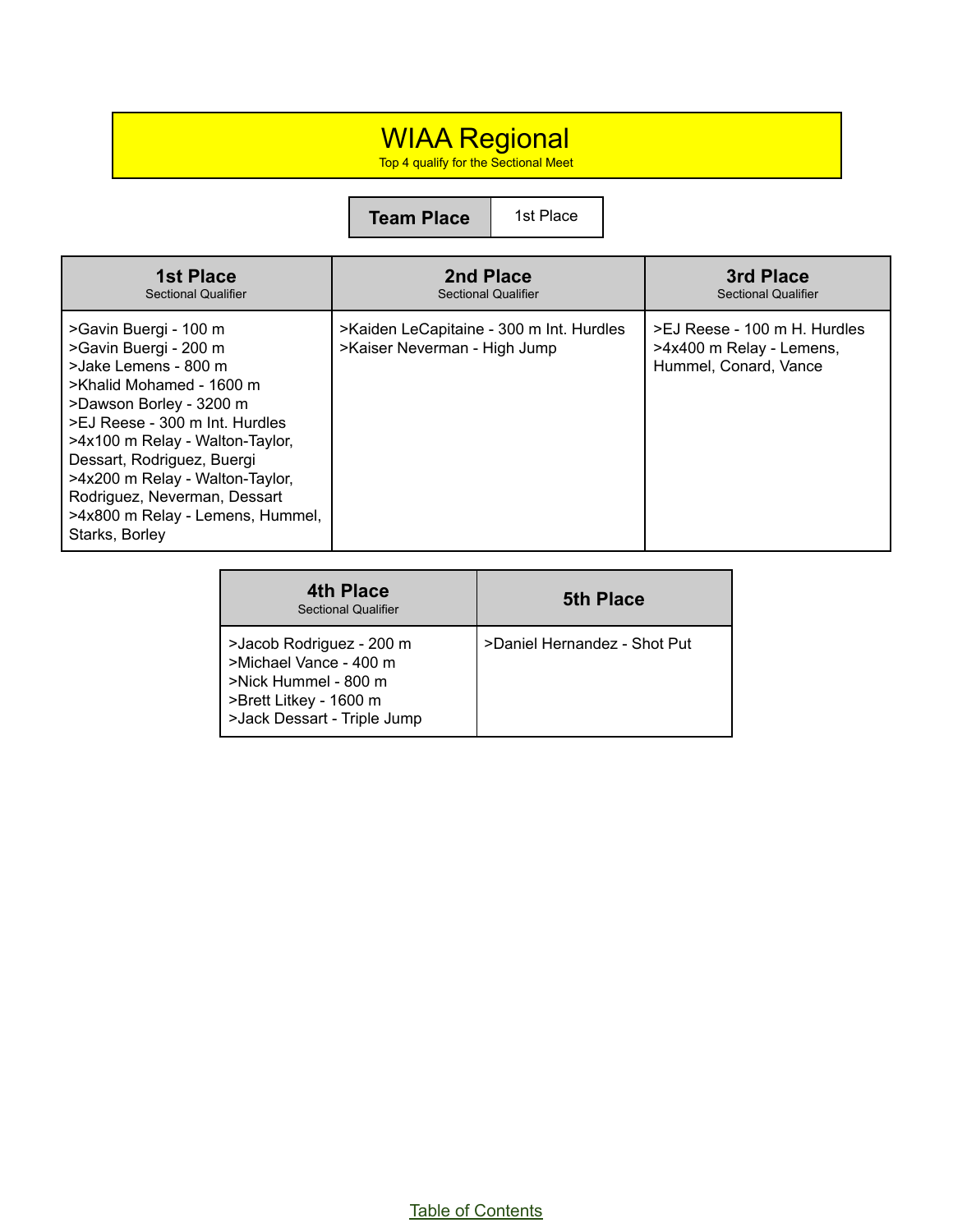## WIAA Sectional

Top 3 advance to the State Meet

**Team Place** 2nd Place

| <b>1st Place</b>                               | 2nd Place                                                     | 3rd Place                                                                                                                                         |
|------------------------------------------------|---------------------------------------------------------------|---------------------------------------------------------------------------------------------------------------------------------------------------|
| <b>State Meet Qualifier</b>                    | <b>State Meet Qualifier</b>                                   | <b>State Meet Qualifier</b>                                                                                                                       |
| >Gavin Buergi - 100 m<br>>Gavin Buergi - 200 m | >4x100 m Relay - Walton-Taylor,<br>Dessart, Rodrigues, Buergi | >Khalid Mohamed - 1600 m<br>>4x200 m Relay - Walton-Taylor,<br>Rodriguez, Neverman, Dessart<br>>4x800 m Relay - Lemens,<br>Hummel, Starks, Borley |

| 4th Place                                                                                            | <b>5th Place</b>                                                                       |
|------------------------------------------------------------------------------------------------------|----------------------------------------------------------------------------------------|
| >Jake Lemens - 800 m<br>>Dawson Borley - 3200 m<br>>4x400 m Relay - Lemens,<br>Hummel, Conard, Vance | >Jacob Rodriguez - 200 m<br>>Khalid Mohamed - 3200 m<br>>EJ Reese - 300 m Int. Hurdles |

## WIAA State Meet

| 4th Place             | <b>5th Place</b>                                                                                                                  | <b>6th Place</b>      |
|-----------------------|-----------------------------------------------------------------------------------------------------------------------------------|-----------------------|
| >Gavin Buergi - 100 m | >4x100 m Relay - Walton-Taylor,<br>Neverman, Rodriguez, Buergi<br>>4x200 m Relay - Walton Taylor,<br>Neverman, Rodriguez, Dessart | >Gavin Buergi - 200 m |

| <b>10th Place</b>                                                             | <b>Participant</b> |
|-------------------------------------------------------------------------------|--------------------|
| >4x800 m Relay - Hummel, Borley,   >Khalid Mohamed - 1600 m<br>Starks, Lemens |                    |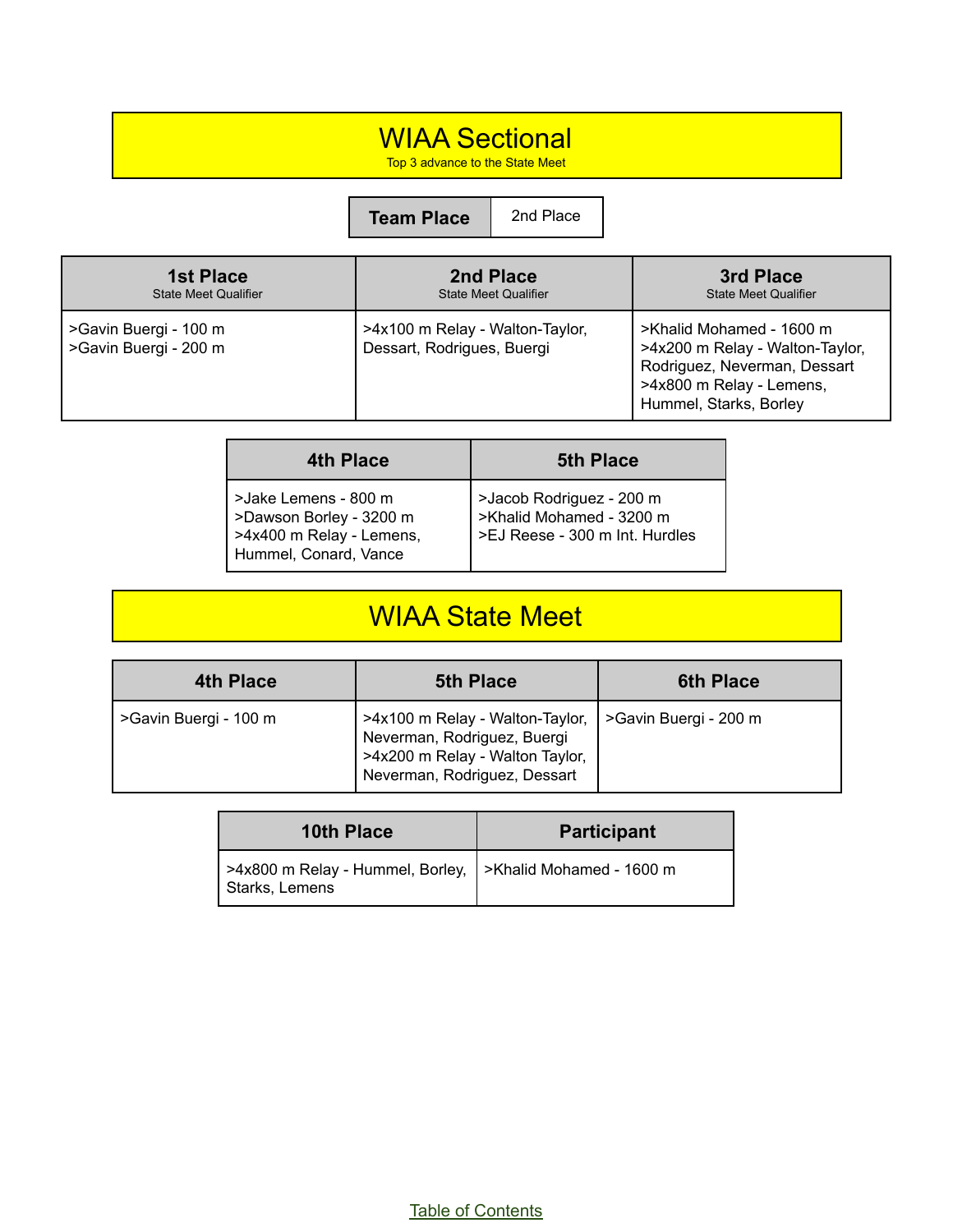

#### Coaching Staff

#### **Head Coach** Nick Marcelle

<span id="page-52-0"></span>**Assistant Coaches** Andy Fameree, Paul Donart, Kyle McMahan, Steve Marcelle, Jon Doble, Greg Pierquet, Brad Boockmeier, Scott Kreuger, Josh Zill

#### Season Results

| <b>Indoor</b>          |                       |                            |                             |  |
|------------------------|-----------------------|----------------------------|-----------------------------|--|
| <b>City Meet</b>       | <b>Ripen Indoor</b>   | <b>W/TFA State Meet</b>    |                             |  |
| 1st Place              | 2nd Place             | 2 Points                   |                             |  |
| <b>Outdoor</b>         |                       |                            |                             |  |
| <b>FRCC Triangular</b> | <b>Leadley Relays</b> | <b>Shebovgan South Tri</b> | <b>City Meet</b>            |  |
| 1st Place              | 1st Place             | 1st Place                  | 1st Place                   |  |
| <b>FRCC Relays</b>     | <b>DeMerit Invite</b> | <b>West De Pere Invite</b> | <b>FRCC Conference Meet</b> |  |
| 2nd Place              | Limited Team          | 1st Place                  | 2nd Place                   |  |
| <b>WIAA Tournament</b> |                       |                            |                             |  |
|                        | <b>WIAA Regional</b>  | <b>WIAA Sectional</b>      | <b>WIAA State Meet</b>      |  |
|                        | 2nd Place             | 4th Place                  | 8 Points                    |  |

Table of [Contents](#page-1-0)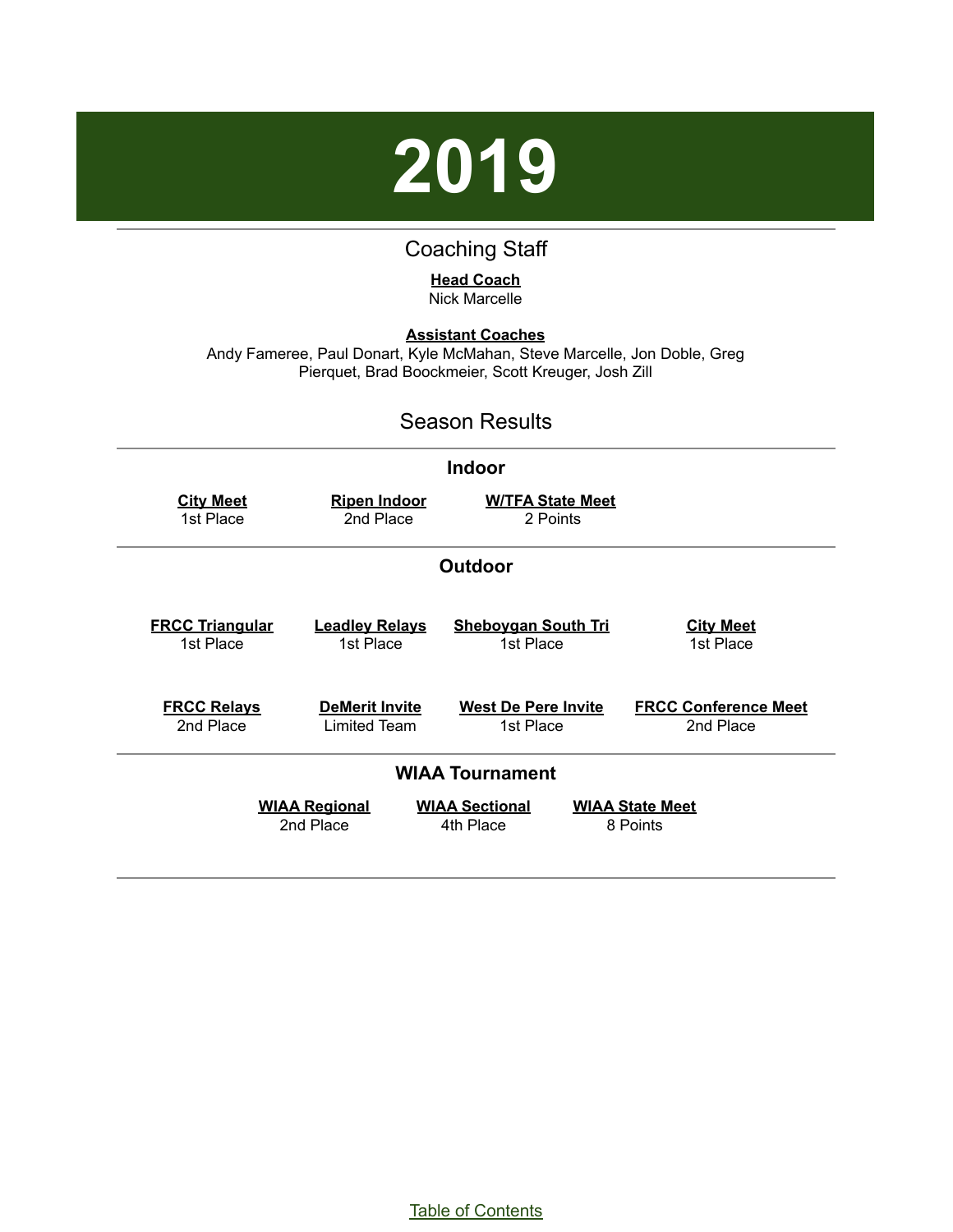#### Season Highlights

#### Records Set

| <b>Indoor</b>  | No records set |
|----------------|----------------|
| <b>Outdoor</b> | No records set |
| <b>Relay</b>   | No records set |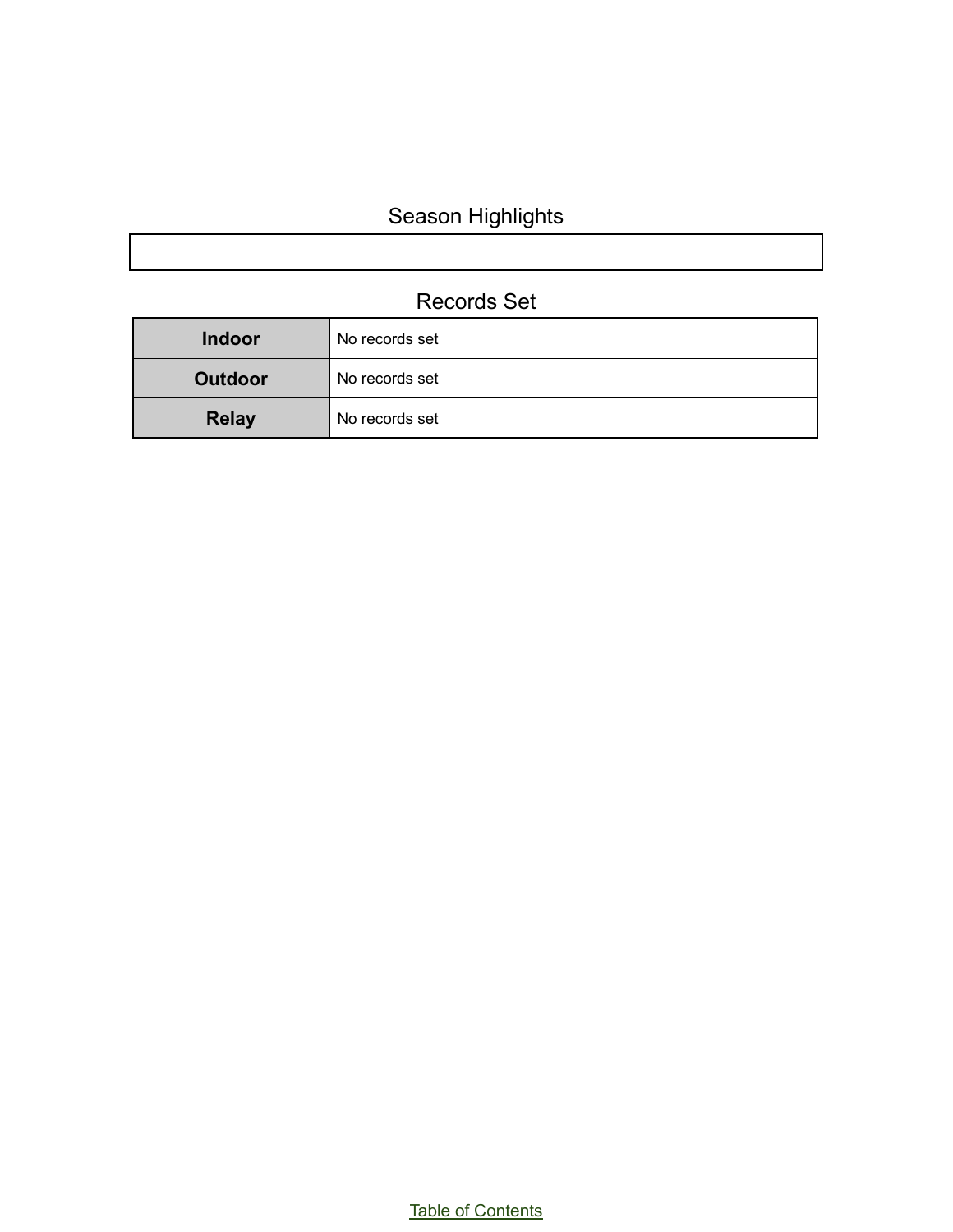## Green Bay City Meet - Indoor

**Team Place** | 1st Place

| <b>1st Place</b>                                                                                                                                                                                                                                                                                                                                                                                                                                                               | 2nd Place                                                                                                                                                                                                                                                                                                                                                                                                                      | 3rd Place                                                                                                                                                                                                                                                                                                           |
|--------------------------------------------------------------------------------------------------------------------------------------------------------------------------------------------------------------------------------------------------------------------------------------------------------------------------------------------------------------------------------------------------------------------------------------------------------------------------------|--------------------------------------------------------------------------------------------------------------------------------------------------------------------------------------------------------------------------------------------------------------------------------------------------------------------------------------------------------------------------------------------------------------------------------|---------------------------------------------------------------------------------------------------------------------------------------------------------------------------------------------------------------------------------------------------------------------------------------------------------------------|
| >DeAngelo Dear - 45 m Dash<br>>Jack Dessart - 400 m Dash<br>>Dawson Borley - 800 m Run<br>>Josh Helgeson - 1600 m Run<br>>Khalid Mohammed - 3200 m Run<br>>EJ Reese - 45 m H Hurdles<br>>4x133 m Relay - Aguado, Bosacki,<br>Byrnes, Dear<br>>4x200 m Relay - Verjan, Gear,<br>Verdoorn, Dosacki<br>>4x400 m Relay - Vance, Starks,<br>Buergi, Olson<br>>Mick Renier - High Jump<br>>Dalton Lardinois - Pole Vault<br>>Jack Dessart - Long Jump<br>>Jack Dessart - Triple Jump | >EJ Reese - 45 m Dash<br>>Drew Tenor - 200 m Dash<br>>Michael Vance - 400 m Dash<br>>Brett Litkey - 800 m Run<br>>Joe Engler - 1600 m Run<br>>Phillip Blach - 3200 m Run<br>>Adam Gear - 45 m H Hurdles<br>>4x200 m Relay - Duffy, Stock,<br>Butler, Taft<br>>4x800 m Relay - Younk,<br>Vandenbush, Schommer,<br>Beauchamp<br>>Dalton Lardinois - High Jump<br>>Ashton Verdoorn - Pole Vault<br>>Jackson Schaetz - Triple Jump | >Kevin Verjan - 45 m Dash<br>>Brenan O'Neill - 200 m Dash<br>>Henry Starks - 400 m Dash<br>>Nick Becker - 800 m Run<br>>Garrison Willems - 3200 m Run<br>>Kaden LeCapitaine - 45 m H Hurdles<br>>Jakob Wolfe - Shot Put<br>>Jackson Schaetz - High Jump<br>>DeAngelo Dear - Long Jump<br>>Ben Navarre - Triple Jump |

| <b>4th Place</b>                | <b>5th Place</b>                 |
|---------------------------------|----------------------------------|
| >lan Henjum - 200 m Dash        | >Ricardo Aguado - 45 m H Hurdles |
| >Ben Olson - 400 m Dash         | >Evan Holm - 200 m Dash          |
| >Aaron Paris - 800 m Run        | >Syncere Jones - 800 m Run       |
| >Tyler Nugent - 1600 m Run      | >Frank Haanen - 3200 m Run       |
| >Diego Moreno - 3200 m Run      | >Bryan Boockmeier - Shot Put     |
| >Cole Kingston - 45 m H Hurdles | >Brady Johnson - Pole Vault      |
| >Aaron Huntley - Long Jump      | >Cole Kingston - Long Jump       |
| >Ashton Verdoorn - Triple Jump  | >Cole Kingston - Triple Jump     |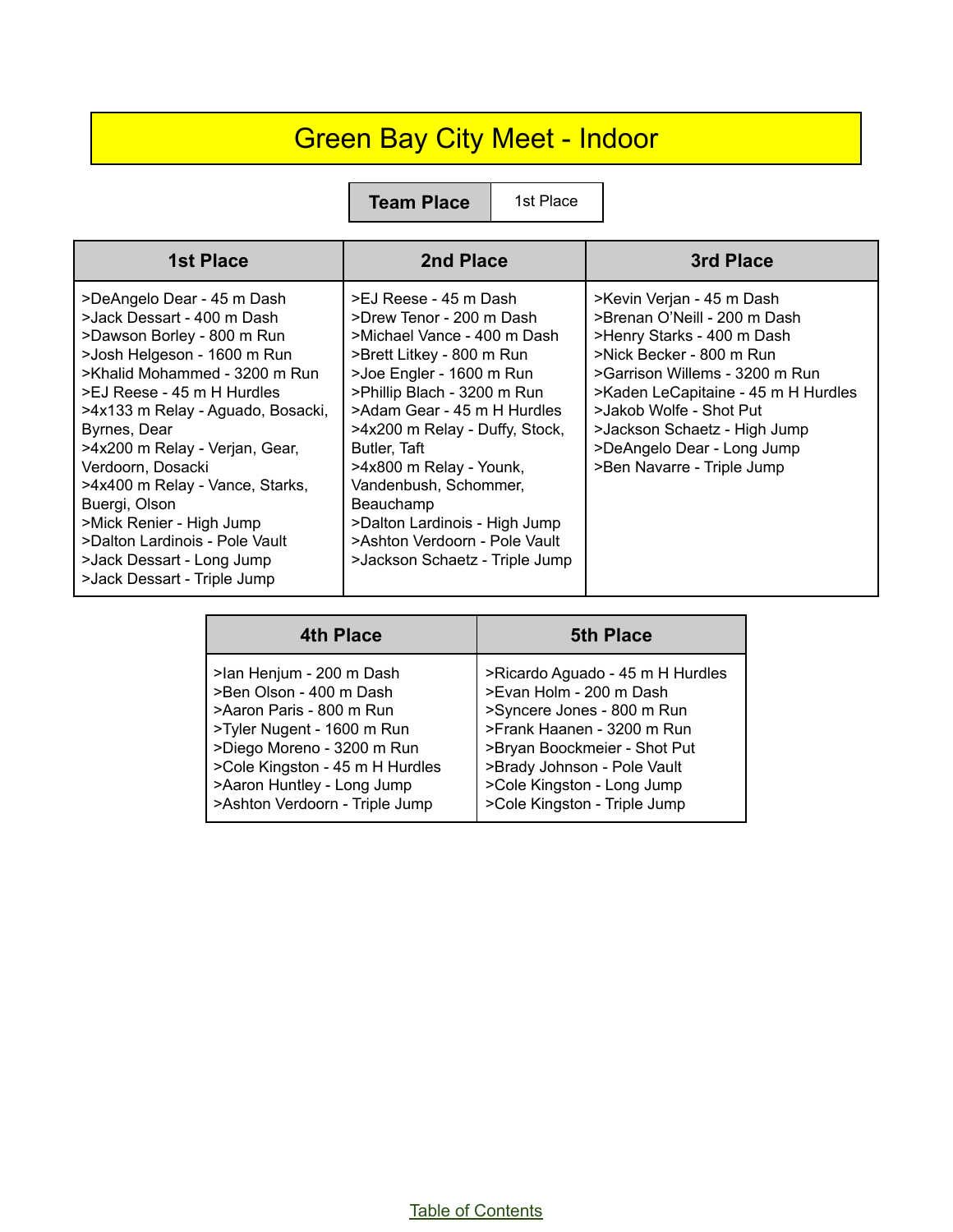## Ripon College Invite - Indoor

**Team Place** 2nd Place

| <b>1st Place</b>                                  | 2nd Place                                          | 3rd Place                                                                                                                                          |
|---------------------------------------------------|----------------------------------------------------|----------------------------------------------------------------------------------------------------------------------------------------------------|
| >4x200 m Relay - Dear, Verjan,<br>Verdoorn, Reese | >4x400 m Relay - Becker, Vance,<br>Dessart, Borley | >Michael Vance - 400 m Dash<br>>Brett Litkey - 800 m Run<br>>Dawson Borley - 1600 m Run<br>>Nick Renier - High Jump<br>>Jack Dessart - Triple Jump |

| <b>4th Place</b>                                                                                                                                     | <b>5th Place</b>           |
|------------------------------------------------------------------------------------------------------------------------------------------------------|----------------------------|
| >Jack Dessart - 200 m Dash<br>>Henry Starks - 800 m Dash<br>>Khalid Mohammed - 1600 m Run<br>>EJ Reese - 60 m H Hurdles<br>>Jack Dessart - Long Jump | >DeAngelo Dear - 60 m Dash |

#### W/TFA State Meet - Indoor

**Team Place** 2 Points

| 8th Place                                                                                     |  |
|-----------------------------------------------------------------------------------------------|--|
| >800 m Relay - Dessart, Dear, Verjan, Reese<br>>1600 m Relay - Dessart, Vance, Borley, Becker |  |

Table of [Contents](#page-1-0)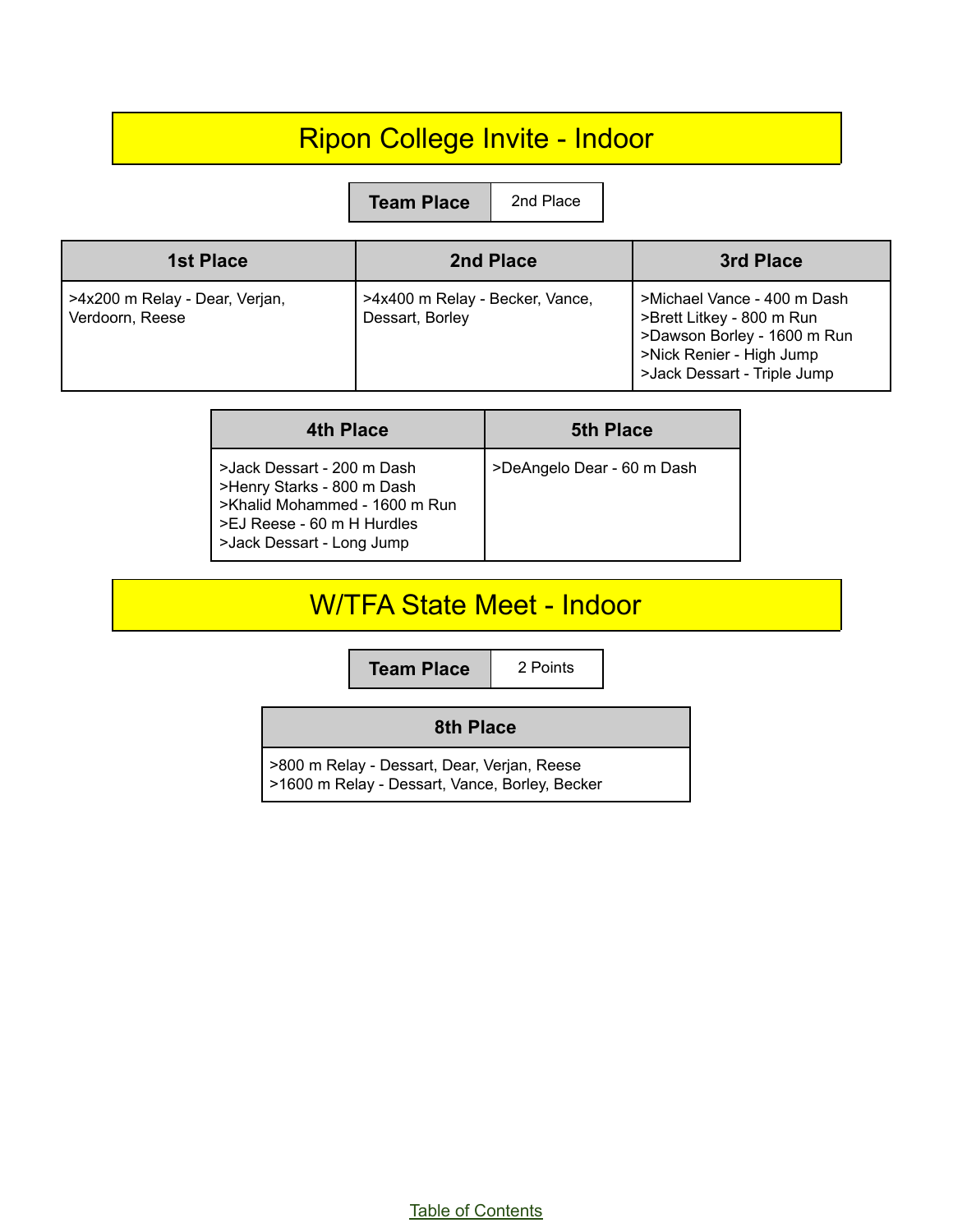## FRCC Triangular Meet - Outdoor

**Team Place** 1st

| <b>1st Place</b>                                                                                                                                                                                                                                                               | 2nd Place                                                                                                                                                                                                                                                                                                                                                                                                                                                 | 3rd Place                                                                                                                                                                                                                                                                                                                                                                                                             |
|--------------------------------------------------------------------------------------------------------------------------------------------------------------------------------------------------------------------------------------------------------------------------------|-----------------------------------------------------------------------------------------------------------------------------------------------------------------------------------------------------------------------------------------------------------------------------------------------------------------------------------------------------------------------------------------------------------------------------------------------------------|-----------------------------------------------------------------------------------------------------------------------------------------------------------------------------------------------------------------------------------------------------------------------------------------------------------------------------------------------------------------------------------------------------------------------|
| >Kevin Verjan - 200 m Dash<br>>Jack Dessart - 400 m Dash<br>>Khalid Mohamed - 800 m Run<br>>Joe Engler - 1600 m Run<br>>Dawson Borley - 3200 m Run<br>>EJ Reese - 110 m H Hurdles<br>>EJ Reese - 300 m I Hurdles<br>>Nick Renier - High Jump<br>>Dalton Lardinois - Pole Vault | >Jack Dessart - 200 m Dash<br>>Joe Engler - 800 m Run<br>>Nick Becker - 1600 m Run<br>>Brett Litkey - 3200 m Run<br>>Adam Gear - 110 m H Hurdles<br>>Adam Gear - 300 m I Hurdles<br>>1600 m Relay - Duffy, Tenor, Becker,<br>Henjum<br>>3200 m Relay - Vance, Vandenbush,<br>Willems, Hesselink<br>>Dalton Lardinois - Shot Put<br>>Jakob Wolfe - Discus<br>>Ashton Verdoorn - Pole Vault<br>>Aaron Huntley - Long Jump<br>>Ashton Verdoorn - Triple Jump | >DeAngelo Dear - 100 m Dash<br>>Michael Vance - 200 m Dash<br>>Dawson Borley - 400 m Dash<br>>Ben Olson - 800 m Run<br>>Henry Starks - 1600 m Run<br>>Joe Engler - 3200 m Run<br>>Cole Kingston - 300 m I Hurdles<br>>400 m Relay - Huntley, Yang,<br>Byrnes, Wanner<br>>800 m Relay - Wolfe, Cannon,<br>Gomoluch, Franco<br>>Bryan Boockmeier - Shot Put<br>>Ben Navarre - Long Jump<br>>Cole Kingston - Triple Jump |

| 4th Place                                                                                                                                                                                                                                                                                                                                          | <b>5th Place</b>                                                                                                                                                                 |
|----------------------------------------------------------------------------------------------------------------------------------------------------------------------------------------------------------------------------------------------------------------------------------------------------------------------------------------------------|----------------------------------------------------------------------------------------------------------------------------------------------------------------------------------|
| >Kevin Verjan - 400 m Dash<br>>Syncere Jones - 1600 m Run<br>>Josh Helgeson - 3200 m Run<br>>Cole Kingston - 110 m H Hurdles<br>>3200 m Relay - Foral, Johnson,<br>Schill, Younk<br>>Jake Jensen - Discus<br>>Dalton Lardinois - High Jump (tie)<br>>Ricardo Lugo-Ortiz - Pole Vault<br>>DeAngelo Dear - Long Jump<br>>Aaron Huntley - Triple Jump | >Ashton Verdoorn - 200 m Dash<br>>Aaron Minino - 800 m Run<br>>Aaron Minino - 1600 m Run<br>>Dylan Brodahl - Shot Put<br>>Cody Lesage - Pole Vault<br>>Ben Navarre - Triple Jump |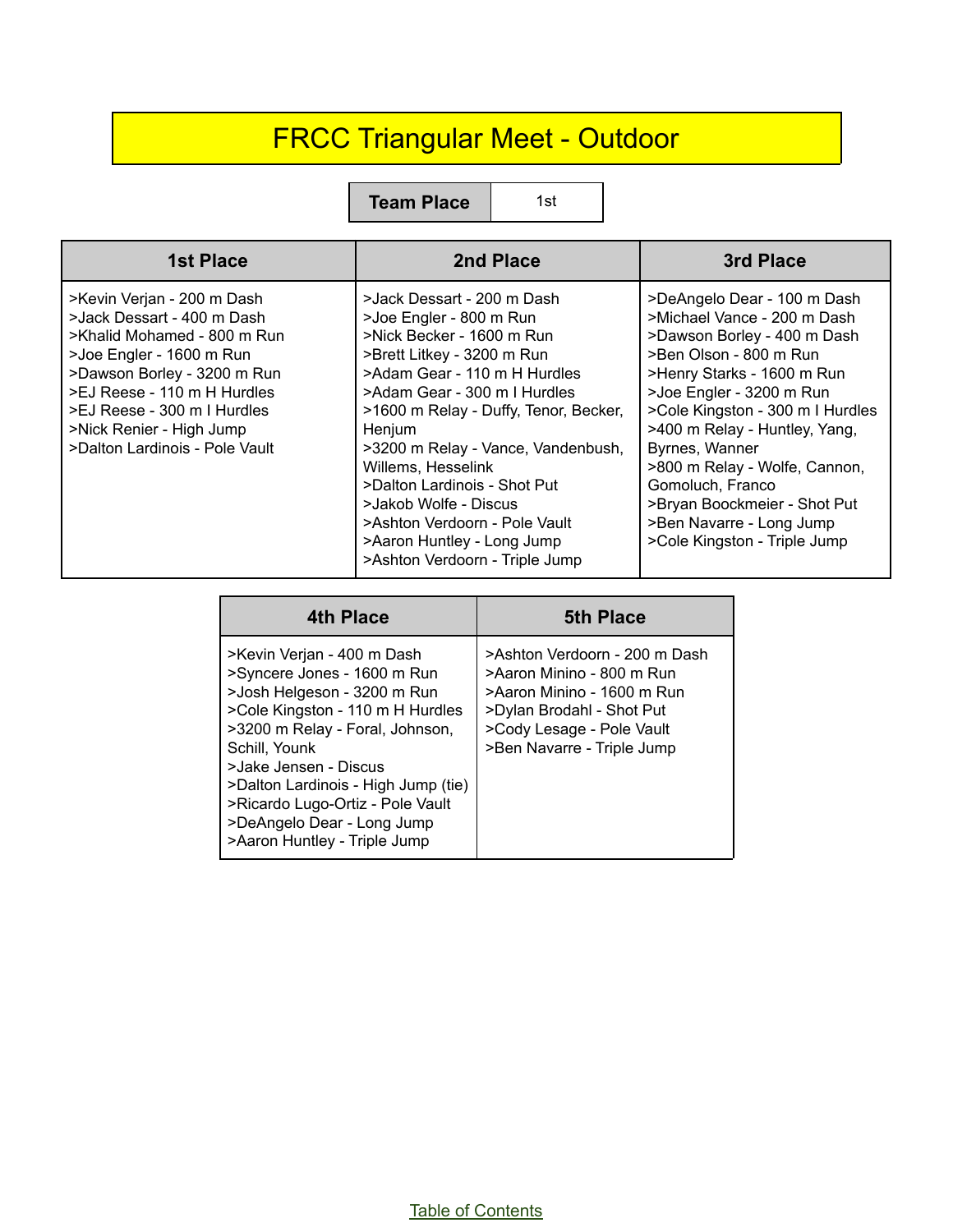## Preble Leadley Relays - Outdoor

**Team Place** | 1st Place

| 1st Place                                                                                                                                                                                                                                                                                                       | 2nd Place                                                                                                                                                                                                                                                                                                       | 3rd Place                                                                                                                                                                                                                                                                                                   |
|-----------------------------------------------------------------------------------------------------------------------------------------------------------------------------------------------------------------------------------------------------------------------------------------------------------------|-----------------------------------------------------------------------------------------------------------------------------------------------------------------------------------------------------------------------------------------------------------------------------------------------------------------|-------------------------------------------------------------------------------------------------------------------------------------------------------------------------------------------------------------------------------------------------------------------------------------------------------------|
| >4x200 m Relay - Verjan, Neverman,<br>Dear, Dessart y<br>>4x800 m Relay - Borley, Starks,<br>Mohammed, Becker<br>>1600 m Medley Relay - Vance, Verjan,<br>Dear, Borley<br>>Distance Medley Relay - Starks, Nate<br>Becker, Nick Becker, Litkey<br>>High Jump Relay - Renier, Neverman,<br>Lardinois, Gullstrand | >4x1600 m Relay - Engler,<br>Mohammed, Helgeson, Jones<br>>4x100 m Throwers Relay -<br>Boockmeier, Lardinois, Wolfe, Jensen<br>>4x100 m Relay - Verjan, Neverman,<br>Dear, Dessart<br>>Shot Put Relay - Boockmeier,<br>Lardinois, Wolfe, Brodaho<br>>Triple Jump Relay - Dessart,<br>Verdoorn, Navarre, Huntley | >3x300 m Intermediate Hurdles<br>Relay - Reese, Gear, LeCapitaine<br>>4x400 m Relay - Vance, Nate<br>Becker, Verdoorn, Buergi<br>>Discus Relay - Wolfe, Jensen,<br>Brodahl, Sampo-Tejeda<br>>Pole Vault Relay - Lardinois,<br>Verdoorn, Lugo-Ortiz<br>>Long Jump Relay - Dessart,<br>Dear, Huntley, Navarre |

#### **4th Place**

>4x110 m High Hurdles Relay - Gear, Reese, LeCapitaine, DeBraske

Table of [Contents](#page-1-0)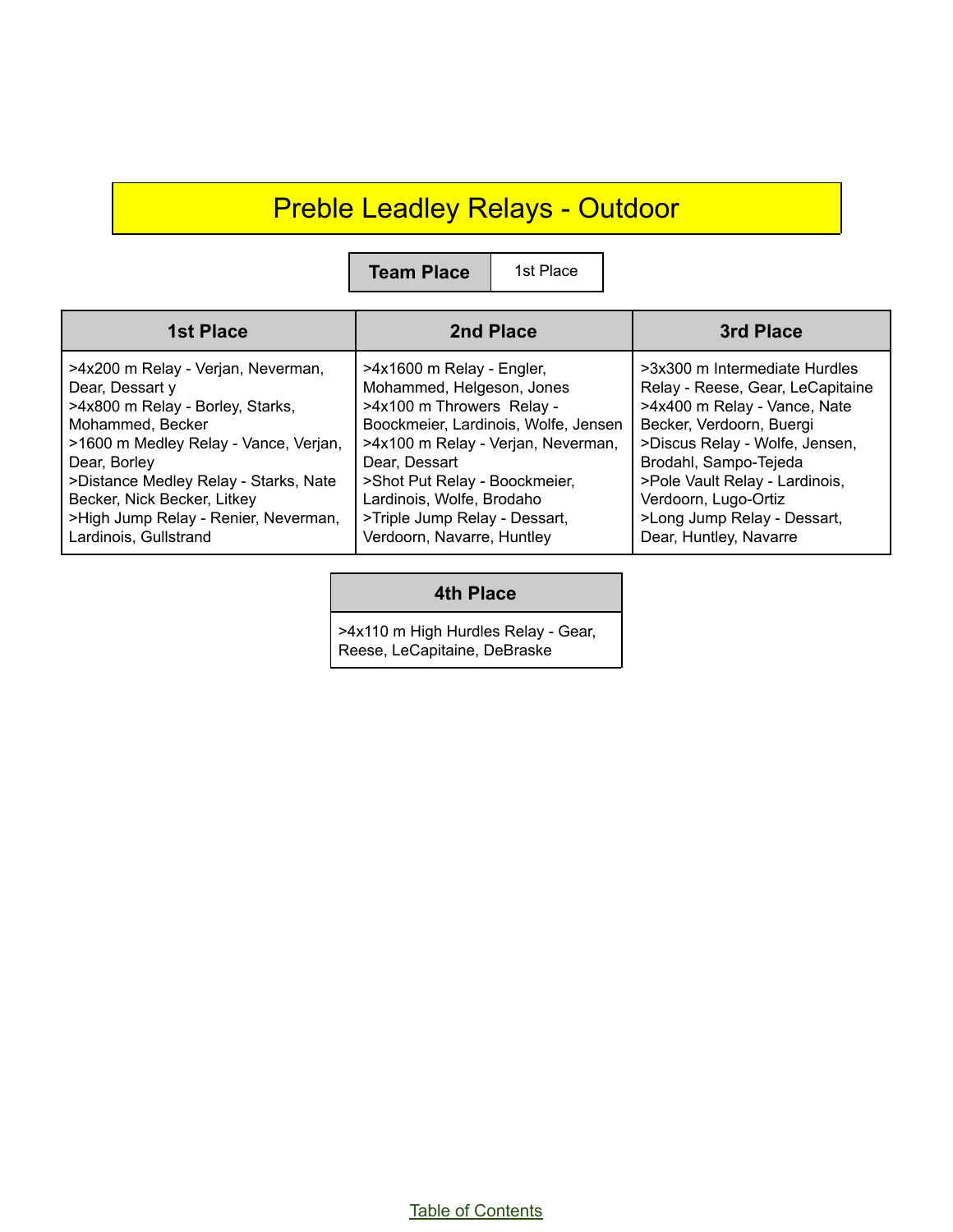## Sheboygan South Triangular - Outdoor

**Team Place** 1st Place

| <b>1st Place</b>                                                                                                                                                                                                                                                                                                                                                                                                                                           | 2nd Place                                                                                                                                                                                                                                                                                               | 3rd Place                                                                                                                                                                                                                                                                                                                             |
|------------------------------------------------------------------------------------------------------------------------------------------------------------------------------------------------------------------------------------------------------------------------------------------------------------------------------------------------------------------------------------------------------------------------------------------------------------|---------------------------------------------------------------------------------------------------------------------------------------------------------------------------------------------------------------------------------------------------------------------------------------------------------|---------------------------------------------------------------------------------------------------------------------------------------------------------------------------------------------------------------------------------------------------------------------------------------------------------------------------------------|
| >DeAngelo Dear - 100 m Dash<br>>Jack Dessart - 200 m Dash<br>>Nick Becker - 400 m Dash<br>>Aaron Minino - 3200 m Run<br>>EJ Reese - 110 m H Hurdles<br>>EJ Reese - 300 m   Hurdles<br>>4x100 Relay - Verjan, Verdoorn, Dear,<br>Dessart<br>>4x200 Relay - LeCapitaine, Tenor,<br>Kane, Yang<br>>4x400 Relay - Becker, Starks, Vance,<br>Olson<br>>4x800 Relay - Vance, Litkey, Minino,<br>Olson<br>>Nick Renier - High Jump<br>>Jack Dessart - Triple Jump | >Jack Dessart - 100 m Dash<br>>DeAngelo Dear - 200 m Dash<br>>Nathaniel Becker - 400 m Dash<br>>Adam Gear - 110 m H Hurdles<br>>4x100 Relay - Byrnes, O'Neil, Aguado,<br>Henjum<br>>4x800 Relay - Becker, Vandenbush,<br>Borley, Engler<br>>Dalton Lardinois - Pole Vault<br>>Cole Kingston - Long Jump | >Kevin Verjan - 100 m Dash<br>>Kevin Verjan - 200 m Dash<br>>Syncere Jones - 800 m Run<br>>Dawson Borley - 1600 m Run<br>>Phillip Balch - 1600 m Run<br>>Adam Gear - 300 m I Hurdles<br>>4x800 Relay - Starks, Mohamed,<br>Jones, Helgeson<br>>Brady Bosacki - High Jum<br>>DeAngelo Dear - Long Jump<br>>Cole Kingston - Triple Jump |

| 4th Place                                                                                                                                                                                                                 | <b>5th Place</b>                                                                                                                                                                                                                                                                                   |
|---------------------------------------------------------------------------------------------------------------------------------------------------------------------------------------------------------------------------|----------------------------------------------------------------------------------------------------------------------------------------------------------------------------------------------------------------------------------------------------------------------------------------------------|
| >Ashton Verdoorn - 100 m Dash<br>>Dawson Borley - 400 m Dash<br>>Joe Engler - 800 m Run<br>>Khalid Mohamed - 1600 m Run<br>>Diego Moreno - 3200 m Run<br>>Cole Kingston - 110 m H Hurdles<br>>Aaron Hurtley - Triple Jump | >Ashton Verdoorn - 200 m Dash<br>>Josh Helgeson - 800 m Run<br>>Brett Litkey - 1600 m Run<br>>Michael Kreuser - 3200 m Run<br>>Eli DeBraski - 300 m I Hurdles<br>>Kaden LeCapitaine - 110 m H Hurdles<br>>Cole Gullstrand - High Jump<br>>Ashton Verdoorn - Pole Vault<br>>Jose Soto - Triple Jump |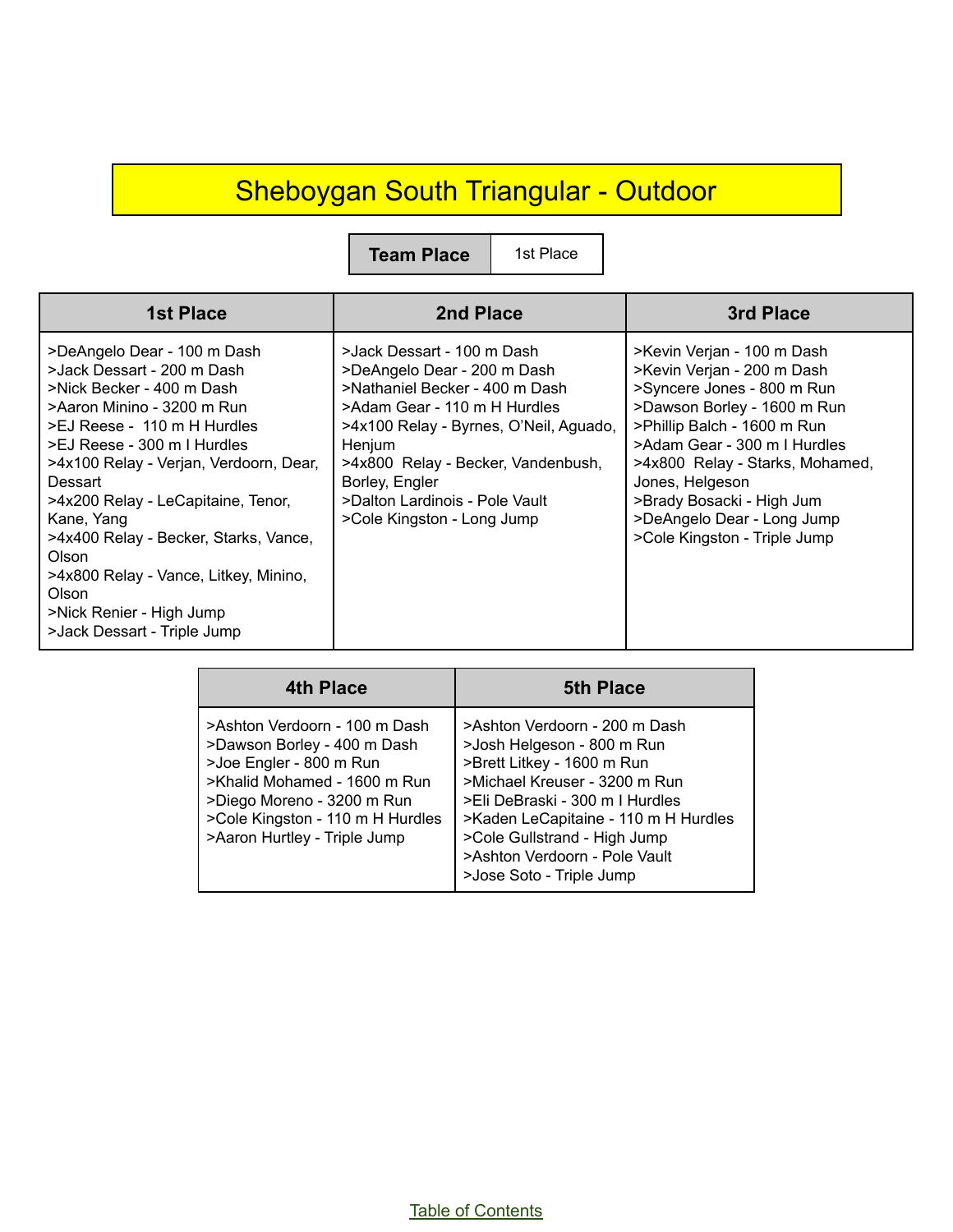## Green Bay City Meet - Outdoor

**Team Place** | 1st Place

| <b>1st Place</b>                                                                                                                                                                                                                              | 2nd Place                                                                                                                                                                                                                                                | 3rd Place                                                                                                                                                                                                                                                                                                    |
|-----------------------------------------------------------------------------------------------------------------------------------------------------------------------------------------------------------------------------------------------|----------------------------------------------------------------------------------------------------------------------------------------------------------------------------------------------------------------------------------------------------------|--------------------------------------------------------------------------------------------------------------------------------------------------------------------------------------------------------------------------------------------------------------------------------------------------------------|
| >Kevin Verjan - 100 m Dash<br>>Kevin Verjan - 200 m Dash<br>>Adam Gear - 110 m H Hurdles<br>>4x800 m Relay - Vandenbush,<br>Hesselink, Balch, Olson<br>>Nick Renier - High Jump<br>>Dalton Lardinois - Pole Vault<br>>Ben Navarre - Long Jump | >Ben Olson - 400 m Dash<br>>Phillip Balch - 3200 m Run<br>>Cole Kingston - 110 m H Hurdles<br>>Kaden LeCaptiaine - 300 m I Hurdles<br>>Jakob Wolfe - Discus<br>>Kaiser Neverman - High Jump<br>>Cody Lesage - Pole Vault<br>>Aaron Huntley - Triple Jump | >Logan Vandenbush - 800 Meter Run<br>>Tyler Nugent - 1600 m Run<br>>Tyler Nugent - 3200 m Run<br>>Kaden LeCapitaine - 110 m H Hurdles<br>>4x100 m Relay - Byrnes, O'Neill,<br>Aguado, Buergi<br>>4x400 m Relay - Buergi, Bosacki,<br>Olson, Tenor<br>>Bryan Boockmeier - Shot Put<br>>Dylan Brodahl - Discus |

| <b>4th Place</b>             | <b>5th Place</b>                |
|------------------------------|---------------------------------|
| >lan Henjum - 200 m Dash     | >Brenan O'Neill - 100 m Dash    |
| >Drew Tenor - 400 m Dash     | >Nathaniel Becker - 400 m Dash  |
| >lan Hesselink - 3200 m Run  | >Frank Haanen - 800 m Run       |
| >Jake Jensen - Shot Put      | >Eli DeGraske - 300 m I Hurdles |
| >Cole Kingston - Long Jump   | >Dalton Lardinois - Shot Put    |
| >Cole Kingston - Triple Jump | >Aaron Huntley - Long Jump      |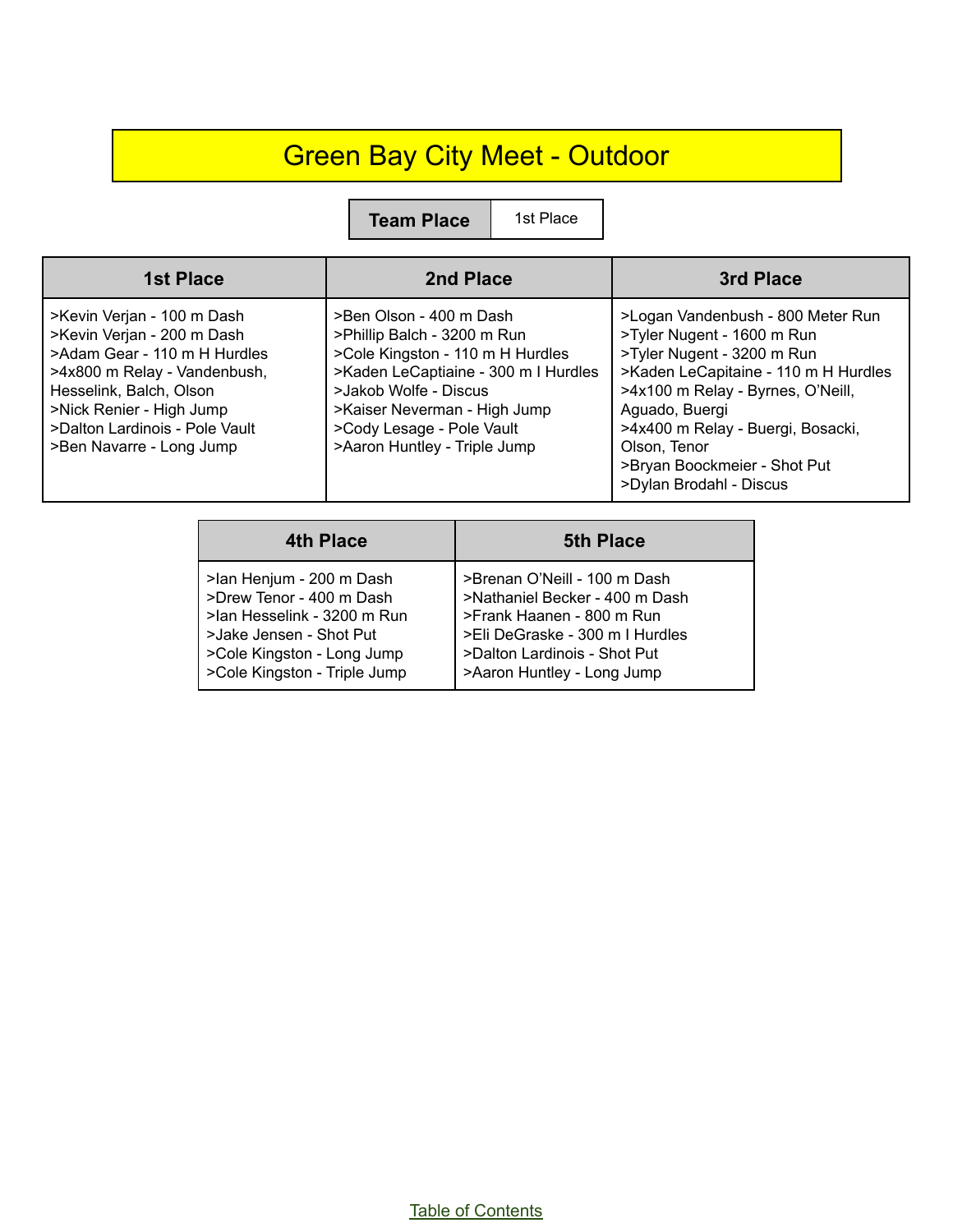## FRCC Conference Relay - Outdoor

**Team Place** 2nd Place

| <b>1st Place</b>                                                                                                                                                                                                                                              | 2nd Place                                                                                                                                                                                                                                                                                                                                                                                                                                              | 3rd Place                                          |
|---------------------------------------------------------------------------------------------------------------------------------------------------------------------------------------------------------------------------------------------------------------|--------------------------------------------------------------------------------------------------------------------------------------------------------------------------------------------------------------------------------------------------------------------------------------------------------------------------------------------------------------------------------------------------------------------------------------------------------|----------------------------------------------------|
| >4x200 Relay - Verjan, Neverman,<br>Dear, Dessart<br>>High Jump Relay - Renier, Neverman,<br>Lardinois<br>>Pole Vault Relay - Lardinois, Verdoorn,<br>Lesage<br>>Triple Jump Relay - Dessart, Verdoorn,<br>Kingston<br>>Discus Relay - Jensen, Brodahl, Wolfe | >Distance Medley Relay - Litkey,<br>Losin, Starks, Mohamed<br>>330 H Hurdle Relay - Reese, Gear,<br>Kingston<br>>4x1600 Relay - Borley, Engler,<br>Jones, Paris<br>>900 I Hurdle Relay - Reese,<br>LeCaptaine, Gear<br>>4x800 Relay - Starks, Litkey,<br>Mohamed, Vandenbush<br>>1600 Medley Relay - Vance,<br>Henjum, O'Neil, Borley<br>>Long Jump Relay - Dessart,<br>Navarre, Verdoorn<br>>Shot Put Relay - Jensen, Lardinois,<br><b>Boockmeier</b> | >4x400 Relay - Starks, Verjan,<br>Litkey, Verdoorn |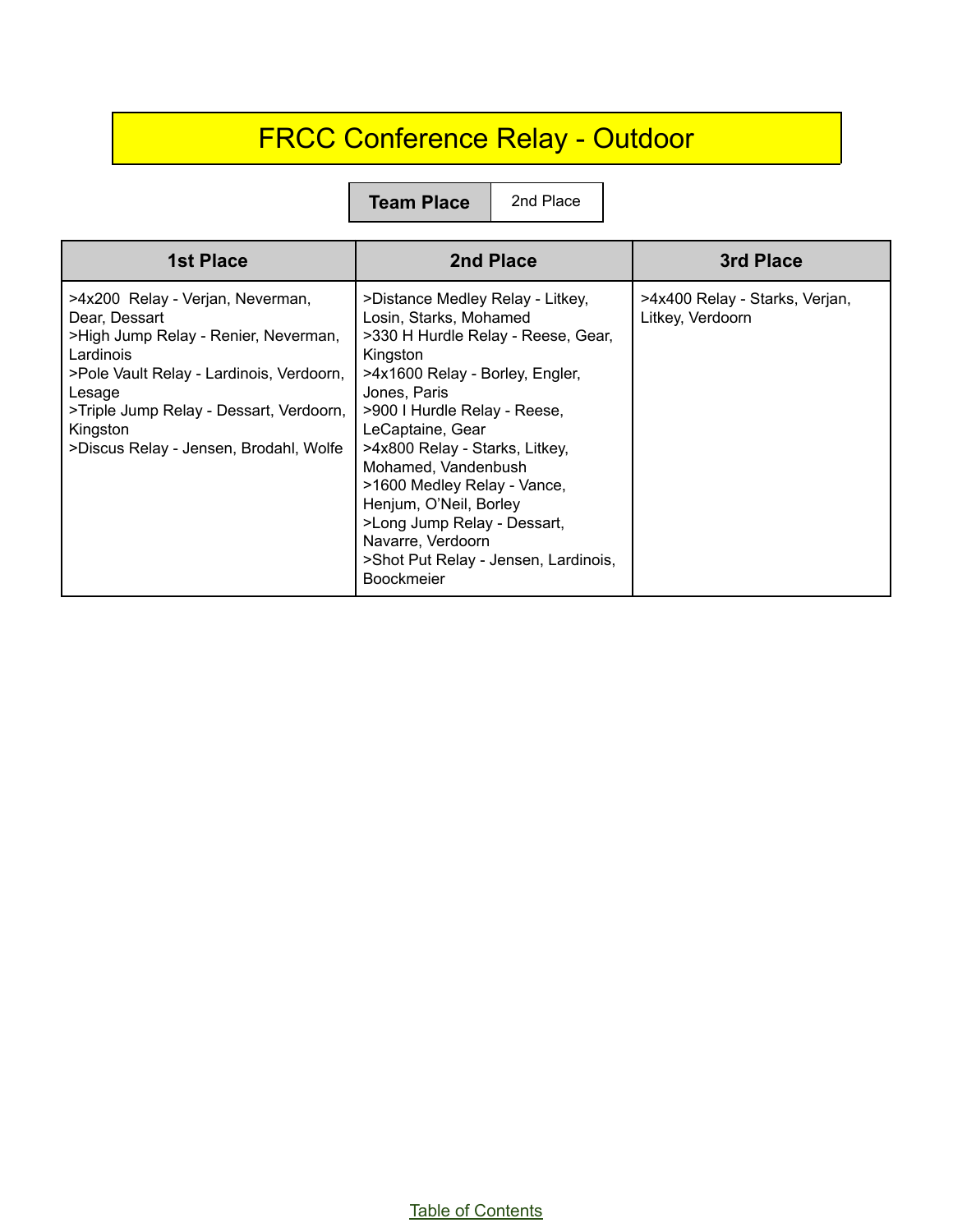#### DeMerit Invitational (Bay Port) - Outdoor

Preble sent a partial team

**Team Place** 4th Place

| <b>1st Place</b>            | 2nd Place                                                                     | 3rd Place              |
|-----------------------------|-------------------------------------------------------------------------------|------------------------|
| >Kaiser Neverman - 100 Dash | >Henry Starks - 800 Run<br>>Joe Engler - 3200 Run<br>>Nick Renier - High Jump | >Joe Engler - 1600 Run |

| 4th Place                                                                                                      | <b>5th Place</b>                                           |
|----------------------------------------------------------------------------------------------------------------|------------------------------------------------------------|
| >Nick Becker - 800 Run<br>>Josh Helgeson - 800 Run<br>>Adam Gear - 110 H Hurdles<br>>Adam Gear - 300 I Hurdles | >Jack Dessart - 400 Dash<br>>Cole Kingston - 110 H Hurdles |

Myrham Invitational (Arrowhead) - Outdoor

Preble sent 4 athletes to this meet

**Team Place** | No Team Score

**1st Place**

>Litkey, Vance, Borley, Mohamed - 4x800 Meter Relay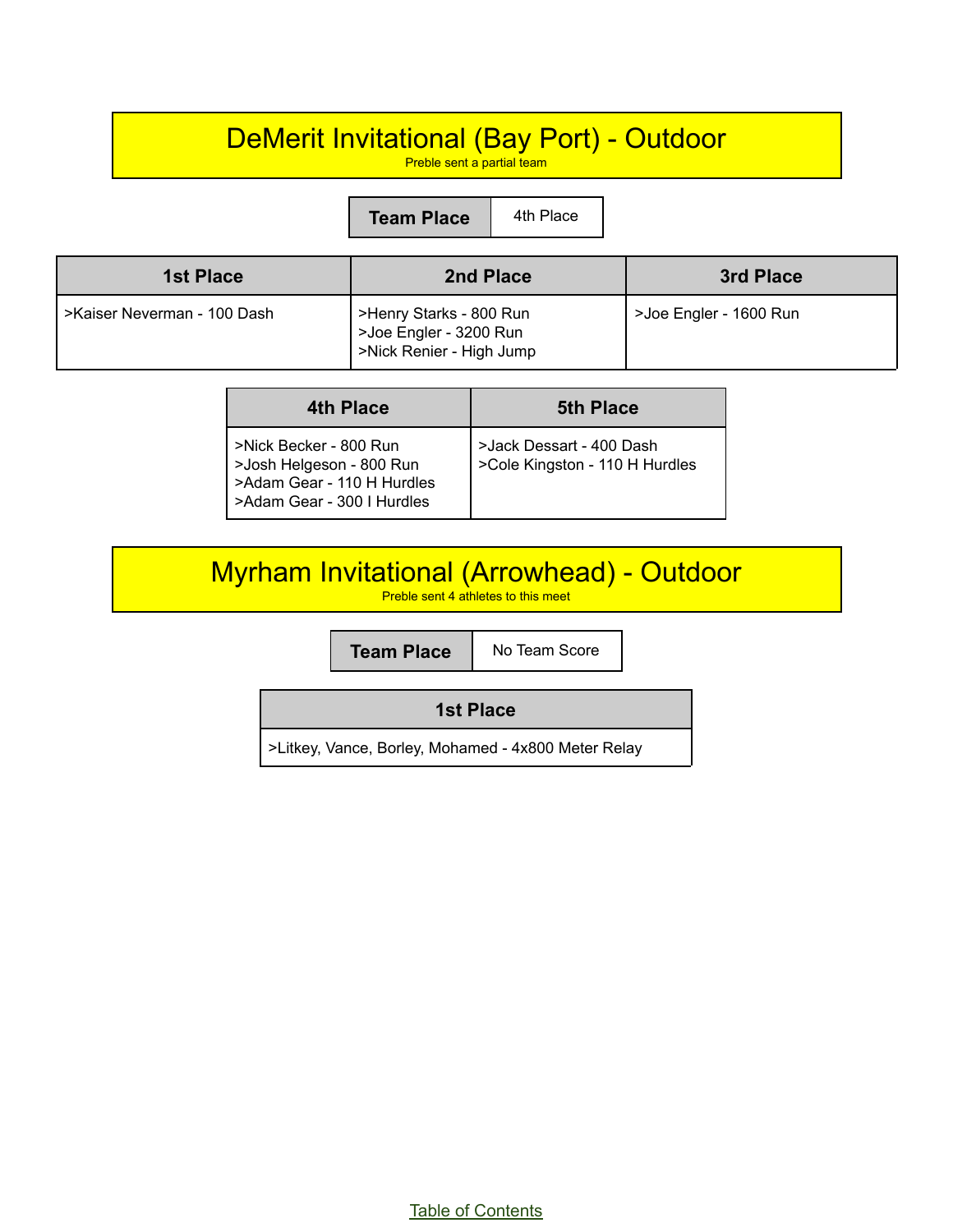## West De Pere Invite - Outdoor

**Team Place** | 1st Place

| <b>1st Place</b>                                                                                                                                                                                                                                                                       | 2nd Place                                                                                                                                                                                                                         | 3rd Place                                                                                                                                                                                                                           |
|----------------------------------------------------------------------------------------------------------------------------------------------------------------------------------------------------------------------------------------------------------------------------------------|-----------------------------------------------------------------------------------------------------------------------------------------------------------------------------------------------------------------------------------|-------------------------------------------------------------------------------------------------------------------------------------------------------------------------------------------------------------------------------------|
| >Khalid Mohamed - 800 Run<br>>Khalid Mohamed - 1600 Run<br>>Brett Litkey - 3200 Run<br>>EJ Reese - 110 H Hurdles<br>>800 Relay - Verjan, Neverman, Dear,<br>Dessart<br>>1600 Relay - Vance, Dessart, Becker,<br><b>Borley</b><br>>Nick Renier - High Jump<br>>Jack Dessart - Long Jump | >Michael Vance - 400 Dash<br>>Dawson Borley - 1600 Run<br>>Josh Helgeson - 3200 Run<br>>Adam Gear - 110 H Hurdles<br>>EJ Reese - 300 I Hurdles<br>>3200 Relay - Helgeson, Jones,<br>Engler, Paris<br>>Jackson Schaetz - High Jump | >Kevin Verjan - 100 Dash<br>>DeAngelo Dear - 200 Dash<br>>Brett Litkey - 1600 Run<br>>Jake Jensen - Shot Put<br>>Jake Jensen - Discus<br>>Kaiser Neverman - High Jump<br>>Dalton Lardinois - Pole Vault<br>>Ben Navarre - Long Jump |

| 4th Place                                                                   | <b>5th Place</b>          |
|-----------------------------------------------------------------------------|---------------------------|
| >Nick Becker - 400 Dash<br>>Jakob Wolfe - Shot Put<br>>Jakob Wolfe - Discus | >Syncere Jones - 3200 Run |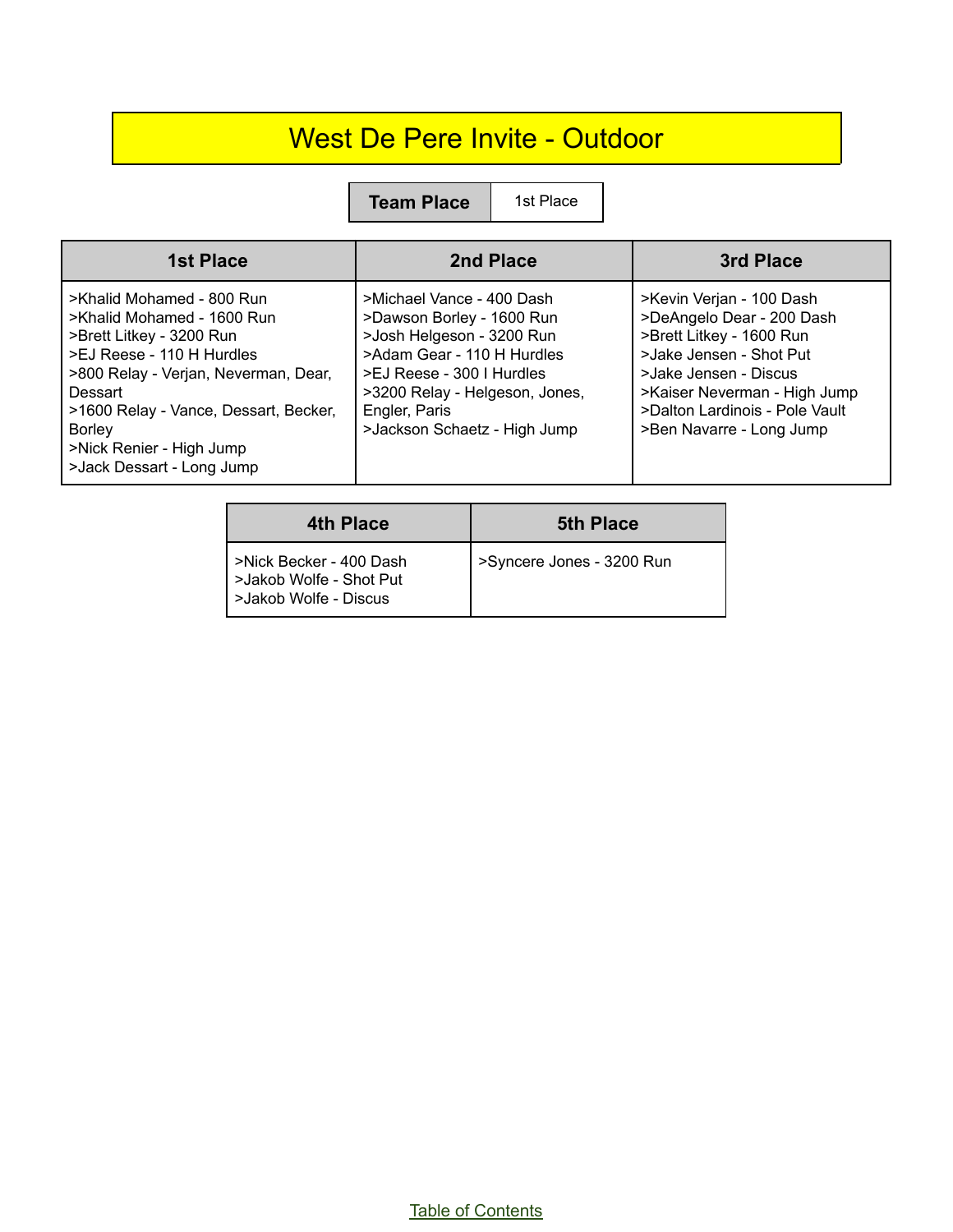## FRCC Conference Meet - Outdoor

**Team Place** 2nd Place

| <b>1st Place</b>                                                                                                                                                   | 2nd Place                                                                                                                                   | 3rd Place                                              |
|--------------------------------------------------------------------------------------------------------------------------------------------------------------------|---------------------------------------------------------------------------------------------------------------------------------------------|--------------------------------------------------------|
| >Khalid Mohamed - 1600 Run<br>>800 Relay - Dear, Dessart, O'Neil,<br>Verdoorn<br>>Joe Engler - 3200 Run<br>>Nick Renier - High Jump<br>>Jack Dessart - Triple Jump | >3200 Relay - Starks, Becker, Litkey,<br>Vance<br>>Khalid Mohamed - 3200 Run<br>>Dalton Lardinois - Pole Vault<br>>Jack Dessart - Long Jump | >EJ Reese - 300 I Hurdles<br>>Dawson Borley - 3200 Run |

| 4th Place                                                                                               | <b>5th Place</b>                                                                  |
|---------------------------------------------------------------------------------------------------------|-----------------------------------------------------------------------------------|
| >EJ Reese - 110 H Hurdles<br>>Dawson Borley - 1600 Run<br>>400 Relay - Verjan, Dessart,<br>Dear, O'Neil | >Brett Litkey - 800 Run<br>>Ashton Verdoorn - Pole Vault<br>>Jakob Wolfe - Discus |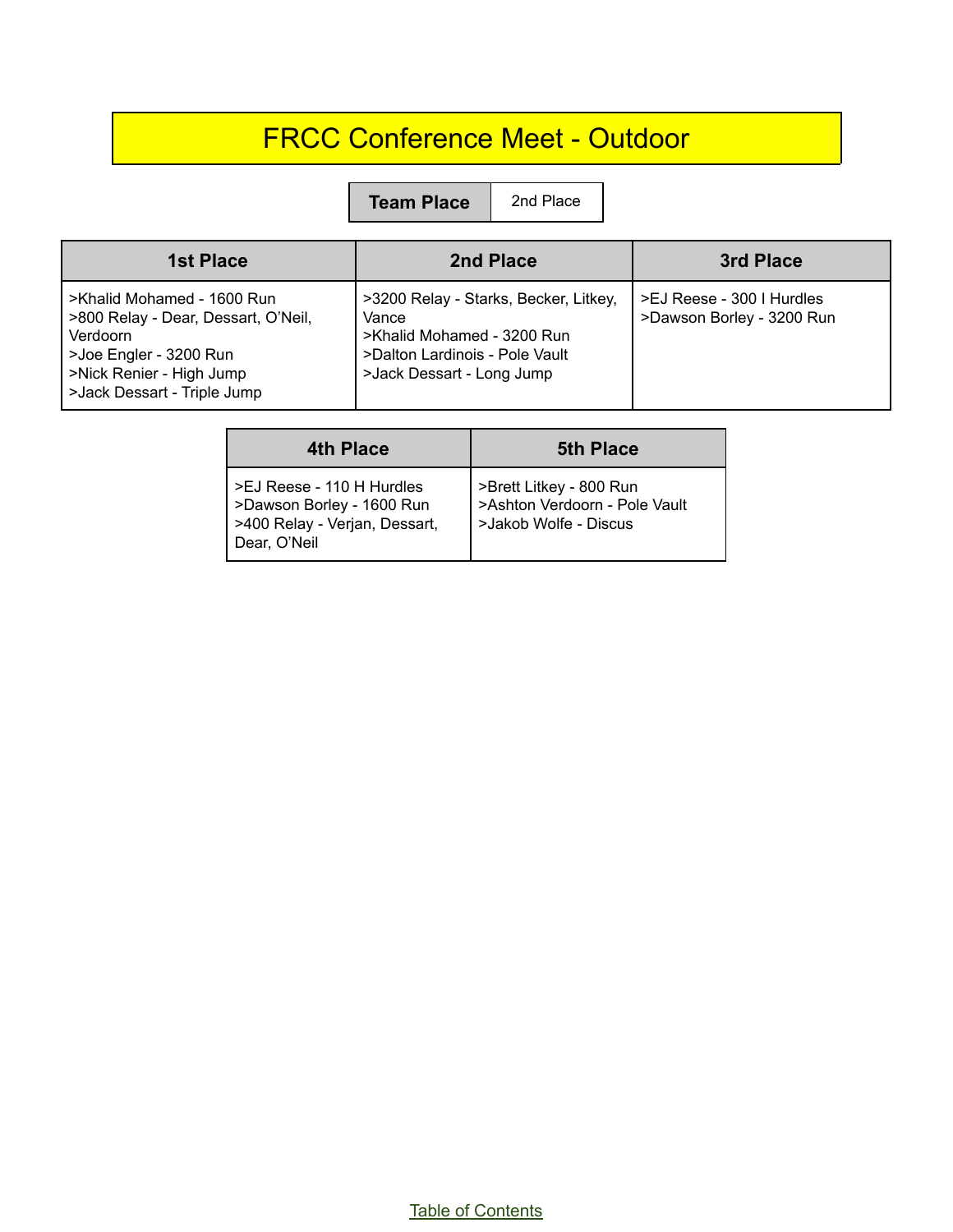#### WIAA Regional

Top 4 qualify for the Sectional Meet

**Team Place** 2nd Place

| <b>1st Place</b>                                                                                                                                               | 2nd Place                                                                                                                                                             | 3rd Place                                                                                                         |
|----------------------------------------------------------------------------------------------------------------------------------------------------------------|-----------------------------------------------------------------------------------------------------------------------------------------------------------------------|-------------------------------------------------------------------------------------------------------------------|
| Sectional Qualifier                                                                                                                                            | Sectional Qualifier                                                                                                                                                   | Sectional Qualifier                                                                                               |
| >Khalid Mohamed - 1600 Run<br>>Khalid Mohamed - 3200 Run<br>>400 Relay - Verjan, Dessart, Dear,<br>Neverman<br>>800 Relay - Verjan, Dessart, Dear,<br>Neverman | >Michael Vance - 400 Dash<br>>Dawson Borley - 3200 Run<br>>Jack Dessart - Long Jump<br>>3200 Relay - Borley, Litkey, VAnce,<br>Mohamed<br>>Jack Dessart - Triple Jump | >DeAngelo Dear - 100 Dash<br>>Joe Engler - 3200 Run<br>>Nick Renier - High Jump<br>>Dalton Lardinois - Pole Vault |

| <b>4th Place</b><br><b>Sectional Qualifier</b>                                                                                                                         | <b>5th Place</b>                                   |
|------------------------------------------------------------------------------------------------------------------------------------------------------------------------|----------------------------------------------------|
| >Nick Becker - 800 Run<br>>EJ Reese - 110 H Hurdles<br>>1600 Relay - Derenne, vance,<br>Jones, Becker<br>>Kaiser Neverman - High Jump<br>>Ashton Verdoorn - Pole Vault | >EJ Reese - 300   Hurdles<br>>Jake Jensen - Discus |